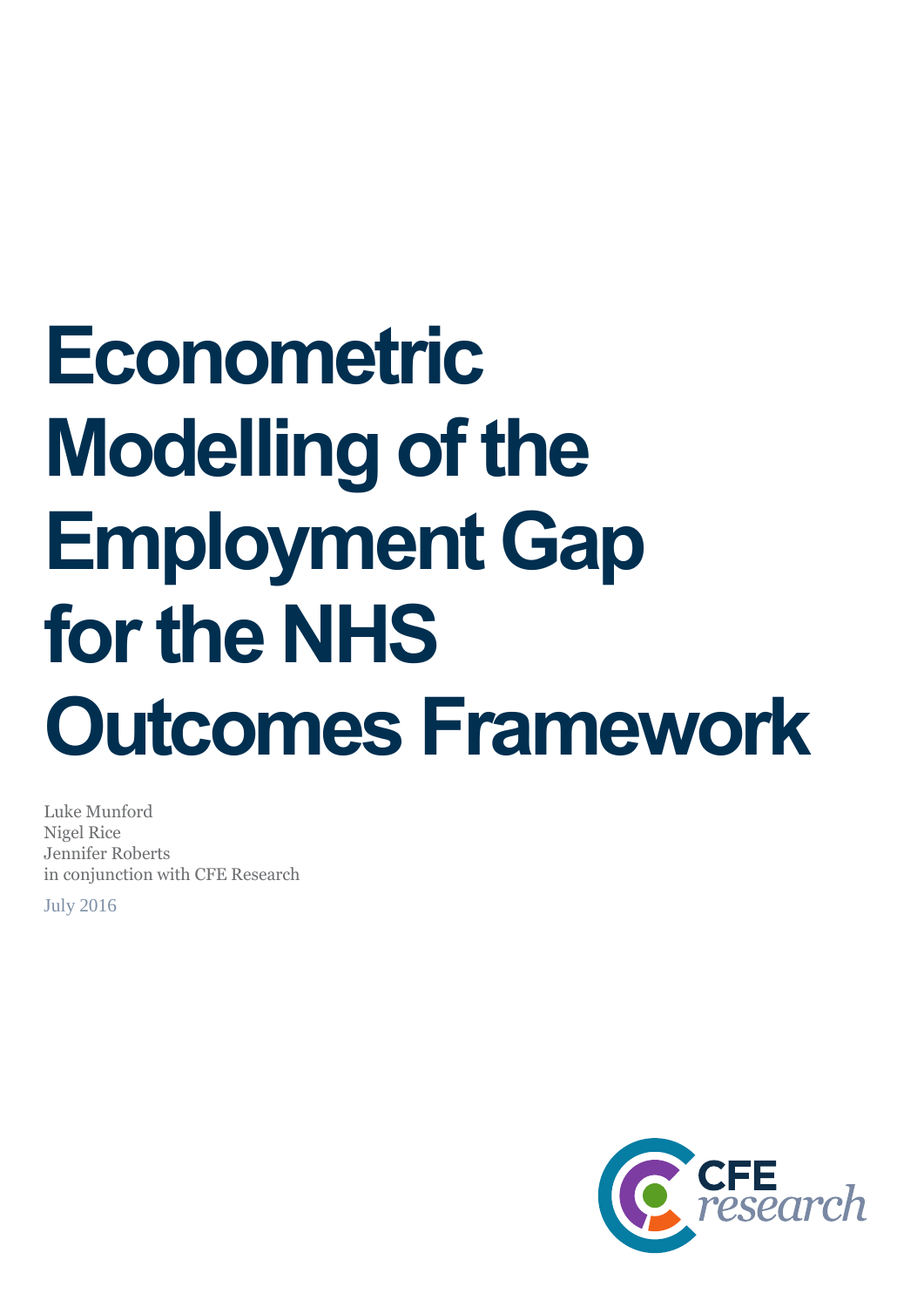#### **Acknowledgements**

We are grateful to the UK Data Archive and the Office for National Statistics for granting us permission to use the Quarterly Labour Force Survey for this analysis under Special Licence conditions (ONS, 2015).

#### **Disclaimer**

This work is independent research commissioned and funded by the Department of Health Policy Research Programme (Developing Methods for Retrospective Assessment Against the NHS Outcomes Framework to Understand the Contribution of the NHS and Partner Organisations - Domain 2, PR-ST-1114-10001). The views expressed in this presentation are those of the authors and not necessarily those of the Department of Health.

For more information about this report please contact: Lindsey Bowes

CFE Research Phoenix Yard Upper Brown Street Leicester LE1 5TE

T: 0116 229 3300 E: [Lindsey.Bowes@cfe.org.uk](mailto:Lindsey.Bowes@cfe.org.uk) W: www.cfe.org.uk

© CFE 2016

Established since 1997, CFE is an independent not-for-profit company specialising in the provision of research and evaluation services across a broad field of education, wellbeing and the economy.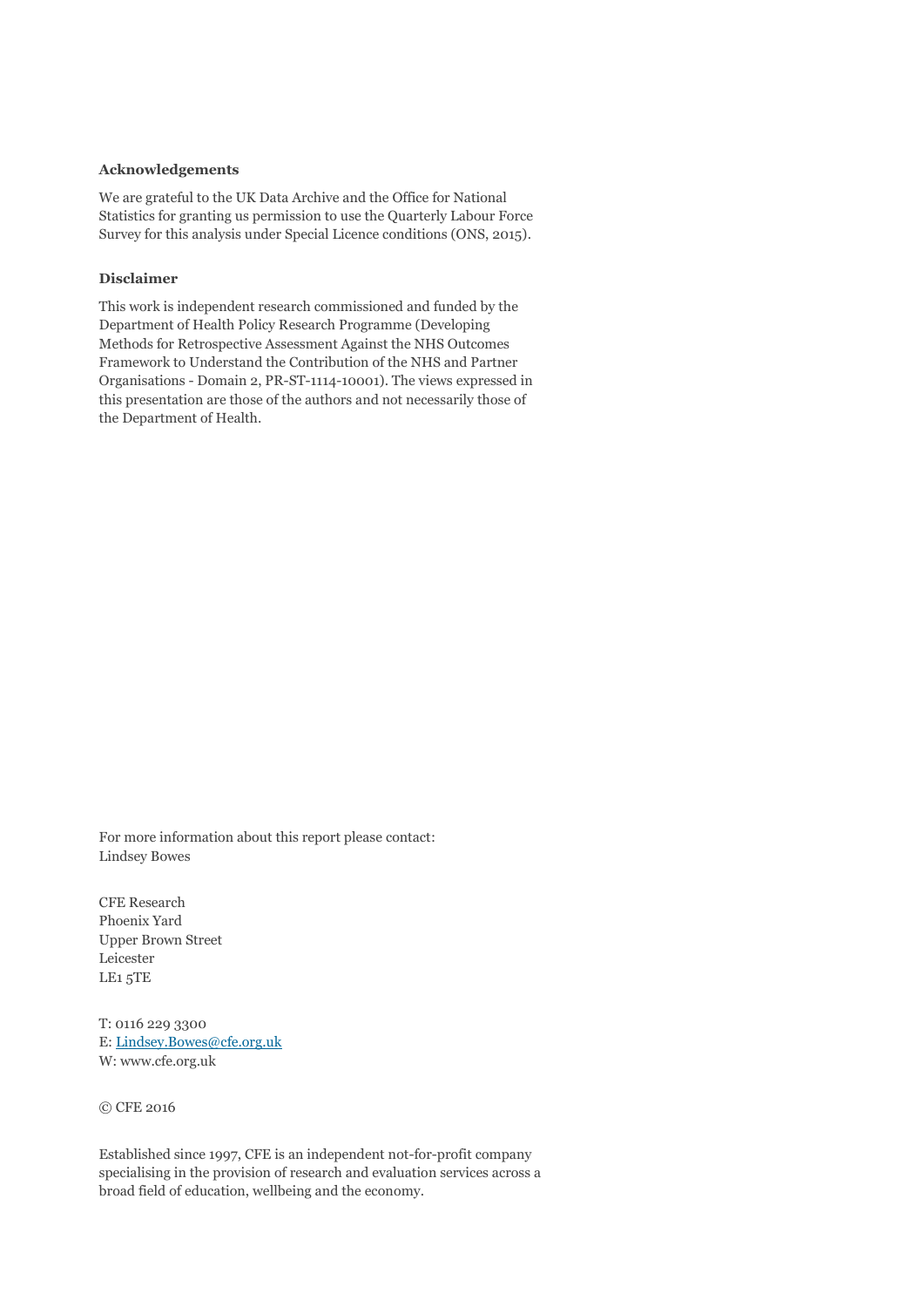### **Contents**

| 1. |                                                                                      |
|----|--------------------------------------------------------------------------------------|
| 2. |                                                                                      |
| 3. |                                                                                      |
|    |                                                                                      |
|    |                                                                                      |
|    |                                                                                      |
|    |                                                                                      |
| 4. |                                                                                      |
| 5. |                                                                                      |
| 6. |                                                                                      |
| 7. |                                                                                      |
|    |                                                                                      |
|    |                                                                                      |
|    |                                                                                      |
|    |                                                                                      |
|    |                                                                                      |
|    |                                                                                      |
|    |                                                                                      |
|    |                                                                                      |
|    |                                                                                      |
|    |                                                                                      |
|    |                                                                                      |
|    |                                                                                      |
|    | Appendix 4: Employment gap – fixed effects models, LAs excluding London and South    |
|    | Appendix 5: Employment gap – fixed effects models, all LAs – by expenditure category |

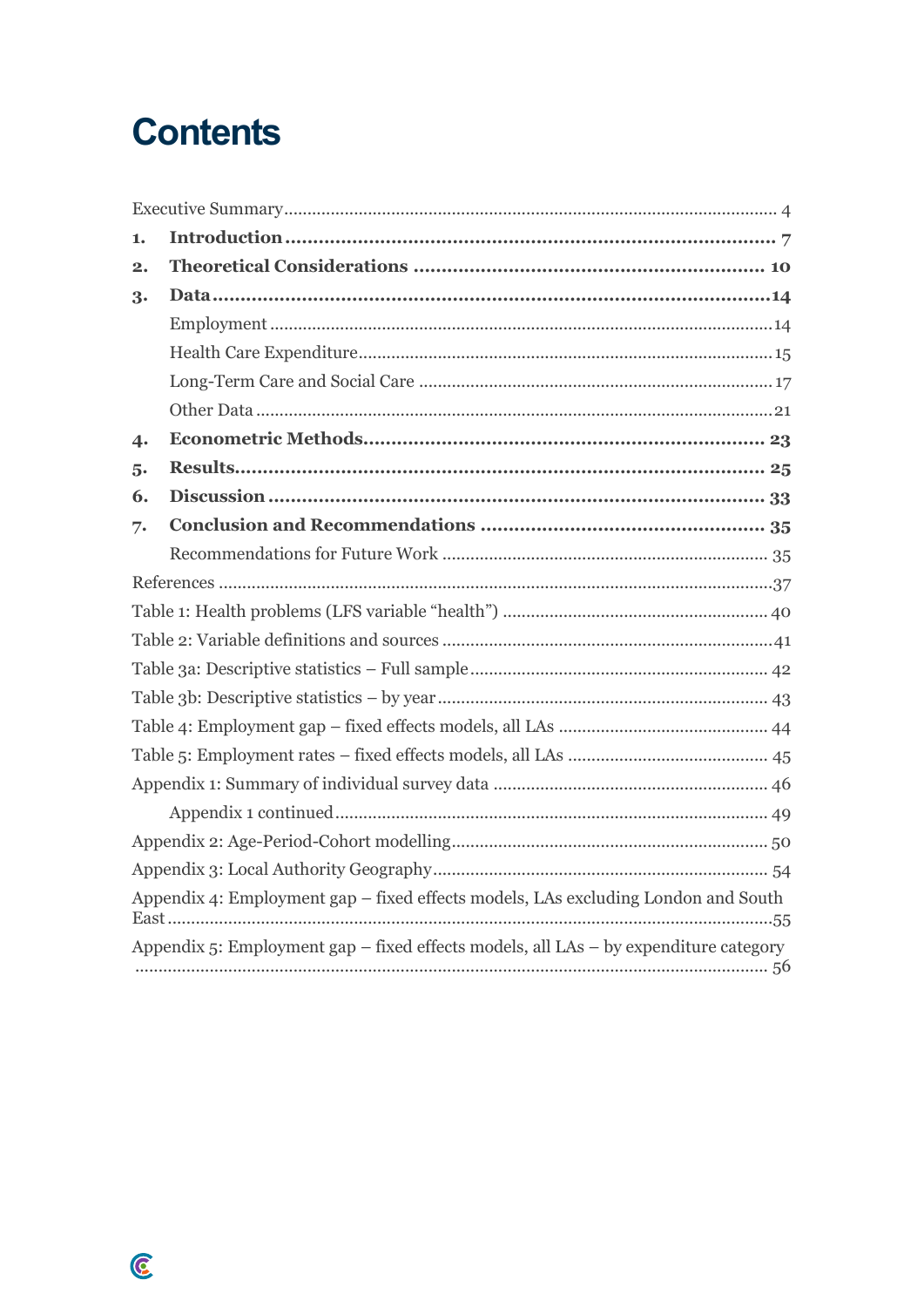### <span id="page-3-0"></span>**Executive Summary**

#### **Introduction**

This work has been produced in response to a tender from the Department of Health (DH) and NHS England to develop methods for retrospective assessment against the NHS Outcomes Framework (NHSOF) to understand the contribution of the NHS and partner organisations. The objective is to explore the contribution of the health and social care system to the gap in employment rates for individuals with and without long-term physical conditions and mental health problems.

This work is the second component of a two-part study; the first part was a rapid evidence assessment (REA) to investigate the impact of health and social care systems and interventions, as well as other external drivers, on the employment outcomes of people with long-term physical conditions and mental illness (Nathwani et al., 2015). The REA found evidence that some interventions do have a positive effect on employment for those with mental health problems. However, no convincing evidence was found for physical conditions. In addition, current evidence fails to explore the reasons as to why this is the case and why certain treatments have greater influence than others.

A number of studies found in the REA also highlighted that the effectiveness of health interventions may depend on economic circumstances prevailing at the time when an initiative is introduced, such as labour market conditions and the structure and generosity of the welfare system. The employment rates of people with long-term physical conditions and mental illness are continuously lower than the rates found amongst the general population. For example, in 2012 the employment gap between people with long-term conditions and the general population was around 12 percentage points (pp), whilst the corresponding figure for mental illness was just under 40 pp.

#### **Data and Methods**

This work uses econometric methods to explore the contribution of the health and social care system to the employment gap, while controlling for other factors that may also be expected to influence this gap, such as local labour market conditions and the welfare system.

The analysis was severely constrained by the lack of available data. Ideally we would wish to estimate a predictive model by analysing trends in the employment gap over time but there are insufficient consistent data series available, largely due to changing definitions of health problems over time in household survey data sets, and the relatively recent availability of detailed NHS expenditure data.

The analysis uses labour market outcome and health status information from the quarterly Labour Force Survey (LFS) and combines this with health expenditure information from the NHS programme budgeting data and social care expenditure data from the social services departments of Council with Adult Social Services Responsibilities (CASSRs). This data is only available annually from 2007 to 2012, so we supplement variation over time with variation over space by analysing data at the level of Local Authority (LA). These data are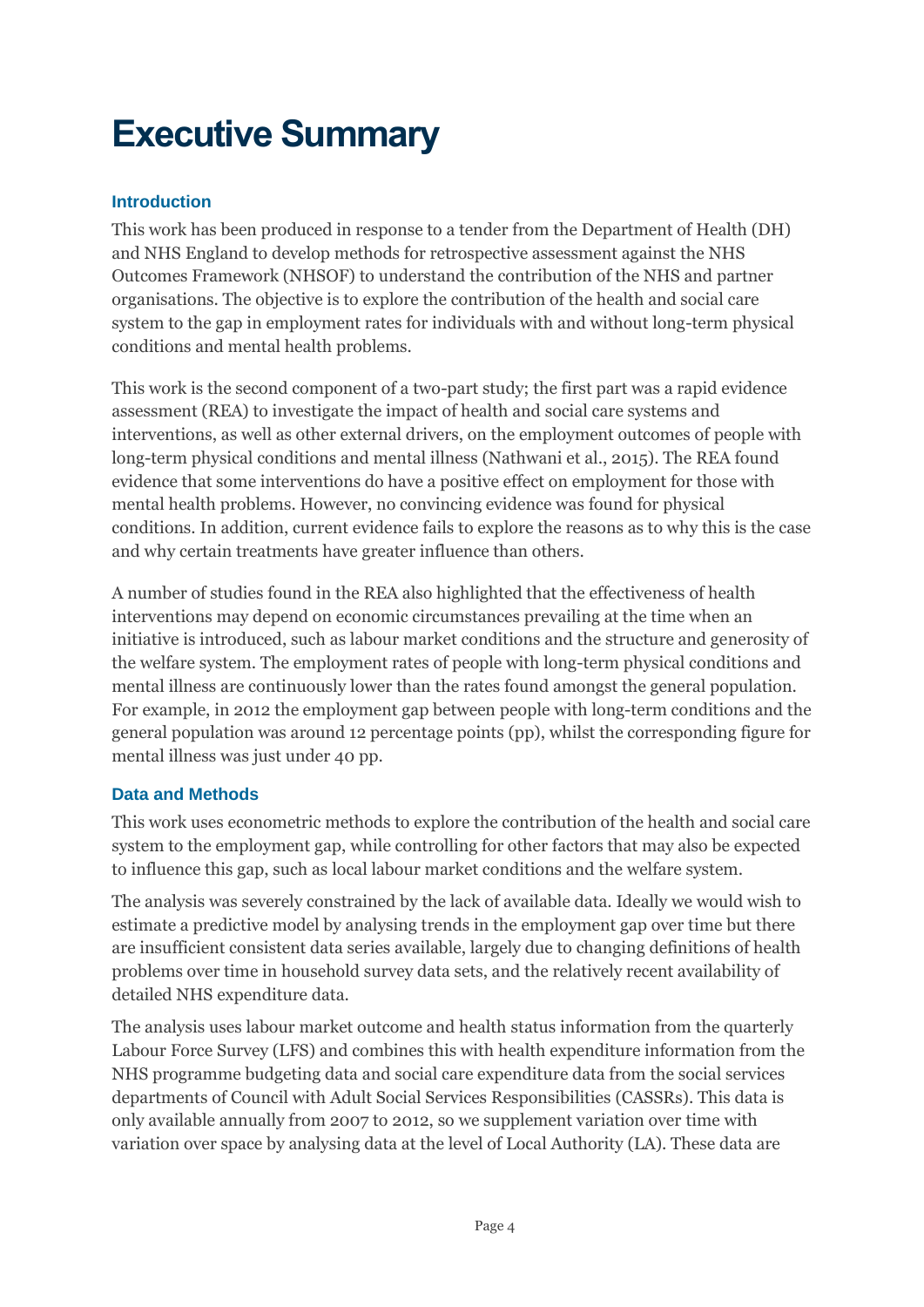combined with other information from standard ONS data sets, such as local unemployment rates, wages and benefits data.

Our primary model explains the employment gap (the employment rate for the total population minus the employment rate for those with a long-term health condition or mental health problem) across both LAs and years, using data on healthcare spending, social care spending, the wage ratio, the unemployment to vacancy ratio, the benefits ratios and the local population of working age. We estimate separately for the employment gap for longterm health problems, and for mental health problems. We use fixed-effects models to account for unobserved heterogeneity across LAs and we also include year effects, which reflect macroeconomic conditions.

#### **Results**

Our results find **no evidence of a statistically significant relationship between health care or social care spending and the employment gaps of people with long-term physical conditions and for people with mental health problems**, when we consider variation over the years 2007 to 2012 and across 141 LAs in England. This result is robust to a number of different model specifications and data inclusion criteria.

Further exploration reveals that the respective employment gaps are dominated by year effects, which reflect macroeconomic conditions in a time period where the UK slid rapidly into recession and then began to make a slow recovery. During this time the employment rates of people with health problems seemed to hold up whereas those for the overall population suffered, hence the employment gaps narrowed.

It is beyond the scope of this work to explore why the employment rate of people with health problems did not suffer as much during the recession as that for the overall population, but our results fail to find evidence to suggest that this was due to health or social care spending.

#### **Discussion and Conclusion**

The lack of a finding of a statistically significant relationship between health and social care spending and the employment gaps is not an unexpected result. Healthcare spending is only one potential influence on the employment gap and particularly given that most NHS healthcare interventions target health outcomes rather than employment outcomes, it is not surprising that we have been unable to detect a relationship using relatively aggregated area level data.

The work has a number of shortcomings which mean that it is not an ideal method for estimating the effect of healthcare on employment outcomes:

- lack of availability of consistent data over a long time period
- use of data from a number of different sources all subject to data manipulation which introduces noise
- a time period dominated by economic recession and subsequent slow recovery
- a time period characterised by institutional changes to the healthcare system and welfare system
- healthcare expenditure data largely reflecting resources spent on older people, not people of working age.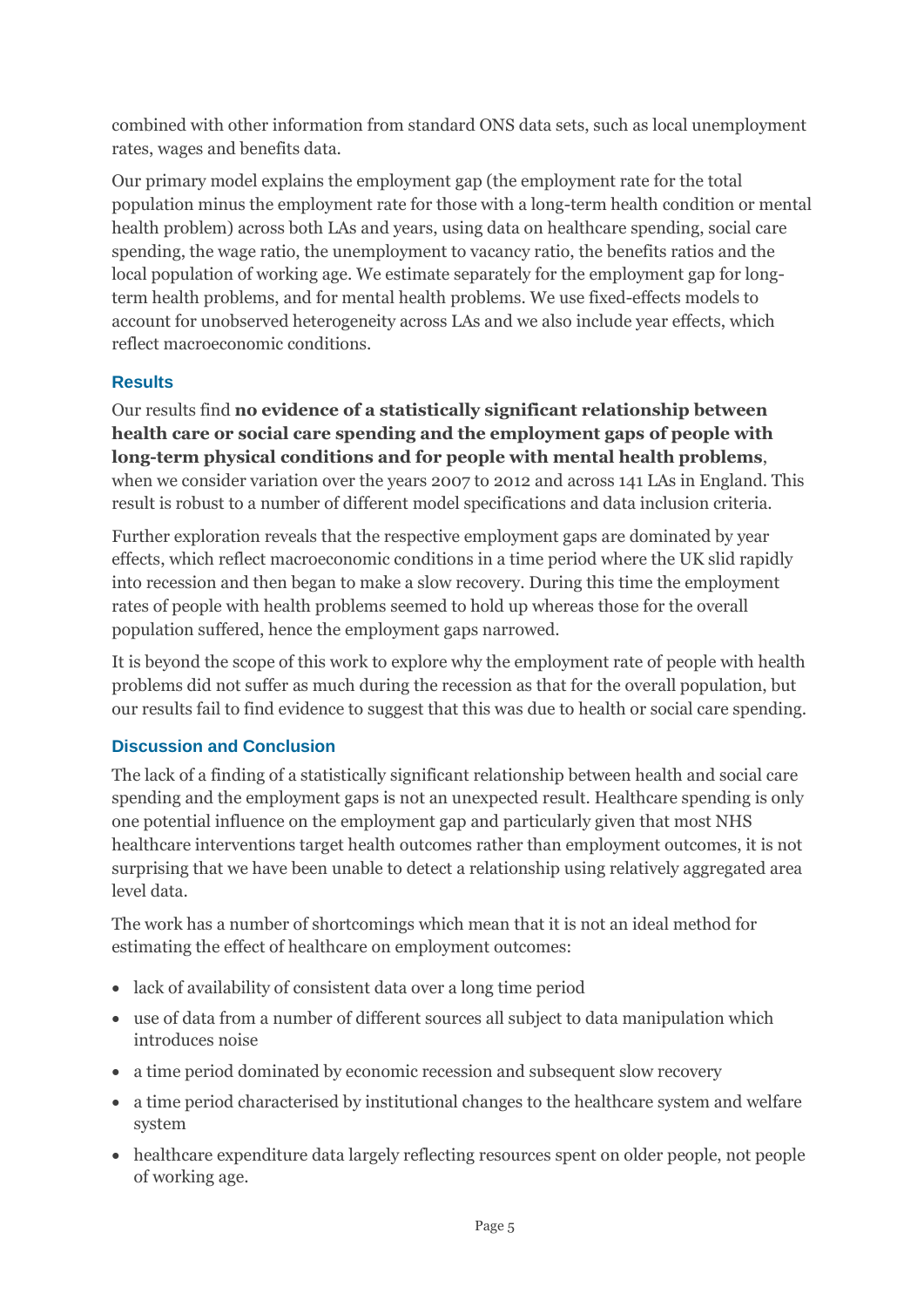#### **Recommendations for Future Work**

We have a number of suggestions for future work that may help shed some more light on the relationship between health care and employment outcomes.

Firstly, we recommend an **analysis of the relationship between health care and employment outcomes at the individual level**. This would require data on health status, health care utilisation, social care utilisation, labour market outcomes and other socio-economic and demographic information, such as education levels, age, gender and ethnicity. Such data may be available from longitudinal household data sets such as Understanding Society, and there are plans in place to link the survey to the Hospital Episode Statistics data, which would provide good information on health care utilisation.

A second suggestion is to **exploit exogenous variation in specific interventions targeted at the employability of people with long-term conditions or mental health problems**. One option here for mental health is an analysis of data arising from the evaluation of the NHS Improving Access to Psychological Therapies (IAPT) programme.

Finally, there are a number of ways to improve the aggregate analysis of the employment gap such as that presented in this report. Firstly, it could be revisited when further years' data become available. This would increase power to detect relationships, and may also mean that the data might reflect a broader set of macroeconomic conditions. Secondly, it would be worth investigating with the data owners whether the NHS programme budgeting data is available by age of target population, so that we can obtain a more appropriate measure of health spending on working age people.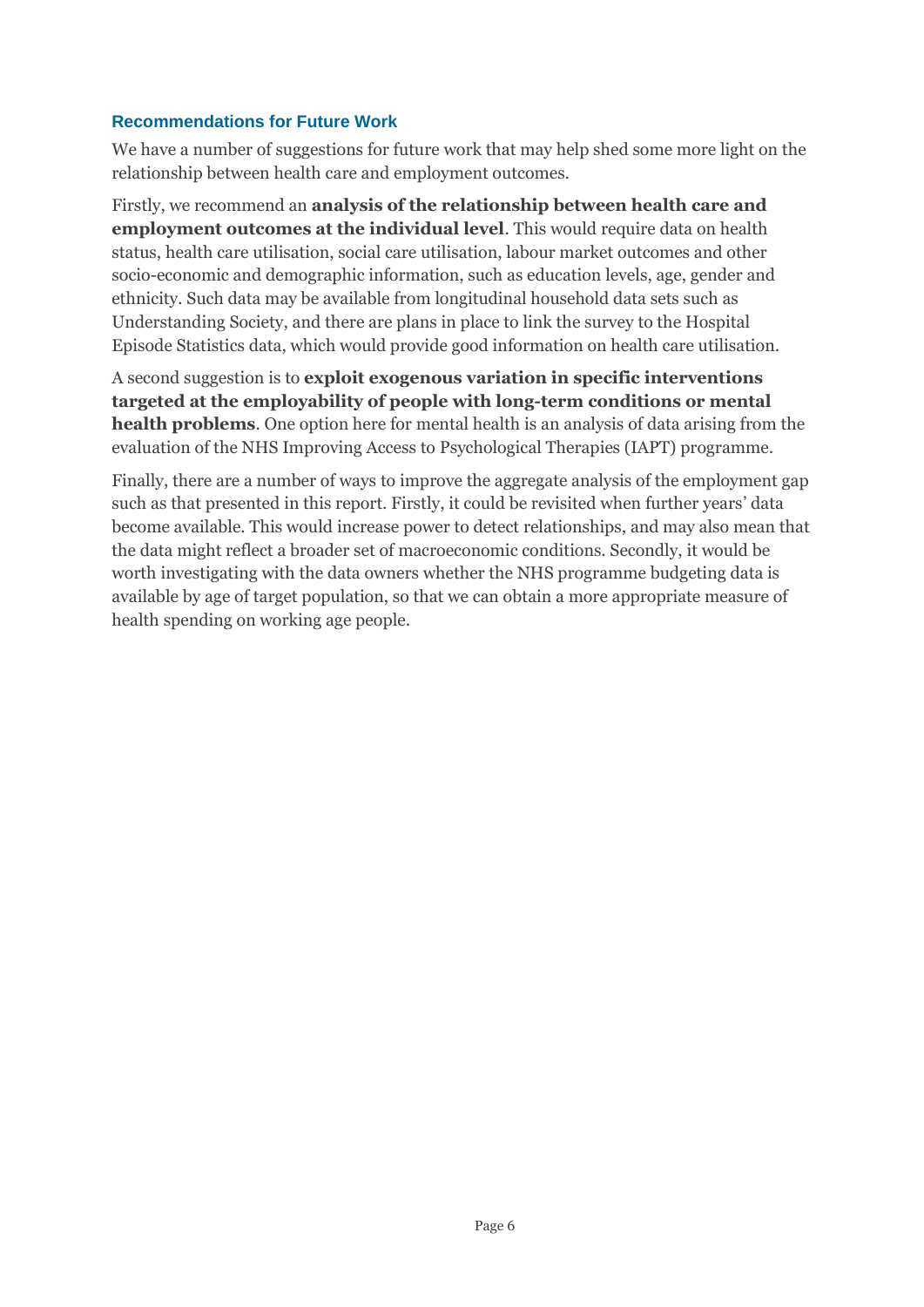# <span id="page-6-0"></span>**1. Introduction**

This work has been produced in response to a tender from the Department of Health (DH) and NHS England to develop methods for retrospective assessment against the NHS Outcomes Framework (NHSOF) to understand the contribution of the NHS and partner organisations. Specifically, the objective is to explore the contribution of the health and social care system to the gap in employment between people with and without long-term conditions and mental health problems. This work is the second component of a two-part study; the first part was a rapid evidence assessment (REA) to investigate the impact of health and social care systems and interventions, as well as other external drivers, on the employment outcomes of those with long-term physical conditions and mental illness (Nathwani et al., 2015).

Long-term physical health conditions, such as diabetes and asthma, are increasing in prevalence, as a result of influences such as an ageing population and lifestyle factors, including poor diet and inactivity. NHS England (2013) suggests that the current cost of treating long-term conditions makes up more than two-thirds of health and social care expenditure. Mental health conditions such as depression and anxiety are also increasing in prevalence. The Centre for Mental Health (2010) has estimated the economic and social cost of mental health problems to the UK economy at around £105 billion, as a result of sickness absence and lower levels of labour force participation.

The NHSOF was introduced in 2010 to increase the accountability and productivity of the health care system. Long-term conditions and mental health problems are related to Domain 2 of the NHSOF. The aim of this domain is to measure the extent to which the NHS helps and supports people with long-term conditions to live as normal a life as is feasible; employment can play a part in enabling this and can also be a proxy measure of improved health outcomes.

The employment rates of people with long-term conditions and mental illness are consistently lower than the rates found amongst the general population. The difference between these rates is the employment gap. In 2012, the employment gap between people with long-term conditions and the general population was around 12 per cent, whilst the corresponding figure for mental illness was just under 40 per cent.<sup>1</sup> Health care and welfare provision is one way that the government can influence the employment gap. In theory, increasing employment for disadvantaged groups could lead to a fall in the dependency on health and social care services of those with health problems, since employment has been shown to have a positive impact on health and quality of life.

However, the REA (Nathwani et al., 2015) found that, whilst one may anticipate that employment will lead to better health outcomes, the evidence indicated that this may not always be the case, especially in instances of unfavourable working conditions, such as having low job control. Hence, simply helping those with long-term conditions and mental

<sup>1</sup> Figures taken from the Labour Force Survey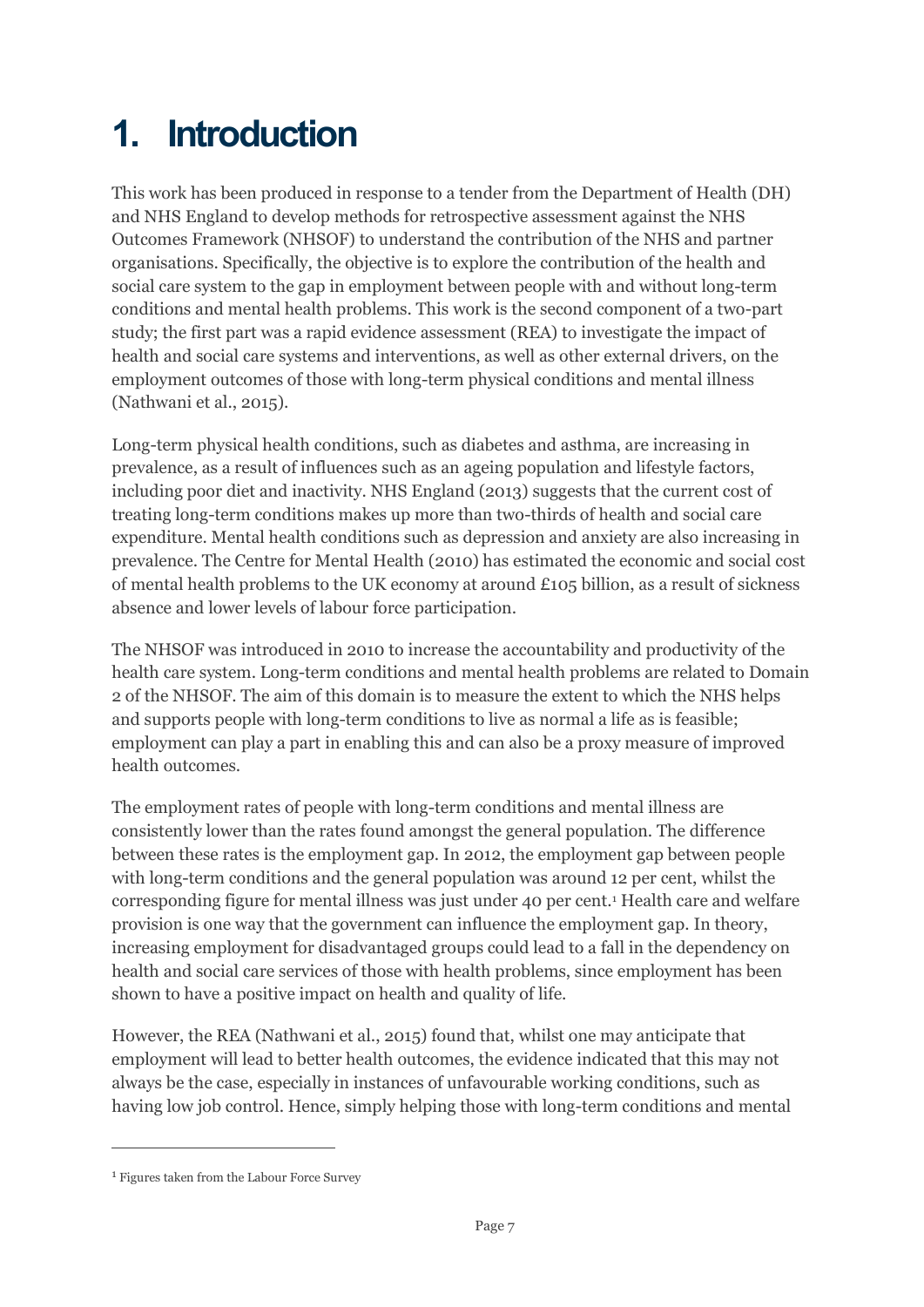health issues into work will not be sufficient to raise their quality of life. Yet there is evidence for the impact of health on employment, with poorer health more likely to lead to an individual leaving the labour market. However, the magnitude of this relationship will be influenced by a number of other factors, only some of which can be altered by government policy, such as employment rehabilitation measures and the benefits system.

The REA found evidence that interventions, including anti-depressant medication, cognitive behavioural therapy and combinations of treatments could have a positive effect on employment for those with mental health problems. However, no convincing evidence seems to exist in this area for physical conditions. In addition, current evidence fails to explore the reasons as to why this is the case and why certain treatments have greater influence than others. One of the issues arising from the literature is the trade-off between using rigorous methodological approaches and ensuring the research takes place over a sufficient period of time for an effect to occur. For example, randomised control trials often last for no more than a few months, whereas employment outcomes can change a number of years after the original intervention. A number of studies did highlight that the effectiveness of health interventions may depend on economic circumstances prevailing at the time the initiative is introduced (see, for example, Burns et al., 2007). Labour market conditions, the structure and generosity of the welfare system as well as the implementation of employment interventions were all noted as being key determinants of employment for those with mental health conditions. Although there is currently less literature on physical conditions, the importance of working environment and reducing stigma were noted as prerequisites for successful and sustained employment for those with physical conditions and mental illnesses.

This second component of the study uses econometric methods to explore the contribution of the health and social care system to the employment gap, while controlling for other factors that may also be expected to influence this gap, such as local labour market conditions and the generosity of the welfare system. Ideally we would wish to analyse trends in the employment gap over time at an aggregate country level but there are insufficient consistent data series available to enable any meaningful time-series analysis; this is largely due to changing definitions of health problems over time in household survey data sets, and the relatively recent availability of detailed NHS expenditure data. A number of data sets were reviewed for this analysis and this review is included as [Appendix 1.](#page-45-0)

The conclusion of this review was that the quarterly Labour Force Survey (LFS) was most suited to meeting the aims of this work and that variation over time could be supplemented with variation over space, by analysing data at the level of Local Authority (LA). <sup>2</sup> Consistent health measures are only available in the LFS from 1997 and meaningful data on health care input at a sufficiently disaggregated level is only available annually from 2003/04. Further, social expenditure data is only available from 2000/1, but is only available from 2007/8 at a sufficiently disaggregate level to be used in our analysis (see further detail below) Using the

<sup>2</sup> Initial discussions about this work focused on the possible use of 'age-period-cohort' (APC) modelling, since this is the method that has been used to explore trends over time for the mortality outcome domains of the NHS Outcome Framework (Domain 1). However, after reviewing the key statistical and econometric literature on this method and understanding more about data limitations we ruled out the approach; se[e Appendix 2](#page-48-1) for more detail.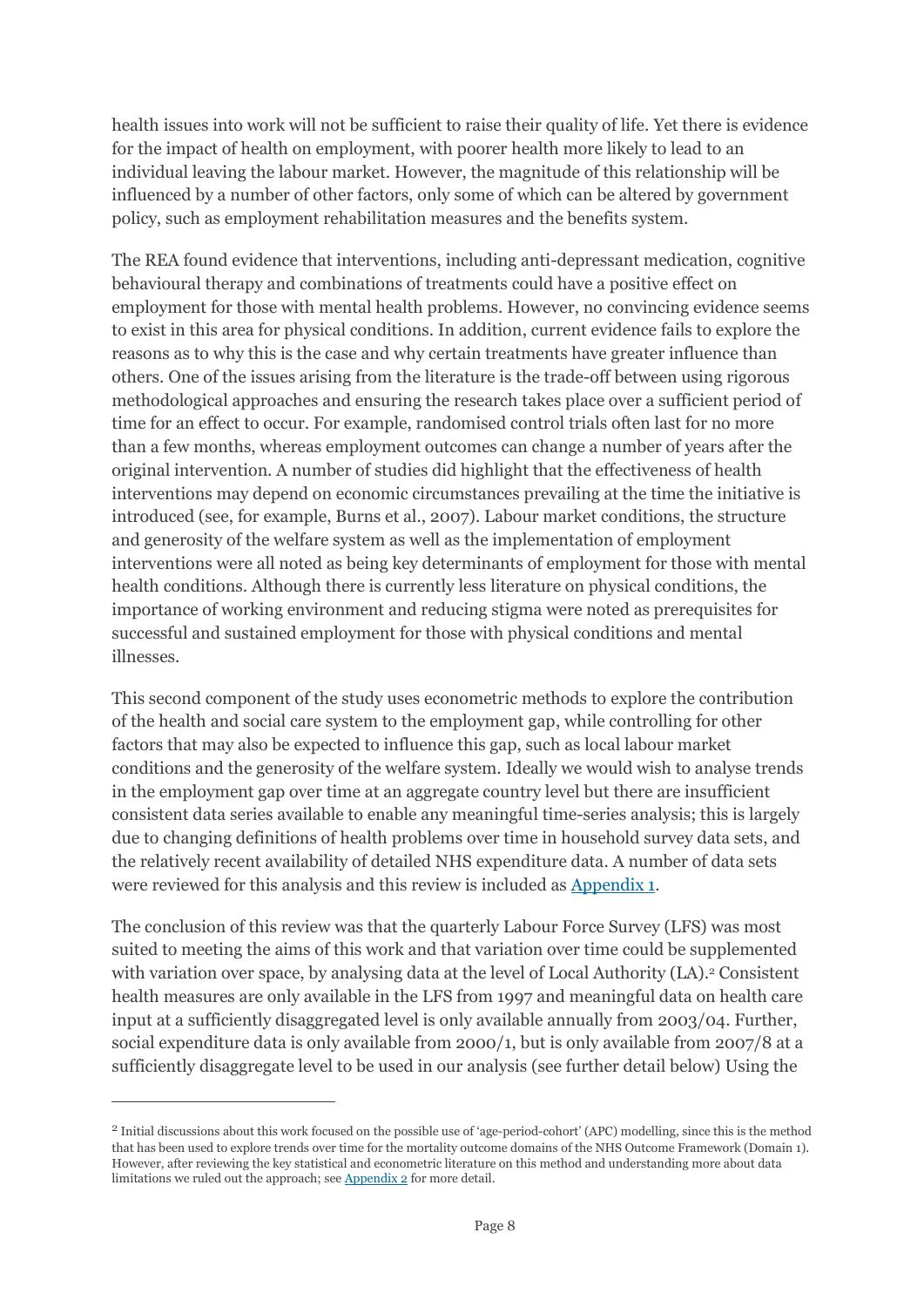LA level data allows for variation across both time and area with which to model the association of the employment gap with the health and social care system, controlling for local labour market conditions and other area level variables. There are 152 (upper tier) LAs and the increased spatial variation brought about by this level of analysis adds power to the modelling exercise. In addition, local conditions in relation to health and social care, the labour market and the benefits system are likely to be much stronger drivers of the employment gap than national conditions. <sup>3</sup> To investigate the role of health care at this area level we use NHS programme budgeting data<sup>4</sup> collected at Primary Care Trust (PCT) level and converted to LA level using a geography mapping tool (see Data section). Information on social care provision obtained from reports of money spent on adult social care by the social services departments of Council with Adult Social Services Responsibilities (CASSRs) in England is used to supplement the programme budgeting expenditure. The models also include control variables at LA level, such as local labour market conditions, benefits generosity and wage ratios (see **Data** and **Methods** sections for more detail).

<sup>3</sup> See Manning (2003) for the classic exposition of monopsony power in local labour markets.

<sup>4</sup> <https://www.england.nhs.uk/resources/resources-for-ccgs/prog-budgeting/>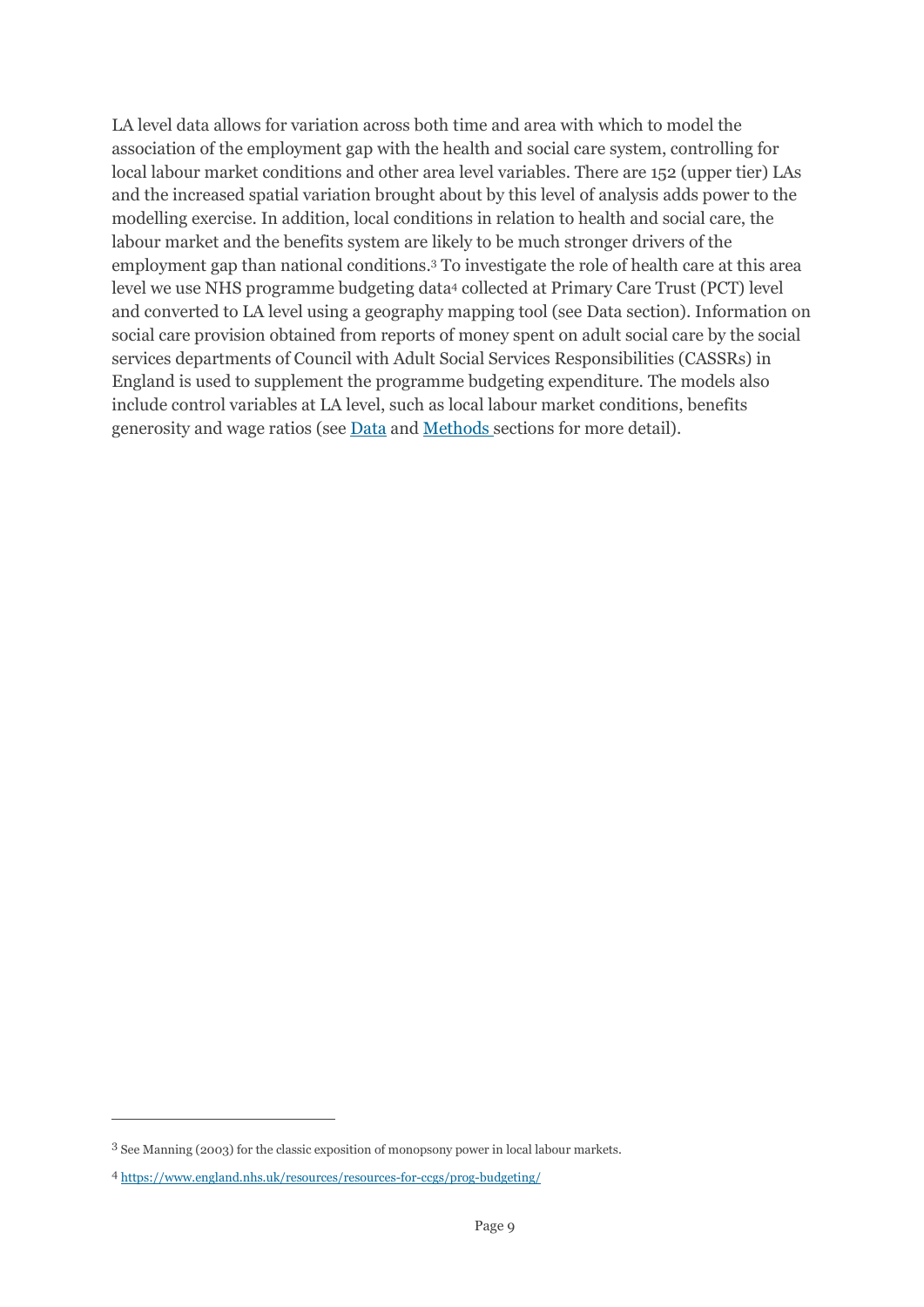### <span id="page-9-0"></span>**2. Theoretical Considerations**

There are both microeconomic and macroeconomic theories that can help to frame our empirical modelling. Firstly, at the individual level, health is a form of human capital. Traditionally, labour economics' focus on human capital has been on education, but investment in health can also be understood via the health production function approach of Grossman (1972). Individuals will choose to invest in health capital both because it is valued for its own sake and because poorer health detracts from time available for both market and non-market activities. Thus health is one of the determinants of labour supply, but it is also an endogenous choice (Currie and Madrian, 1999). <sup>5</sup> It follows that on the supply side there are a number of reasons why poorer health might be expected to reduce the probability of work. Firstly, it may directly increase the disutility of work. Secondly, it can reduce the return to work via lower wages. Thirdly, it may increase the reservation wage,<sup>6</sup> for example, by entitling the individual to health related disability benefits (although on this point see Brown et al., 2010, discussed below). Demand side factors should be largely reflected in the wage paid to workers with health problems, which is expected to be lower than for those without health problems due to their lower productivity. However, employer discrimination may also be important. Employers may discriminate against individuals with health problems due to inherent tastes and preferences; although it is difficult to explain the continued existence of discriminating firms under profit maximising conditions. A more likely explanation for persistent discrimination is statistical discrimination (Aigner and Cain, 1977). If employers cannot perfectly observe the productivity of the individual worker, then different groups may be treated differently based on the perceived average characteristics the social services departments of CASSRs of the group; so workers with health problems may be offered lower wages because they are perceived to be less productive on average than other workers. This type of discrimination can persist even when economic agents are rational and non-prejudiced; it is rational to attribute the average characteristics of the group to each individual from that group when it is costly to gather information. 7

The empirical work we will present is not based on individual level analysis; it is a more aggregated LA area based analysis. Nevertheless it is worth pointing out at this stage that the relationship between health and labour market outcomes, such as participation and wages, at an individual level is complex because health and work are jointly determined (Adams et al., 2003). In addition, issues such as selection into economic activity and justification bias in self-reported health measures exacerbate these problems. Considerable progress in understanding the relationship between health and the labour market has been made via both theoretical and empirical work (e.g. Bound et al. (1999), Adams et al. (2003) and Stern (1989)), and some of this work is reviewed in the Rapid Evidence Assessment produced for

<sup>5</sup> It is also worth pointing out here that investment in education and health are clearly interrelated. More education should lead to better health as better educated people are more aware of the kinds of behaviours that can contribute to good health.

<sup>6</sup> The reservation wage is the lowest wage at which an individual is willing to work, and this concept has played an important role in labour market theory (see, for example, Mortensen, 1986).

<sup>7</sup> Dickinson and Oaxaca (2009) also show how statistical discrimination can extend beyond differential treatment based on average group characteristics, because risk-averse employers may offer females lower wages based not on lower average productivity but on a higher variance in productivity for certain groups.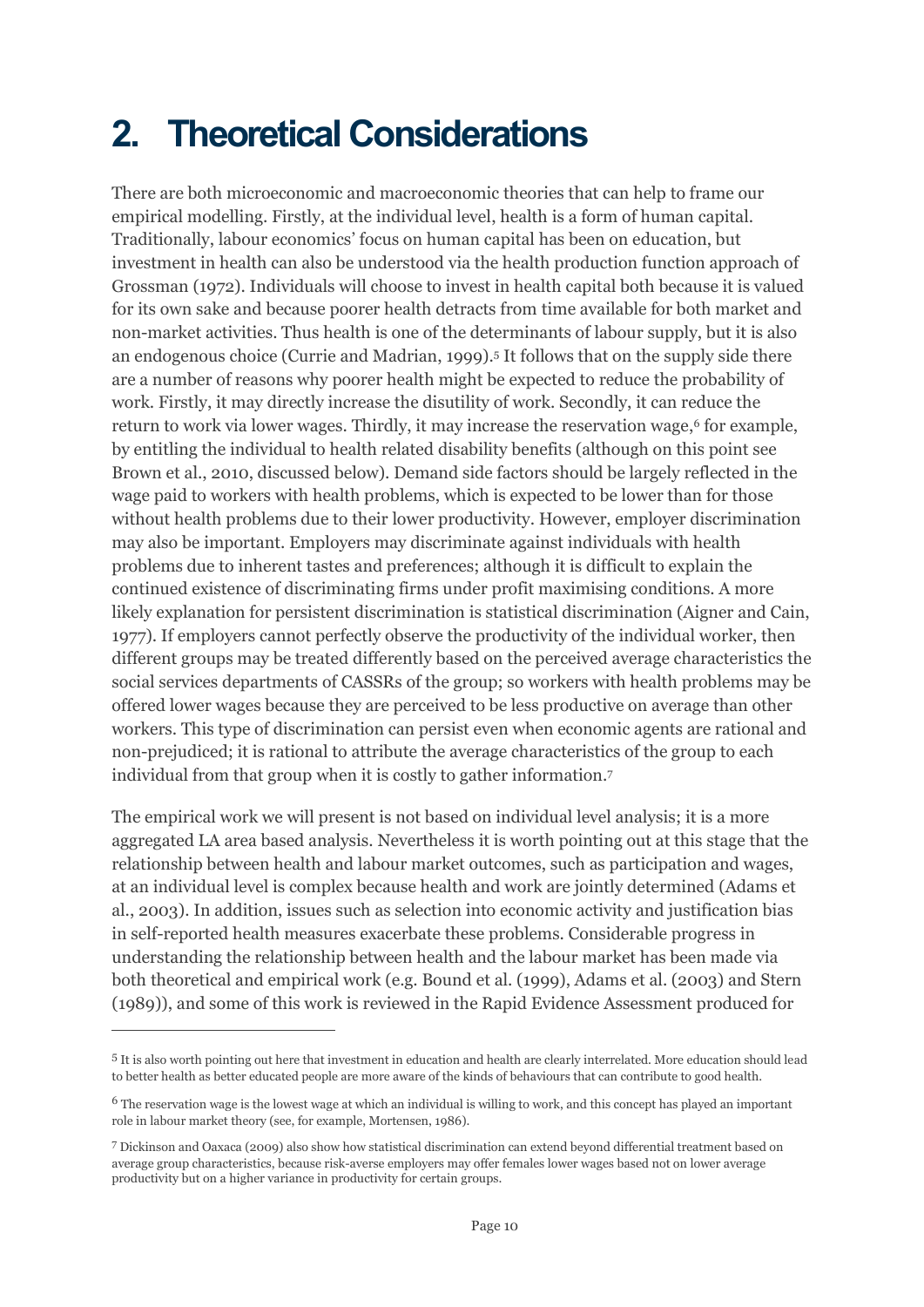the other component of this work (Nathwani et al., 2015). For example, Garcia-Gomez (2011) explores the relationship between health shocks (an unexpected change in one's health) and labour market outcomes in nine European countries using the European Community Household Panel survey. Garcia-Gomez finds that people who suffer a health shock are significantly more likely to move into non-employment status (i.e. unemployment, inactive or retired) than those who do not experience a health shock.

A further example of this type of micro-econometric work that is particularly pertinent for our modelling is the study by Brown et al. (2010), who have used British Household Panel Survey data for 1991 to 2004 to explore the relationship between health and reservation wages. A major contribution of the Brown et al. (2010) study is to distinguish between those who are 'attached' to the labour market (regardless of whether they are working at the time) and those who have very weak or no attachment; the former group are defined as participating in the labour market and the latter group are not. They define the economically active (participants) as those who are employed or who are unemployed but are actively seeking work, and the inactive group (non-participants) includes individuals who are longterm sick and disabled, retired before statutory retirement age, in full-time education, engaged in family care or on a government training scheme. The assumption is that this latter group has much weaker labour market attachment than the former, and is not actively seeking work. The results reveal no effect of health status on the market wages of the employed, and no evidence for the argument that has appeared in previous work (for example, Walker and Thompson (1996) and Gordon and Blinder (1980)) that those with health problems have higher reservation wages. Instead their results suggest that the main role of poor health is to weaken labour force attachment. Health is a significant determinant of attachment to the labour market but – contrary to much of the previous work – once selection into the labour market is accounted for there is no evidence that health affects the probability of being unemployed. The relevance for our analysis is that if the bulk of the people with health problems are in fact unattached to the labour market, then local labour market conditions and macroeconomic factors will have little effect on their probability of gaining employment. Instead the question is whether healthcare can improve their health sufficiently to improve their probability of becoming attached.

At a macroeconomic level there are three broad hypotheses that can be used as a basis for the expectation that people with long-term health problems might experience different employment prospects to the population without health problems, either over the business cycle, or through secular longer term changes in the labour market.

First, the *reserve army hypothesis* has its origins in Marxist analysis. <sup>8</sup> The reserve army is a pool of unemployed labour that can be drawn into the labour market during booms and dispensed with when the economy slumps; hence this pool of labour display pro-cyclical movement in employment rates to a greater degree than the average worker. Green (1991) explains that for any particular identifiable group to be termed a reserve army of workers, they must be available for work but "expendable and disposable" (p.194) above the average

<sup>8</sup> Most of Marx's work on the reserve army is found in *Capital, Volume 1*; Engels' also writes about this phenomenon in *The Origin of the Family, Private Property and the State*.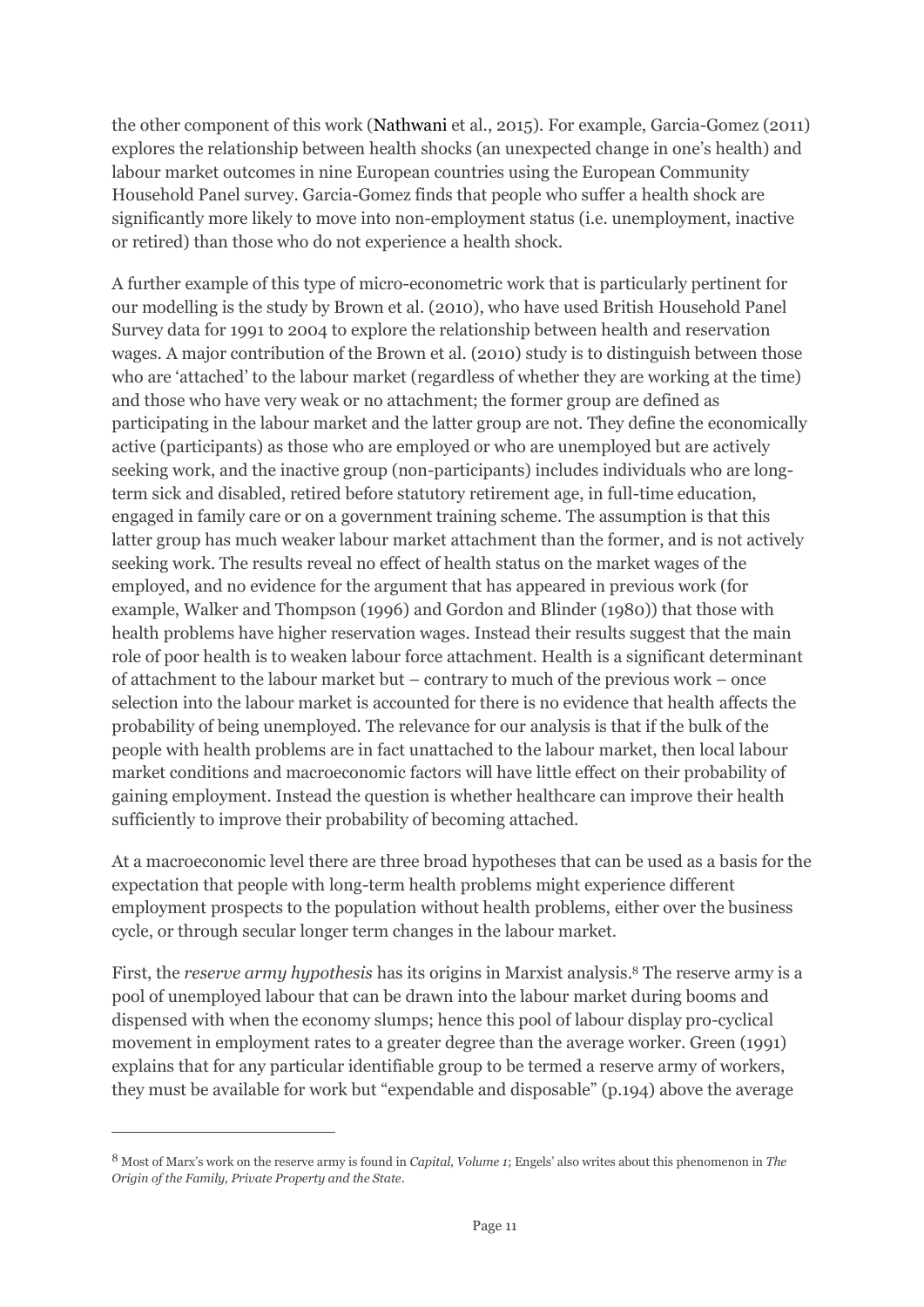for the rest of the workforce. A number of studies have explored the role of women as a reserve army of labour due to their position in relation to domestic work and child rearing (see for example Rubery, 1988; Power 1983.) More recently, O'Brien (2010) has argued that many governments in the OECD have treated older workers as a 'reserve army', allowing early exit from the labour force by various means in periods of labour surplus and mobilising them back into the labour force during periods of labour shortage. While we can find no direct evidence on the reserve army hypothesis in relation to people with long-term health problems, the hypothesis of greater than average pro-cyclical fluctuation in employment rates for this group seems a reasonable one, since they may be viewed as more 'expendable' than the average worker. For example, there may be a perception that workers with health problems can access relatively generous health-related benefits when they are not in work. Hence employers may treat these workers as a reserve pool, and governments could manipulate benefits availability to facilitate the entry and exit of these workers to the labour market. Knapp et al. (2013) have explored the influence of the recession on the unemployment rates of those with and without mental health problems in a number of European countries. They find that the recession had a greater adverse impact on unemployment for those with mental health problems; and this was especially true for males and for those with low education.

A second hypothesis, that of labour market *substitution*, has also been applied to female employment, and this could also provide a useful way to understand the time trend in the employment gap for people with long-term health problems. The *substitution hypothesis* stresses a long-term substitution towards a particular type of labour due to secular changes in the labour market. <sup>9</sup> The substitution towards female employment is partly explained by the expansion of the service industries, with their need for a cheap and flexible labour force (Dex and Perry, 1984). Female labour has been cited as filling this role due to women's apparent 'willingness' to accept lower wages and more flexible terms and conditions of work than their male counterparts, for example the propensity of female workers to work parttime, or in temporary and/or flexible employment. Again, there seems to be no research suggesting that people with long-term health problems fulfil this role but it does seem reasonable to argue that if people with health problems have a weaker labour market position, and are therefore more likely to accept lower paid jobs or jobs with less security, then their employment opportunities may be increasing alongside certain secular trends in the restructuring of work.

Thirdly, related to the substitution hypothesis is the *segregation* hypothesis which states that certain groups may be segregated into certain industries or occupations, so that their experience over the economic cyclical depends on how those occupations and industries fare. Segregation can be horizontal (different jobs with the same status) and/or vertical (jobs are different levels of an occupational hierarchy). While originally proposed in relation to the segregation of female workers into a narrow range of occupations and industries (Walby, 1988), it can also be applied to the segregation of particular groups into 'types' of

<sup>9</sup> Note that the 'substitution hypothesis' is distinct from the 'intertemporal substitution hypothesis' of Lucas and Rapping (1969), which states that cyclical fluctuations in employment and hours of work are optimizing labour-supply responses to short-run aggregate demand shifts.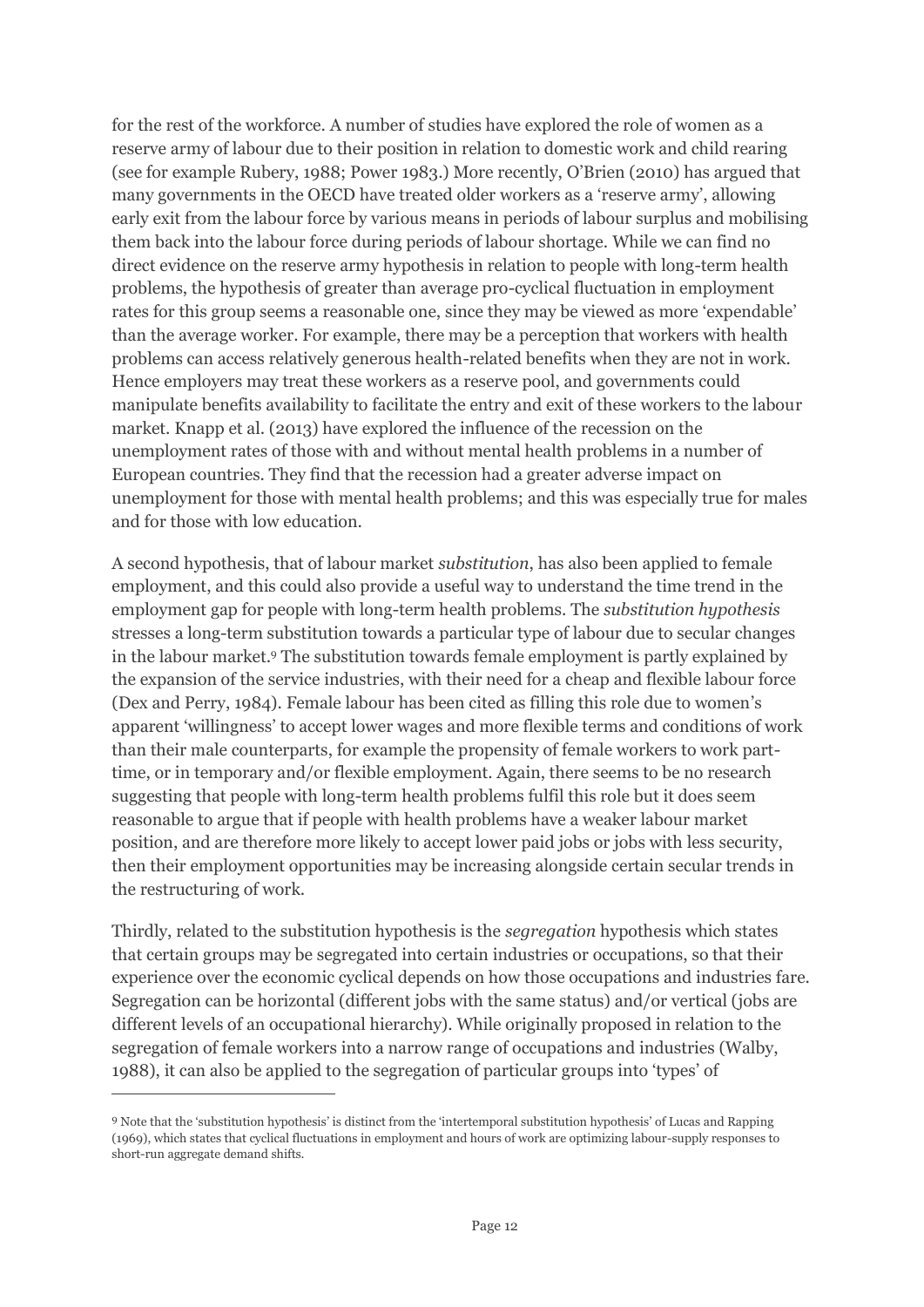employment. In the case of people with long-term health problems this might be, for example, flexible and/or part-time work. We could find no direct empirical evidence for this type of segregation; but Darity (2003) discusses how other forms of segregation, for example via race and ethnicity, interact with health to bring about worse socio-economic outcomes, including labour market outcomes.

Further to these theoretical hypotheses, it should be noted that it may be difficult to empirically isolate the effect of macroeconomic conditions on the employment gap because these will not only affect the gap via their effects on the labour market, but also via direct effects on health (see Ruhm, 2015). Astell-Burt and Feng (2013) explore the reporting of poor health during the 2008 recession in the UK using quarterly LFS data from 2006 to 2010. They find that the recession was associated with increasing reports of poor health status amongst both the unemployed and those who remained employed.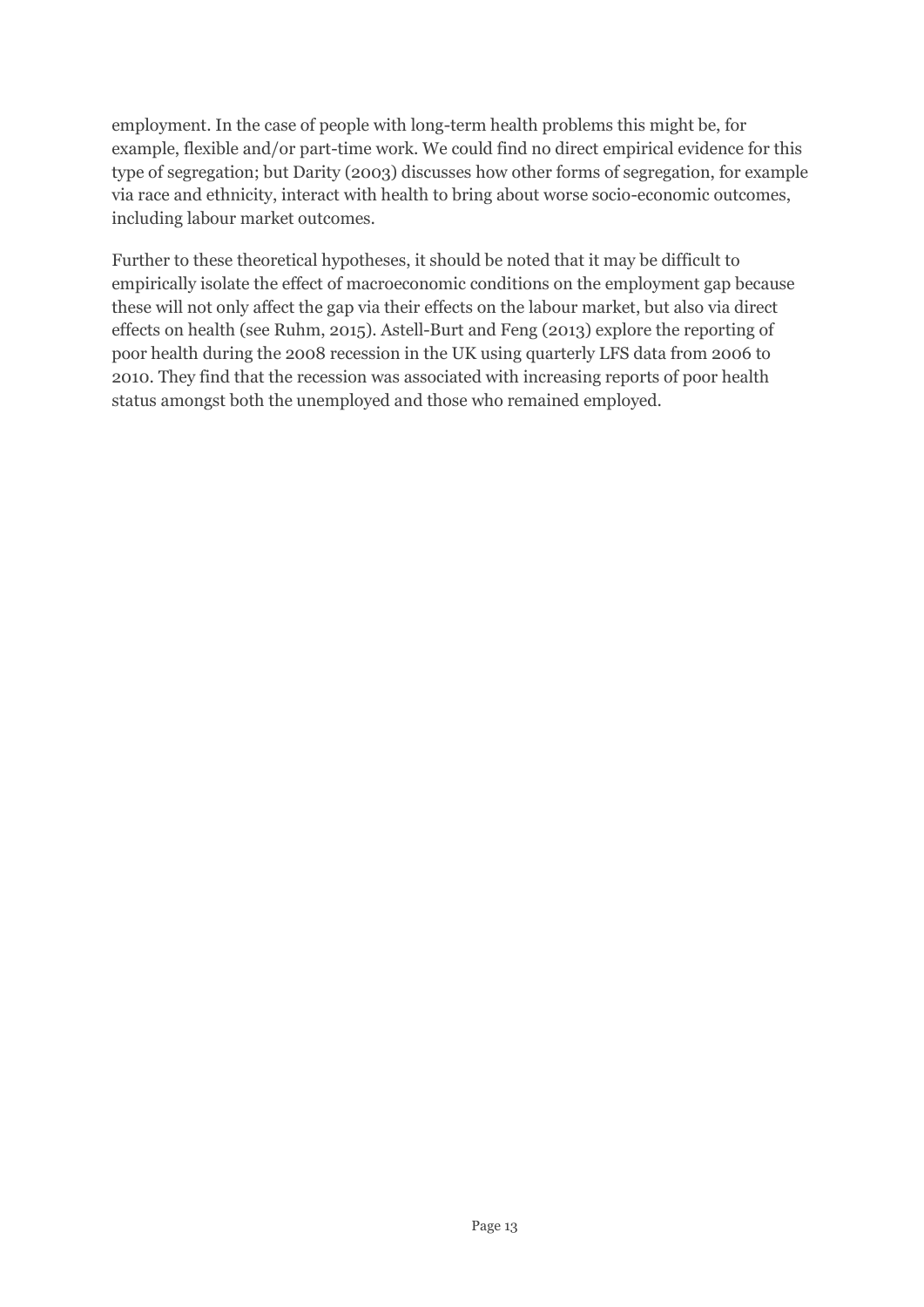### <span id="page-13-0"></span>**3. Data**

#### <span id="page-13-1"></span>**Employment**

The Quarterly LFS is the largest household sample survey in the UK and includes approximately 100,000 individuals in each calendar quarter. The LFS contains rich and detailed information on the employment status of individuals together with self-reported health problems. It also contains socio-demographic information. This analysis uses the Special Licence version of the LFS (Office for National Statistics, 2015) available from the UK Data Service, <sup>10</sup> because only this version contains the LA identifiers that we need in order to match the LFS data to the other data sources used in the analysis by area.

The first wave of data was collected in 1979. The final wave to which we have access is the first quarter of 2015. However, there are a number of changes to data collection that limit the number of waves of the LFS that can be used in this study. An important change to the health variables was introduced in spring 1997 to reflect the provisions of the Disability Discrimination Act 1995. New questions were included concerning *all* health problems, whereas previously an emphasis had been placed on problems affecting only the respondents' *work*. The changes in the questions make comparison with previous years' difficult.

The LFS data provides us with the necessary variables to define the gap in employment for individuals with and without long-term conditions (NHSOF Indicator 2.2) and mental health problems (NHSOF Indicator 2.5).<sup>11</sup> NHSOF Indicator 2.2 aims to capture employment of all people with a *long-term condition*. The indicator measures the difference between the percentage of people in the general working age population who are in employment, and the percentage of people of working age with a long-term condition who are in employment. The definition of someone with a long-term condition was changed in April 2013 and is now based on an answer of "Yes" for the LFS LNGLST question, which asks: *Do you have any physical or mental health conditions or illnesses lasting or expected to last 12 months or more?* Before April 2013 it was based on an answer of "Yes" for the LNGLIM variable which asked: *Do you have any health problems or disabilities that you expect will last for more than a year?* In our analysis we follow the NHSOF Indicators Specification version 1.6 and treat these questions as the same variable measured over the time period. However it is worth noting that the ONS LFS team recommend that any comparison between the new and old questions should be treated with caution as the changes to the question wording may impact on the answers given by respondents.

NHSOF Indicator 2.5 aims to capture employment of all people reporting *mental illness.* In our analysis again we follow the NHSOF Indicators Specification version 1.6 and define this on the basis of the LFS question HEAL, which asks respondents to record whether or not they suffer from any health problems chosen from a list (see Table 1 for the full list of LFS

<sup>10</sup> <https://www.ukdataservice.ac.uk/>

<sup>11</sup> [https://indicators.ic.nhs.uk/download/Outcomes%20Framework/Specification/NHSOF\\_Domain\\_2\\_S.pdf](https://indicators.ic.nhs.uk/download/Outcomes%20Framework/Specification/NHSOF_Domain_2_S.pdf)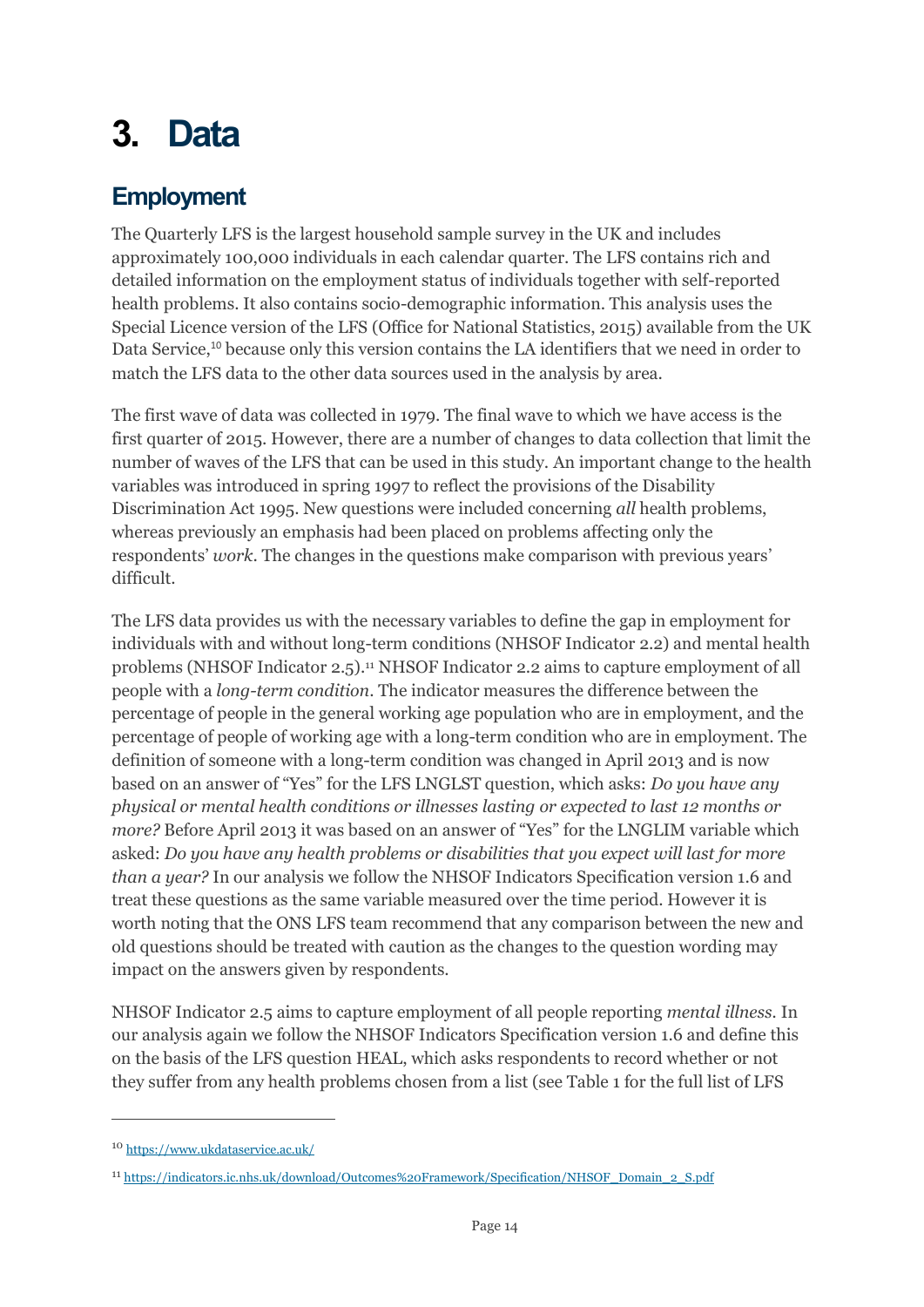health problems). Three of these problems relate to mental health conditions, these are: 12: depression, bad nerves or anxiety; 14: severe or specific learning difficulties; 15: mental illness or suffer from phobias, panics or other nervous disorders. Anyone who states that they have a long-term health condition (i.e. they answer "Yes" to question LNGLST (or LNGLIM) *and* who reports having either condition 12, 14 or 15, is defined as having a mental illness. In our empirical work we also consider what proportion of respondents record having more than one of these three problems.

<span id="page-14-0"></span>Given the objective for this work of understanding the contribution of the NHS and partner organisations to domain 2 of the NHSOF, specifically in reducing the employment gap for people with and without long-term conditions and mental health problems, we focus solely on the NHSOF definitions 2.2. and 2.5 throughout the report. For more detail see NHSOF Indicators Specification version 1.6 for precise variable definitions in both cases. 12

#### **Health Care Expenditure**

 $\overline{a}$ 

The English National Health Service (NHS) is a centrally-planned and publicly-funded health system, largely free at the point of use and funded through a combination of general taxation and national insurance contributions. Primary care is an important element of the system, with general practitioners acting as gatekeepers to secondary care and pharmaceuticals. The system is organised geographically, with responsibility for patient care devolved to Clinical Commissioning Groups.

Our analysis covers a period from 2006/07 to 2012/13, prior to the formation of CCGs when general practice was organised into Primary Care Trusts (PCTs). For the years 2003 to June 2006, there were 303 PCTs with average populations (lists) of 160,000. From July 2006 to March 2013 PCTs were reorganised into 152 PCTs. Through resource allocation mechanisms which aim to distribute funding on the basis of the health care needs of the population, PCTs received fixed annual budgets (targets) within which they were expected to meet expenditure on most aspects of health care, including inpatient, outpatient and community care, primary and pharmaceutical prescriptions.

To aid financial management and to help in the design and evaluation of programmes of patient care, from April 2003, PCTs were required to prepare data on expenditure disaggregated across 23 defined programmes of health care. This sought to create an accounting system that was more aligned with the distinct outputs and health outcomes of the health system. Programmes of care are defined with reference to the International Classification of Diseases (ICD) Version 10 codes, and most programme budget categories reflect ICD 10 chapter headings (e.g. 'Cancers and Tumours', 'Problems of circulation', 'Problems of the respiratory system', 'Neurological', etc.). Some categories contain subheadings, for example expenditure on 'Mental Health Disorders' is broken down into 'Substance Misuse', 'Organic Mental Disorders' , 'Psychotic Disorders', 'Child and Adolescent Mental Health Disorders' and 'Other Mental Health Disorders'.

<sup>12</sup> [https://indicators.ic.nhs.uk/download/Outcomes%20Framework/Specification/NHSOF\\_Domain\\_2\\_S.pdf](https://indicators.ic.nhs.uk/download/Outcomes%20Framework/Specification/NHSOF_Domain_2_S.pdf)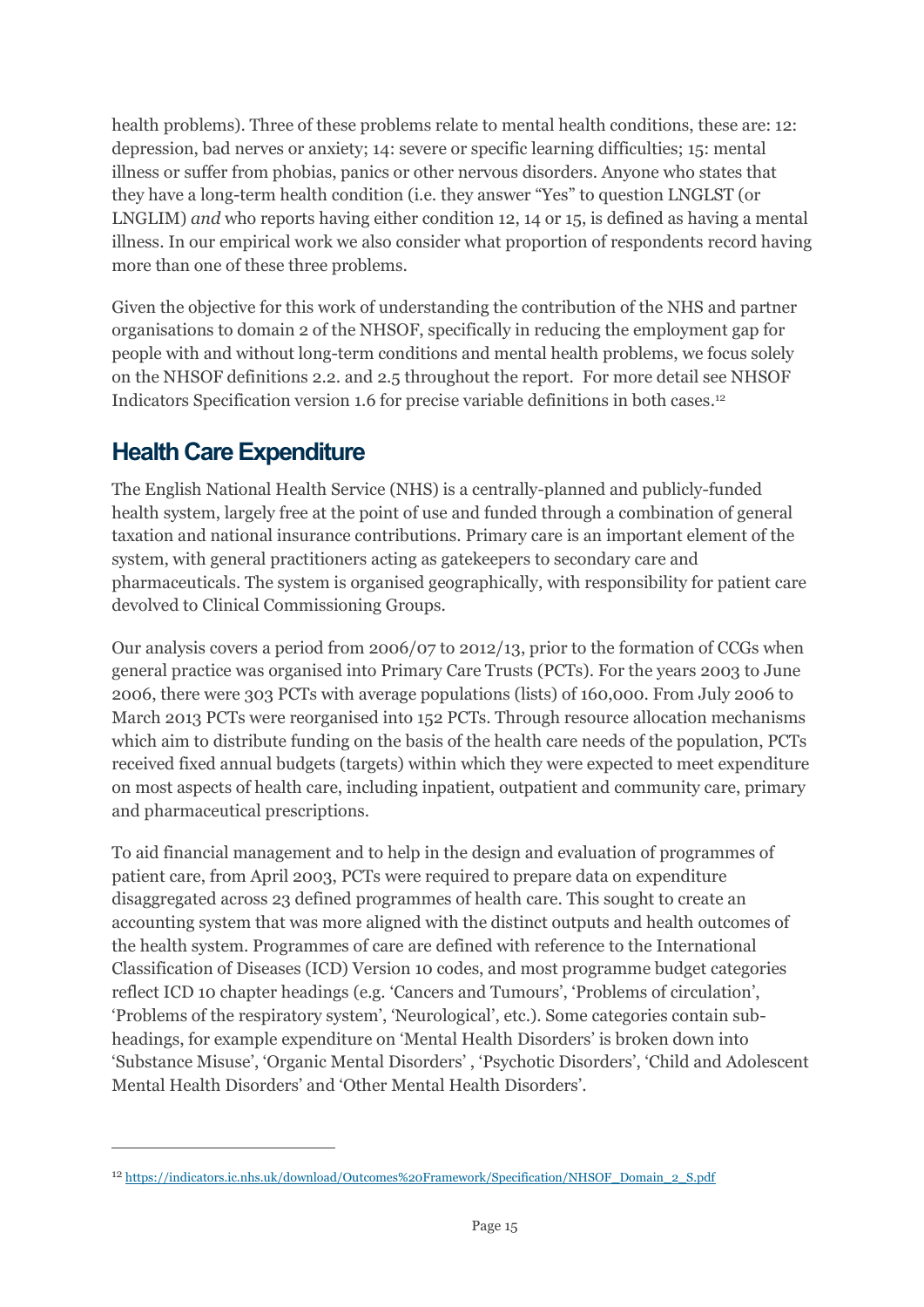The aim of the programme budget classifications is to identify the entire volume of heath care resources assigned to broad areas of illness according to the primary diagnosis associated with an intervention. It seeks to allocate all types of PCT (now CCG) expenditure to the various programme categories, including secondary care, community care and prescribing.

The system acknowledges that a medical model of care may not always be appropriate for allocating expenditure and includes two specific non-clinical groups - 'Healthy Individuals' and 'Social Care Needs'. These are intended to capture the costs of disease prevention programmes and the costs of services that support individuals with social rather than health care needs. Where it is not possible to assign activity to a medical condition, preventative activity, or social care need, expenditure is allocated to a category entitled 'Other'. Reported expenditure relates to all public expenditure on residents of a PCT, regardless of where the provider is located.

The programme budgeting data was used by Martin et al. (2008) to investigate the relationship between health care spending and health outcomes for 295 English PCTs in 2004/5. Their results challenged the widely held view that health care has little marginal impact on health, finding instead that health care expenditure has a strong positive effect on outcomes in the two programmes of care investigated, cancer and circulatory diseases. Subsequent research has extended this work to other programmes of care (Martin et al., 2012) and to inform considerations around an appropriate cost-effectiveness threshold for health care interventions (Claxton et al. 2015).

Programme budgeting data was first collected in the financial year 2003/04 and it is only available annually.<sup>13</sup> Ideally data on NHS activity would be available quarterly (as per the LFS employment data) and by age-group so that we could isolate resources spent on working age people. In this work we make use of annual data collected from 2006/07. This was the first year in which sub-category information was collected which allows us to investigate in greater detail the potential impact of expenditure on mental health via the sub-categories 'Psychotic Disorders' and 'Other Mental Health Disorders'. This is also the first year in which information on sub-categories 'Diabetes' and 'Asthma' were collected. These conditions were identified in the REA as important long-term conditions that impact on the employment gap. We include Programme Budgeting Data to 2012/13.

The programme budgeting categories of greatest interest are:

- category 10: 'Problems of circulation' (and sub-categories 'Coronary Heart Disease' (10a), 'Problems of circulation'(10x));
- category 11: 'Problems of the respiratory system' (and sub-categories 'Asthma' (11b));
- category 13: 'Problems of the gastro-intestinal system';
- category 15: 'Problems of the Musculo skeletal system';

<sup>13</sup> <https://www.england.nhs.uk/resources/resources-for-ccgs/prog-budgeting/>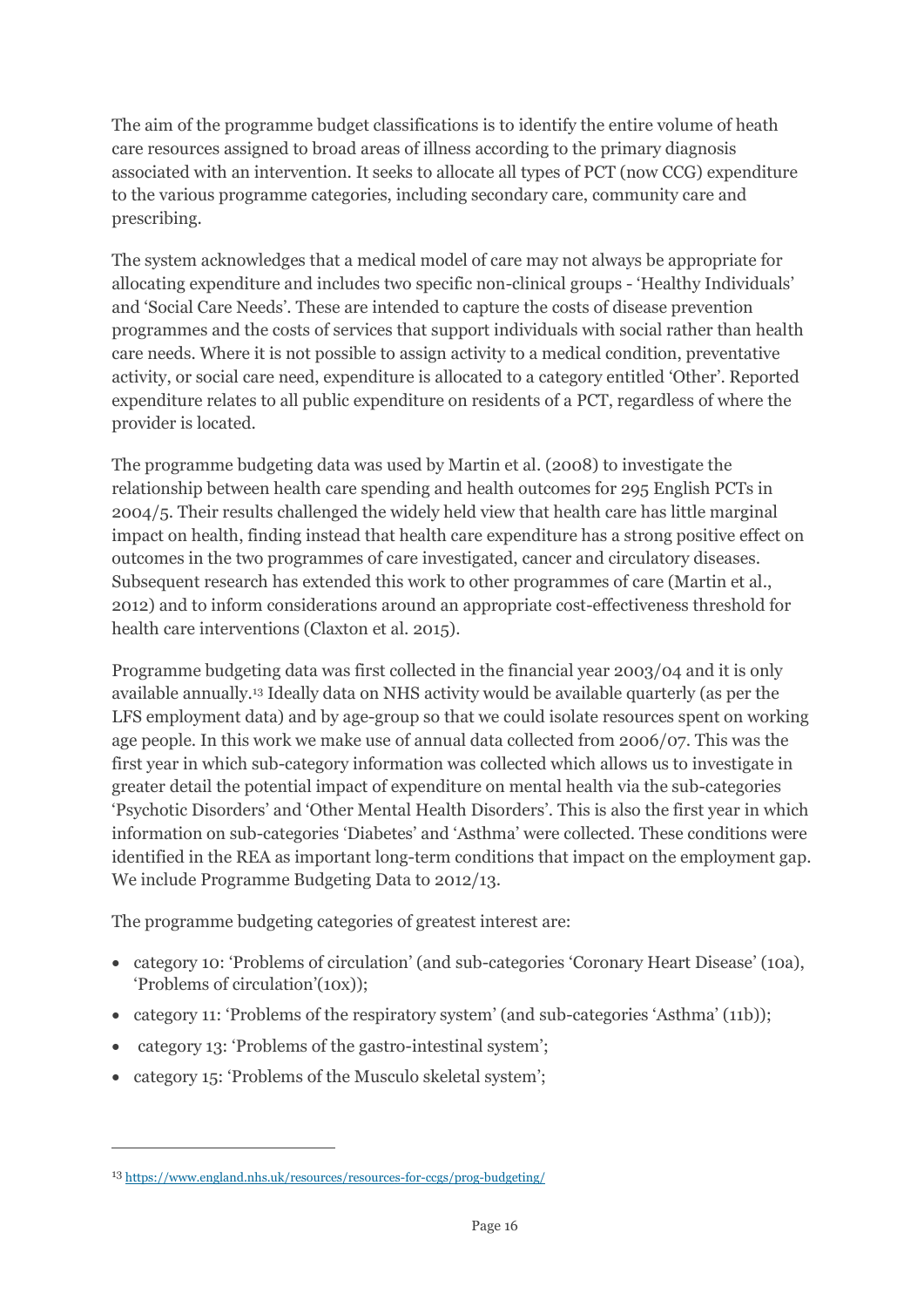- category  $05$ : 'Mental Health Disorders' (and sub-categories 'Psychotic Disorders' (5c), and 'Other Mental Health Disability' (5x));
- category 22: 'Social Care Needs'.

These categories and sub-categories have been chosen to align with the evidence presented within the REA on major long-term conditions and to align with the health problems identified in the LFS data. In the modelling exercise that follows we use two alternative measures of expenditure data; firstly, expenditure across the categories described above; for example, when modelling mental health problems, expenditure in programme budgeting category 05 is used; when modelling long-term conditions, expenditure summed across categories 10, 11, 13 and 15 is used. Secondly, overall PCT expenditure, to ensure that all expenditure that might impact people with LTC and MH problems is captured<sup>14</sup>. 'Social Care Needs' complements data on social care expenditure provided through by social services departments of CASSRs in England. In addition to these main categories and sub-categories we also include total programme budgeting expenditure. These expenditures are available across the years from 2006/07 to 2012/13.

Programme budgeting data are collected at PCT level. We convert this expenditure to LAs using the software package Geoconvert. Geoconvert is freely available software that allows data mapped to a given geography to be mapped to an alternative geography.<sup>15</sup> This is done through Gridlink®, <sup>16</sup> and attributes data between geographies on the basis of postcodes - see ONS NHS Postcode Directory User Guide. <sup>17</sup> This is undertaken on a year-by-year basis such that Geoconvert recognises that there were 303 PCTs prior to 2006 and 152 thereafter.

Over the period for which we use programme budgeting data the majority of PCTs were defined in terms of Local Authority Districts (LADs). <sup>18</sup> Of the 152 PCTs: 130 comprised of one or more LADs; 16 comprised of one or more whole LADs plus whole wards; three comprised of only wards within a single LAD; two comprised of one or more whole LADs and part wards (that is, whole parishes); one comprised of whole and part wards (that is, whole parishes) within a single LAD. This simple geographical mapping from PCTs to LADs ensures that programme budgeting data at PCT level can be reliably converted to expenditure at LA level.

#### <span id="page-16-0"></span>**Long-Term Care and Social Care**

Long-term care differs from health care as conventionally defined. While the primary goal of health care services is to prevent or cure ill-health, long-term care aims to allow individuals to achieve and maintain optimal levels of personal functioning in their living circumstances and personal abilities and preferences (Fernandez et al., 2011). The US Department of Health and Human Services (2009) defined long-term care as "the range of medical and/or

<sup>14</sup> The main results presented in the report rely on the latter (Tables 4 and 5). Models for which expenditure on only the relevant programme budgeting categories was used are reported in Appendix 5.

<sup>15</sup> Note that from November 2015 the PCT geography has been removed from Geoconvert.

<sup>16</sup> The Gridlink® consortium consists of The Royal Mail Group PLC, Ordnance Survey (GB), General Register Office Scotland, Ordnance Survey Northern Ireland and the Office for National Statistics.

<sup>&</sup>lt;sup>17</sup> [http://systems.hscic.gov.uk/data/ods/datadownloads/onsdata/pdfs-and-docs/userguide\\_v1a.pdf](http://systems.hscic.gov.uk/data/ods/datadownloads/onsdata/pdfs-and-docs/userguide_v1a.pdf)

 $18$  Se[e Appendix 3](#page-53-0) for an explanation the LA Geographies.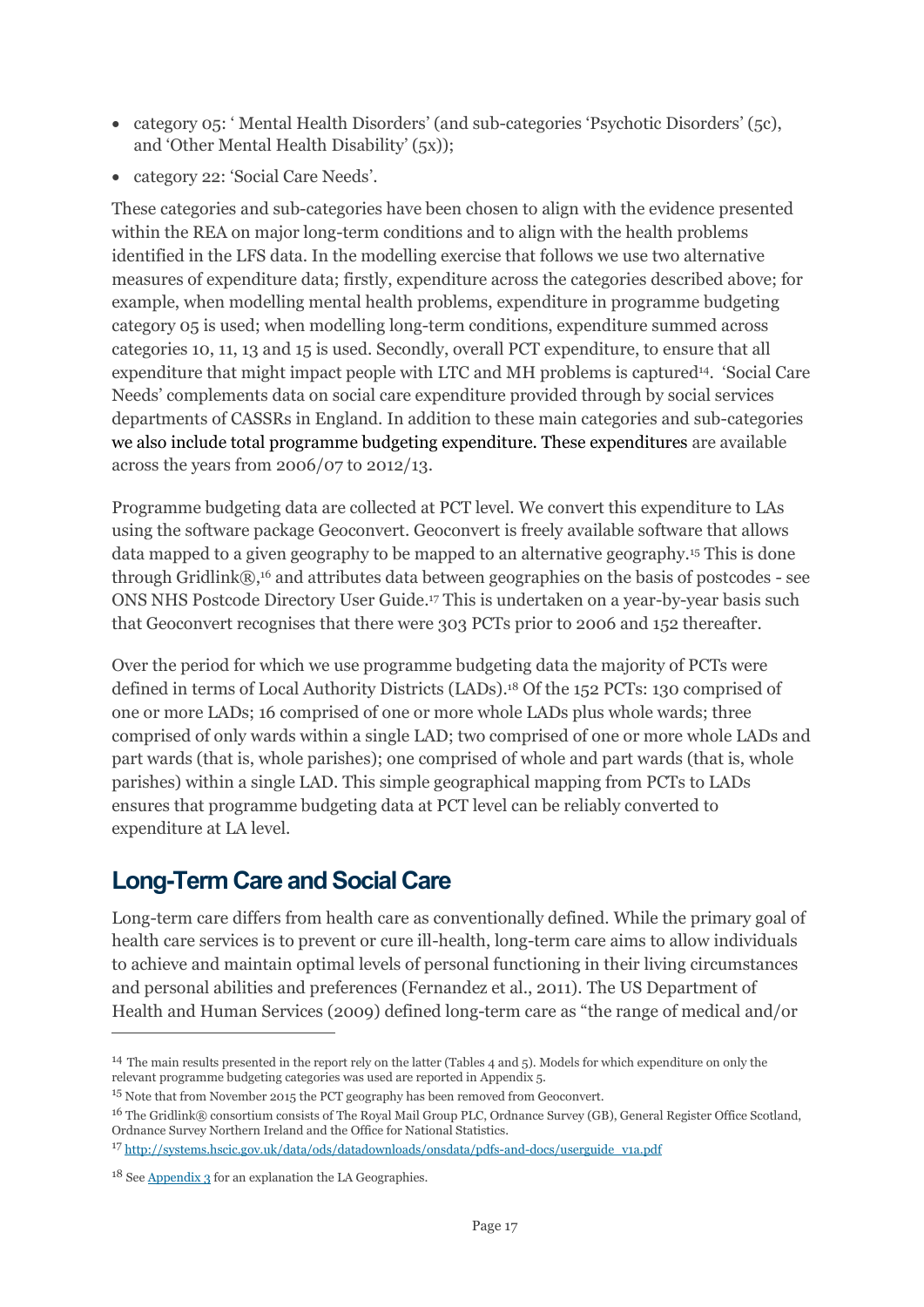social services designed to help people who have disabilities or chronic care needs." The European Commission (2009) similarly define long-term care as "a range of medical and social services for persons who are dependent on help with basic activities of daily living, caused by chronic conditions of physical or mental disability." While long-term care incorporates the provision of health care services, it is more synonymous with the provision of an array of non-medical inputs of care and support arrangements to assist with domestic, personal tasks and concerns that impact on an individual's daily functioning and broader well-being associated with their mental or physical health problem. These might cover, for example, help with shopping, cleaning, preparing meals, dressing, bathing, and social engagement. Such support is provided via paid staff and family or other (usually unpaid) carers. There are many factors that influence the effectiveness of long-term care ranging from the needs-related characteristics of care recipients, to the situational factors (the context of the environment in which the recipient is located), and the inter-personal characteristics and skills of carers. The personal nature of long-term care, and the variability in recipients' needs and preferences, means that tailoring support to an individual is a core value of effective long-term care provision.

Long-term care services are typically provided either in the community or in institutions. The former include support in an individual's own home and services provided outside it, such as in day care centres and social clubs. Residential care and nursing care are examples of institutional services, often associated with catering for individual with higher levels of mental or physical disability. The vast majority of care support is provided in the recipient's home or in other community settings, with residential care often seen as a last resort.

The government introduced Fair Access to Care Services (FACS) guidelines in 2003 to provide LAs with a common framework for determining individuals' eligibility for social care services and address inconsistencies across England. Four categories of need were included – critical, severe, moderate, and low – with individuals assessed on the basis of their level of risk and potential loss of independence. Eligibility varied across LAs in terms of which of these groups were entitled to public support. Broadly, these eligibility criteria remained in place with LAs continuing to enjoy autonomy in deciding how services were allocated across the FACS spectrum according to their individual circumstances. In recent years (2011/12 onwards), local eligibility criteria have been tightened such that only individuals assessed to have critical or substantial needs are entitled to publicly-funded care across much of the country. As a result the number of people receiving state-supported social care has fallen significantly, even if levels of demand have risen (due to a combination of an ageing population and a fall in the availability of unpaid support from family and friends). Of individuals receiving support In 2005/06 less than 60% of all care recipients were classified as critical or substantial; between 2007/08 to 20010/11 this figures was approximately 73%; but increased to over 80% in 2011/12.<sup>19</sup>

The number of people receiving LA-supported social care has reduced in recent years. In 2008/09 there were just short of 1.8m individuals receiving adult LA care (approximately 1.2m aged 65 and over, and 590k aged 18 to 64) (Fernandez et al., 2013). Of particular

<sup>19</sup> Note less than 5% of all individuals are classified as critical across these years.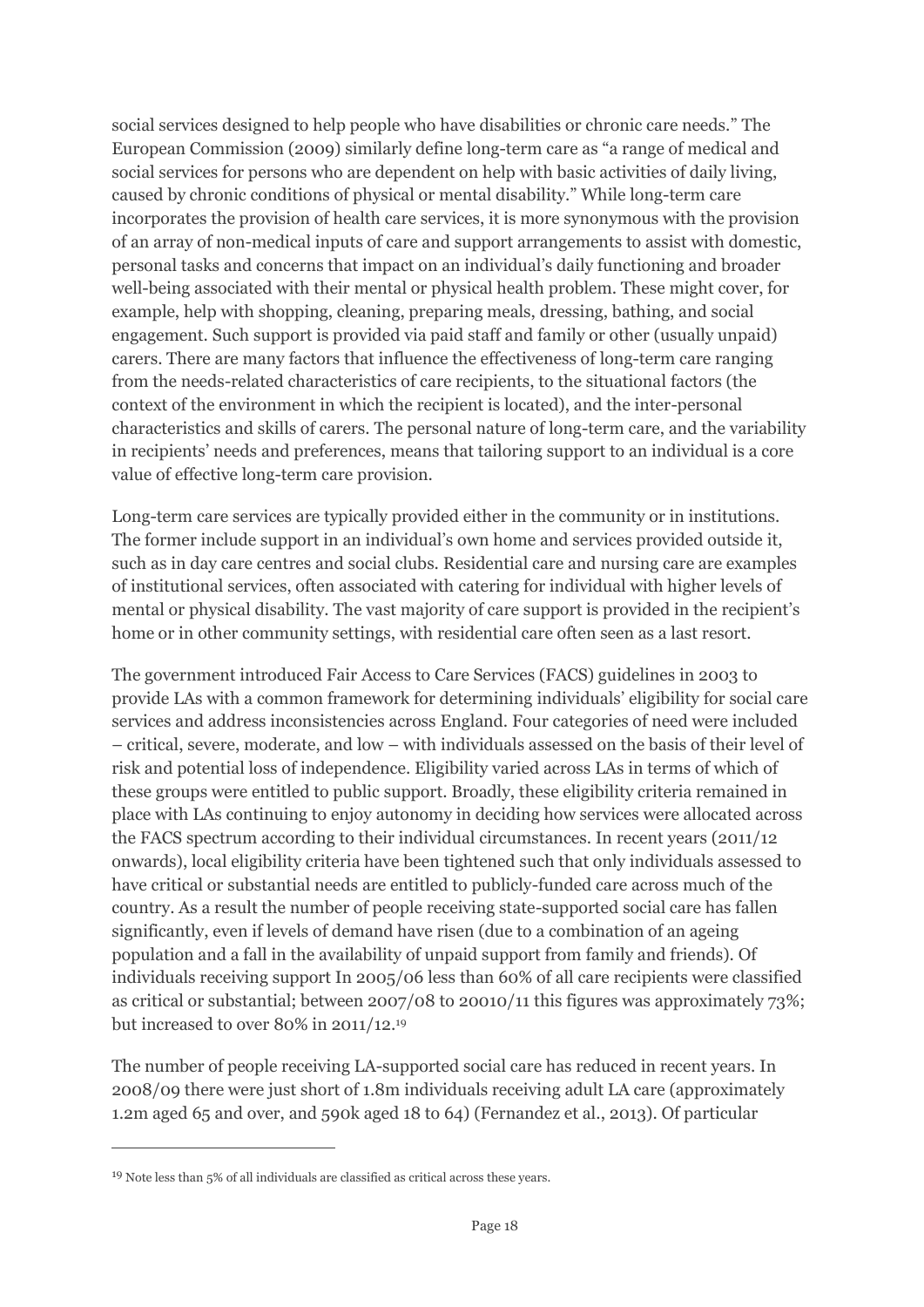concern to this study are the group of younger adults aged 18 to 64. These are individuals of working age where for many social care is aimed, in part, at helping to support the movement into employment and maintain employment for those in work. This is particularly the case for individuals classified as moderate to low need. The provision of social care at the moderate care level may have wider benefits such as preventing more serious needs developing, or through supporting disabled people and their families to enter the labour market.

A recent report commissioned to assess the potential economic impact of providing care to working age disabled people with moderate care needs estimated that returns to social service care range from 18% to 53% (Deloitte, 2013). These estimates were largely based on case studies and were driven by a range of factors including: income generated from supporting people into employment (both for users and carers); avoidable costs of unemployment benefits; greater taxation through employment; and prevention of deterioration of individual circumstances leading to a greater reliance on health and social care services.

Data on expenditure on adult social care is taken from the information provided by the social services departments of CASSRs in England. This contains information taken from CASSR administrative systems used to record personal social services expenditure and income. The data are used by central government for public accountability, policy monitoring and national accounts, and by LAs to assess their performance in relation to their peers.

From 2000/01 onwards, social care expenditure data has been derived from returns (PSS-EX1) which CASSRs in England made to the Department of Health annually until 2003/04 and from 2004/05 to the Health and Social Care Information Centre. From 2005/06 data are available at a regional and CASSR level via the National Adult Social Care Intelligence Service (NASCIS)<sup>20</sup>, and this data also includes LA identifiers which enables matching to our labour market data. In 2007/08 information on social services expenditure was collected separately for children's and adult social care expenditure. We make use of figures for adults under the age of 65 only to be compatible with the working age population.

The CASSR returns covers expenditure incurred and associated income for services provided to adults in different client types. The reports include gross current expenditure which represents total expenditure less capital charges and less all income except for client contributions. Gross expenditure is available from 2007/08 onwards. We also include net expenditure which excludes capital charges and total income (including client contributions). The latter is available from 2006/07 onwards and hence covers the same period for which we have programme budgeting data.

The three major categories of expenditure on adult social care by client type we include are expenditure on: 1) Adults (18 to 64) with physical disabilities; 2) Adults (18 to 64) with learning disabilities; and 3) Adults (18 to 64) with mental health needs.

<sup>20</sup> [https://nascis.hscic.gov.uk.](https://nascis.hscic.gov.uk/)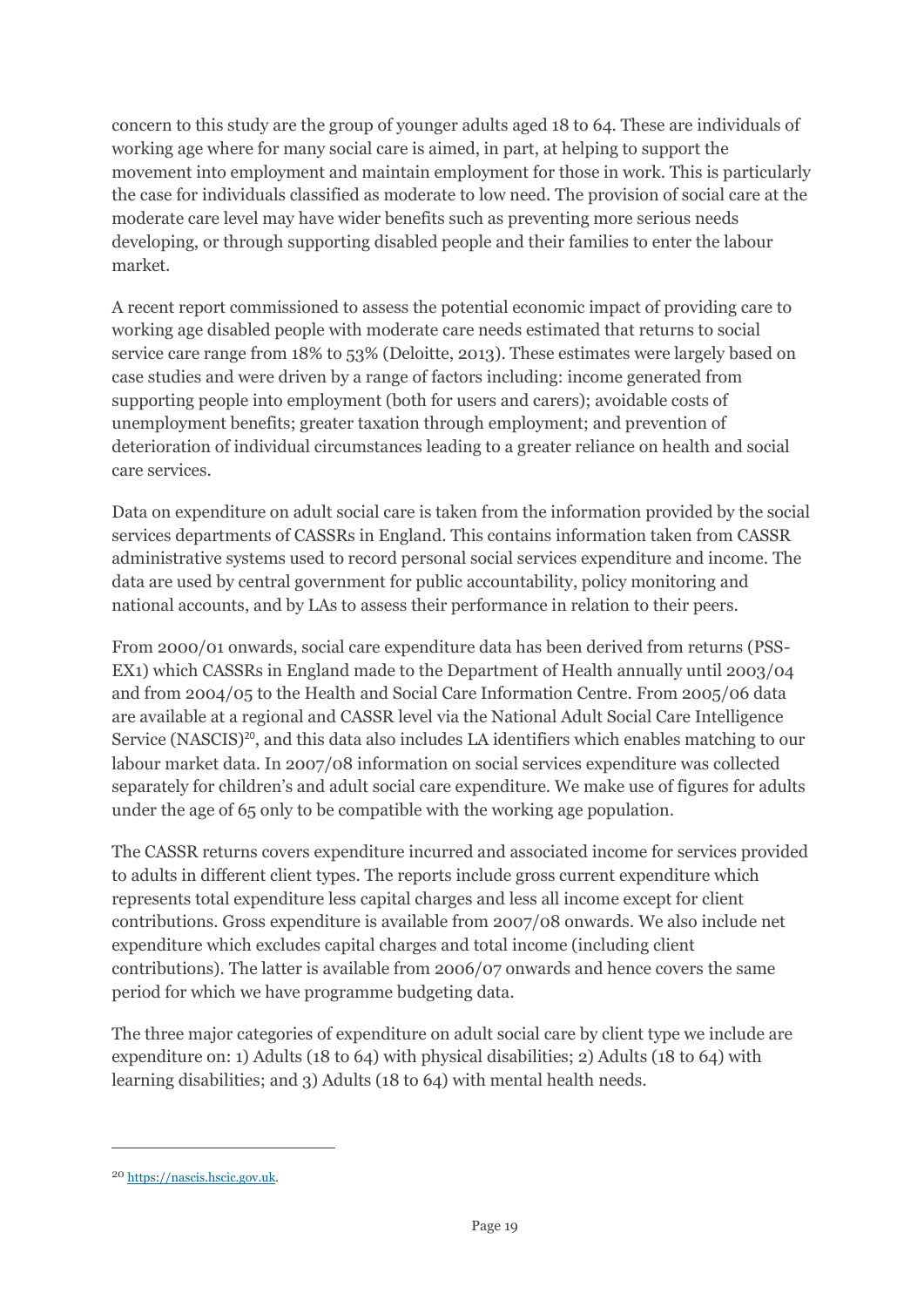It should be noted that the majority of social care is estimated to be provided informally by friends and family, hence the data on publicly-funded social care will underestimate the social care input, and the extent of this underestimate may vary across LAs.

Both programme budgeting data and CASSR returns for social care provide total expenditure by either programme category or for the latter client type for each LA. We convert these expenditure figures into expenditure per capita in the LA. For social care expenditure via CASSR we do this by dividing expenditure by the total LA population figures for working age individuals from mid-year ONS estimates. This weighting reflects the client group (age 18 to 64) that CASSR returns cover and the employment gap outcome.

For programme budgeting data we use PCT unified weighted population figures that have been converted to LA geography. Unified weighted populations represent raw population figures for a PCT adjusted to reflect the need for health care services. Accordingly per capita expenditure is adjusted to reflect the idea that a pound spent on health care for a low need population goes further than a pound spent on health care for a high need population. The need for health care is measured through resource allocation formulae and combines the four main components of unified allocations: Hospital and Community Health Services (HCHS), prescribing, General Medical Services Non-Cash Limited and HIV/AIDs.<sup>21</sup> Unified population figures, however, also include an area cost adjustment to reflect the higher cost of labour and capital in certain areas of the country (largely London and the South East). This is often referred to as a market forces factor (MFF). The area cost adjustment reflects the true cost of providing health care services across geographical areas<sup>22</sup> by including supply and infrastructure effects; it might be argued that this should be removed from the weighted population figures so that the latter reflects only population need. Hence, expenditure data represents the per capita need weighted cost of providing health services within each of the programme categories, rather than additionally reflecting differentials in labour market and capital costs. For the purposes of this work, in the absence of a measure of the contribution of the MFF to the need weighted population, we use the unified weighted population adjusted to remove the influence of the market forces factor. Expenditure data is also deflated by the GDP deflator.

A potential alternative to the needs weighted population is the raw LAD population count in the working age population. This was used to derive per capita expenditure on social care.<sup>23</sup> However, unlike social care data, health care expenditure derived from Programme Budgeting data covers the whole population of users of health care, including individuals

<sup>&</sup>lt;sup>21</sup> Note, however, that the unified population figures are designed to adjust for health care needs at the PCT level, and not within each Programme Budgeting category. In principle, population needs, may well vary across Programme Budgeting categories but in the absence of a more appropriate needs adjustment at this level, we rely on the PCT unified weighted population.

<sup>&</sup>lt;sup>22</sup> Input prices in London and the South East of England have been estimated to be up to 30% higher than elsewhere (Martin et al., 2008)

<sup>&</sup>lt;sup>23</sup> It might also be argued that social care data could be adjusted for needs using the unified weighted population. We do not do this here, since the latter is designed to adjust for the need for health care (rather than social care) and more importantly, is an adjustment applicable to the full population and not solely those of working age (as reflected in the social care expenditure data). As a robustness check we applied the unified weighted population adjustment to the social care expenditure data and found very similar results to those reported here.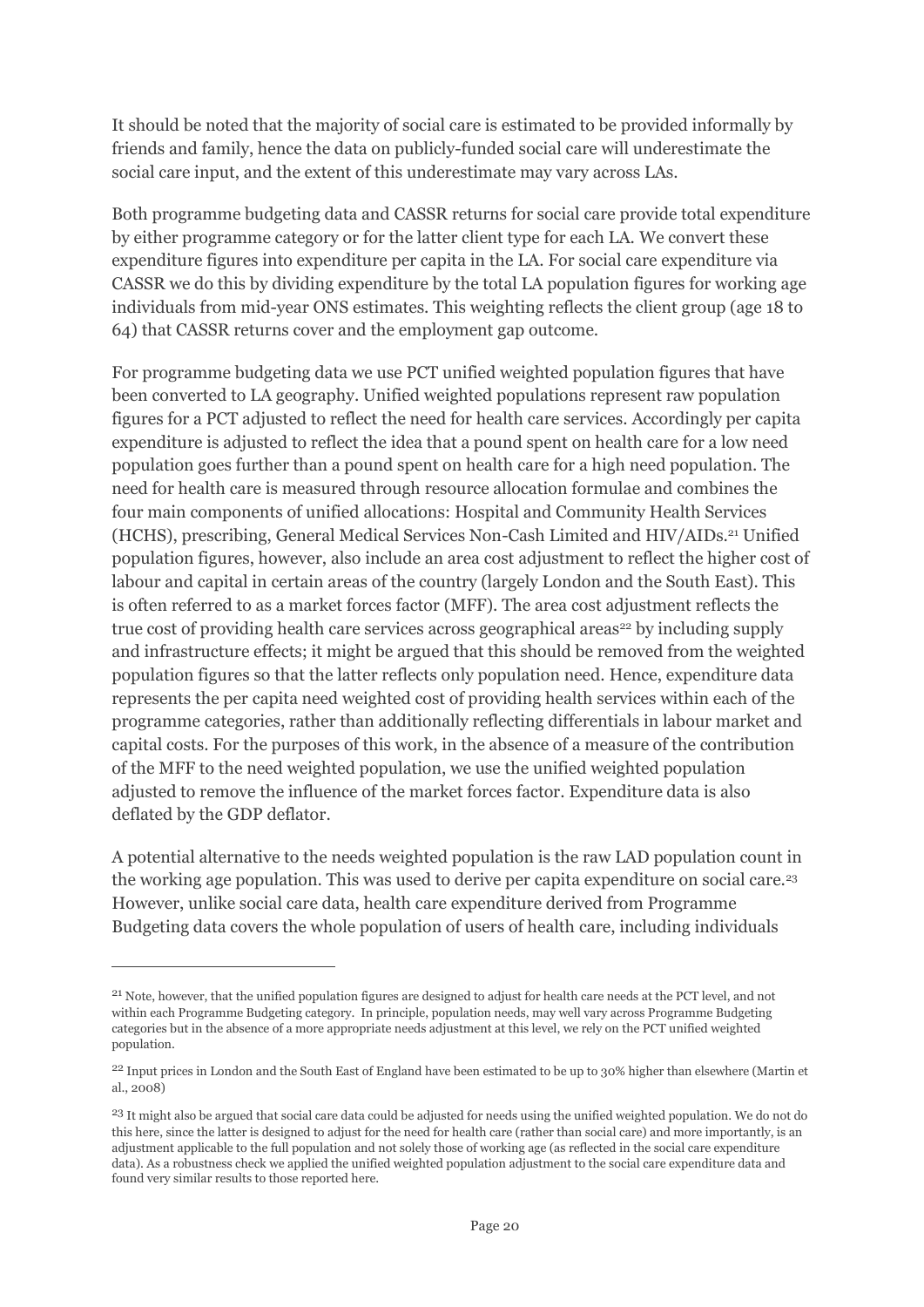outside the working age population. Given that much of health expenditures are directed towards older people, this measure of the population would not appear appropriate. Instead, and as a sensitivity check, we consider using the total population of an LAD. This has the clear disadvantage of not adjusting population figures for health care need, but also avoids the issue around including the market forces factor.

#### <span id="page-20-0"></span>**Other Data**

We condition on local labour market indicators that are available both across time and LAs. These data are available from the ONS official labour market statistics portal (NOMIS). <sup>24</sup> The inclusion of these data in the modelling exercise allow us to control for economic fluctuations affecting the labour market and the employment opportunities for individuals with and without long-term conditions and mental health problems. Burns et al. (2007) explore the value of individual placement support (IPS) in helping people with severe mental health problems to gain employment in six European centres, including London; using a randomised controlled trial design, they find that IPS does improve employment outcomes, but that local labour market conditions (proxied by local unemployment rates) account for much of the observed heterogeneity in IPS effectiveness.

In our study local labour conditions are proxied by two variables. Firstly, the unemployment to unfilled vacancy ratio, which provides a measure of the tightness of the local labour market. It is worth noting that in alternative specifications we also used the unemployment rate as a proxy for local labour market conditions. While related, the two measures represent different facets of the labour market. High unemployment might exist in the absence of vacancies, whereas the existence of vacancies evidences opportunities for labour market participation. These may differentially impact on people with and without long-term conditions and mental health problems. The use of the unemployment rate as an alternative variable does not substantially change the results. Secondly, we include the local wage ratio; the ratio of mean weekly wages for those with long-term health conditions (or mental health problems), to those for all people of working age. This variable is proxy for the relative productivity of workers with health problems.

We also control for variation in the generosity of the welfare state that may impact on employment participation decisions. Garcia-Gomez (2011) considers the reasons why the transition from employment to non-employment following a health shock varies across countries. Her analysis demonstrates the role of social security arrangements. Nations in Europe differ in terms of the characteristics of their benefit schemes (e.g. coverage, level of benefit etc.), as well as the employment and rehabilitation measures in place for those outside the labour market. For example, countries such as Italy with less generous unemployment benefits and quotas requiring employers to have a certain percentage of disabled people amongst their employees are more likely to see those who suffer health shocks retain employment. To control for the generosity of the welfare system we include the ratio of the mean weekly incapacity benefits payment to the mean weekly wage for those with long-term health conditions (or mental health problems). In alternative specifications we

<sup>24</sup> <https://www.nomisweb.co.uk/>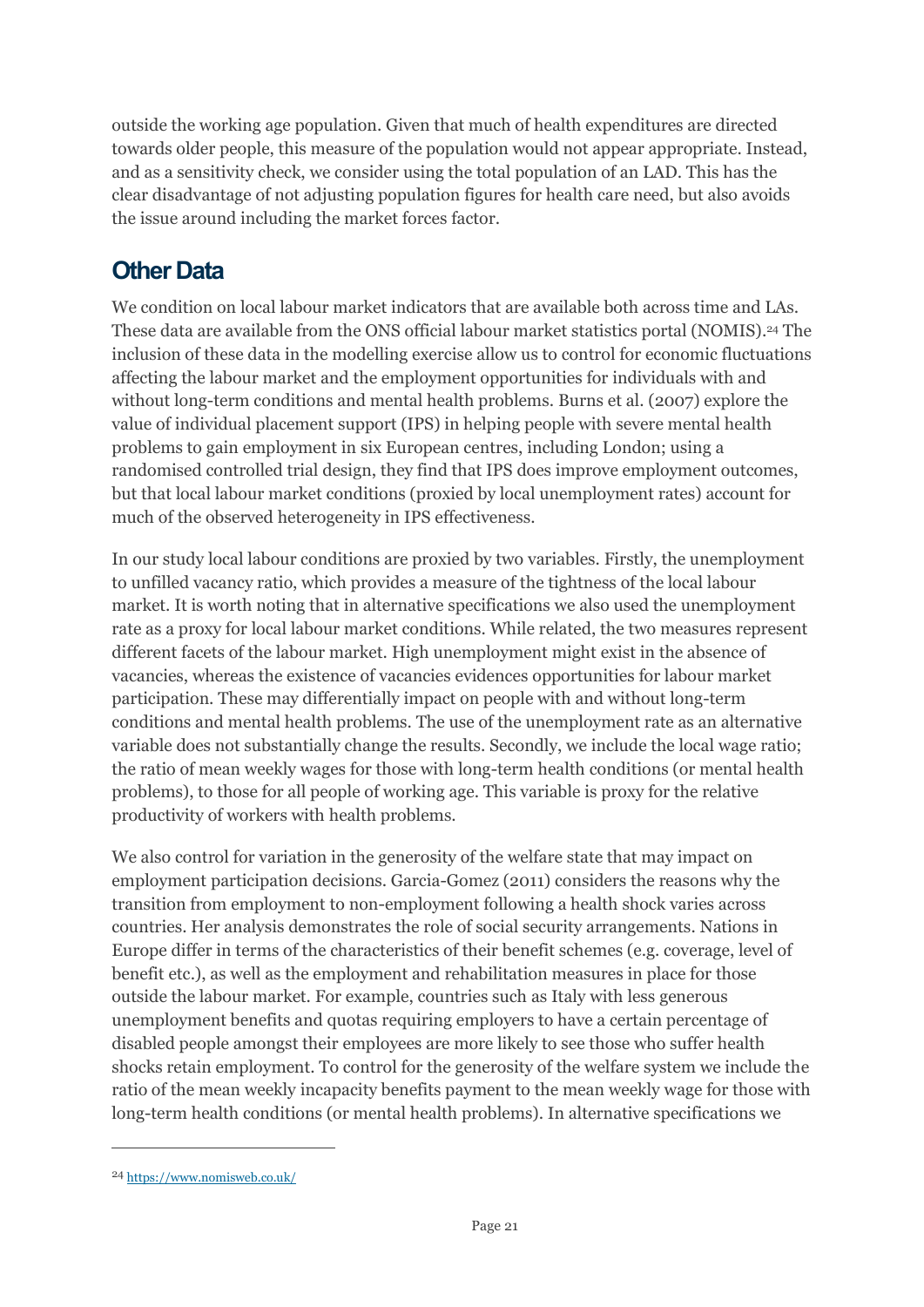used income support payments instead of incapacity benefits payments but this makes no substantive difference. [Figure 1](#page-21-0) shows histograms of the variation in incapacity benefits payments, and the benefit to wage ratio by LA in 2007 and 2012. It is clear that there is substantial variation with the ratio as low as 0.15 in some LAs and as high as 0.45 in others.



<span id="page-21-0"></span>**Figure 1: Variation in benefits and benefits ratio by LA. Source: NOMIS.**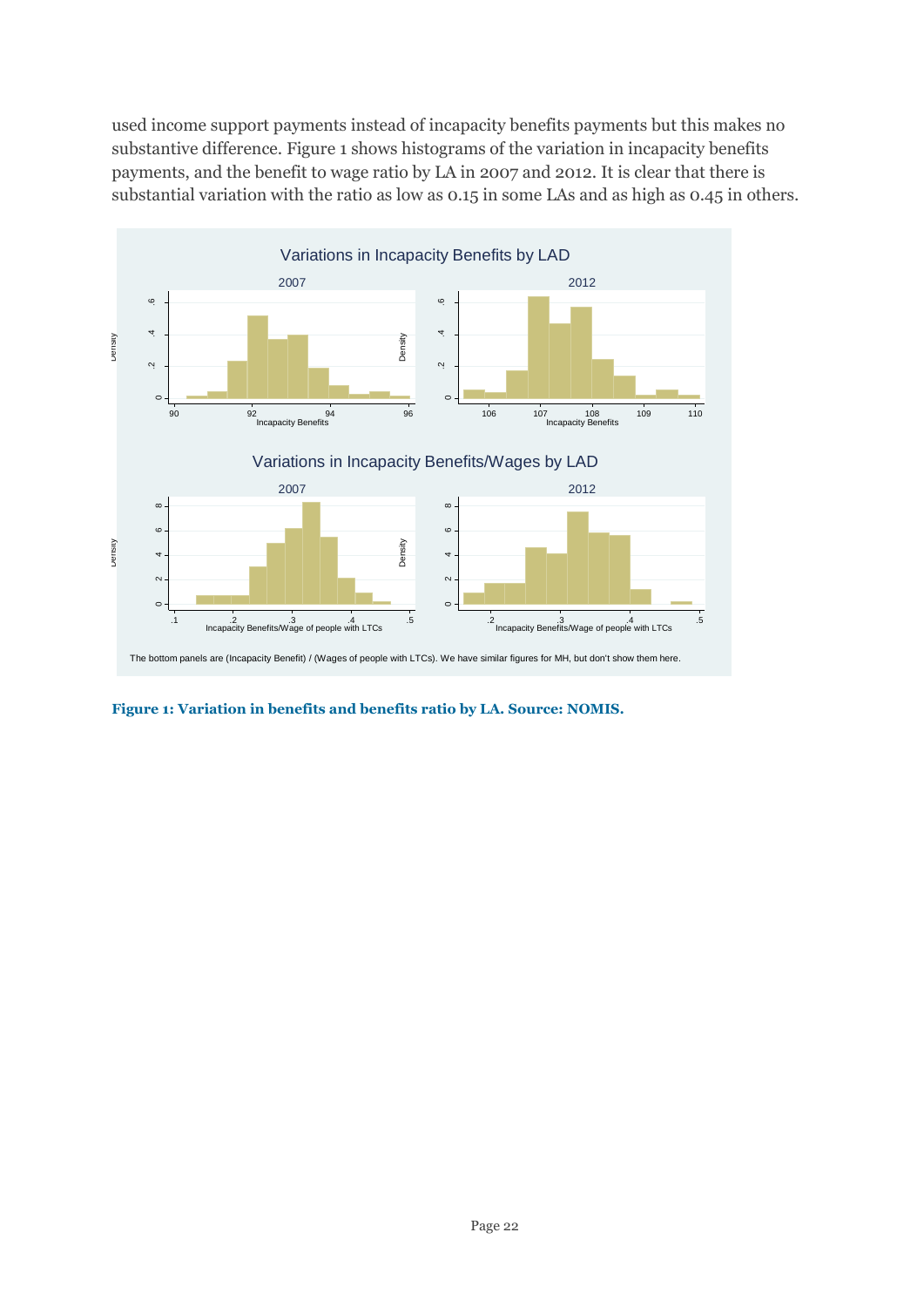### <span id="page-22-0"></span>**4. Econometric Methods**

The main focus of the modelling work is an analysis of the employment gap at the LA level. The LA level model is specified as:

 $y_{it} = \beta_1 H C_{it} + \beta_2 S C_{it} + \beta_3 W_{it} + \beta_3 A L_{it} + \beta_5 B_{it} + \beta_6 L A_{it} + \alpha_i + \tau_t + v_{it}$  (1)

For  $i = 1, ..., 152$ ;  $t = 1, ..., T$ 

#### <span id="page-22-1"></span>**Equation 1.**

 $\overline{a}$ 

 $y_{it}$  is the employment gap is for LA *i* in time (year) *t*. The employment gap measures the difference between the percentage of people in the general working age population who are in employment, and the percentage of people of working age with a long-term condition (or mental illness) who are in employment. <sup>25</sup> Models are estimated separately for the long-term condition and mental health employment gaps. The overall employment gap is defined as *TEPOP - TEHP*, where *TEHP* is percentage of the sub-population of interest (those with longterm health conditions or mental health problems) who are in employment (defined as either full-time or part-time), and *TE*<sub>*POP*</sub> is the equivalent percentage for all people of working age. 26

As an alternative to all employment we also consider full-time employment only, because one hypothesis is that those with long-term physical conditions or mental health problems may be less likely to work full-time hours when compared with the general population.<sup>27</sup>

*HC* is a measure of health care input from the programme budgeting data described in the previous section. *SC* is social care input measured using the CASSR expenditure data. The per capita expenditure data is used in levels form.<sup>28</sup> The estimates of  $\beta_1$  and  $\beta_2$  provide descriptive evidence of the likely impact, if any, of the health and social care system on the observed employment gap. If the health and social care sectors help to reduce the employment gap then we would expect  $\beta_1$  and  $\beta_2$  to be negative.

*L* is a vector of local labour market conditions containing two variables; the local unemployment to vacancy ratio and the ratio of average wages for those with long-term health conditions (or mental health problems), to those for all people of working age. We

<sup>25</sup> Note that we have interpreted working age as 18-64 for men and 18-59 for women. In a robustness check we also included 16 and 17 year olds but this makes no substantive difference to any of the results reported here.

<sup>&</sup>lt;sup>26</sup> 'In employment' is defined according to LFS variable INECAC05 where the respondent is either an employee (1), selfemployed (2), on a government employment & training programmes (3), or an unpaid family worker (4). This is the International Labour Organisation (ILO) definition of basic economic activity (ref).

<sup>&</sup>lt;sup>27</sup> We have not included these results in this final report because the sample sizes are relatively small, especially for mental health. In summary the results for full-time employment are largely the same as those reported for all employment.

<sup>&</sup>lt;sup>28</sup> As sensitivity analysis we also used logged expenditure data to better account for non-linearity in the relationship between expenditure and outcomes (results not reported here). Using logs does not substantively change the results.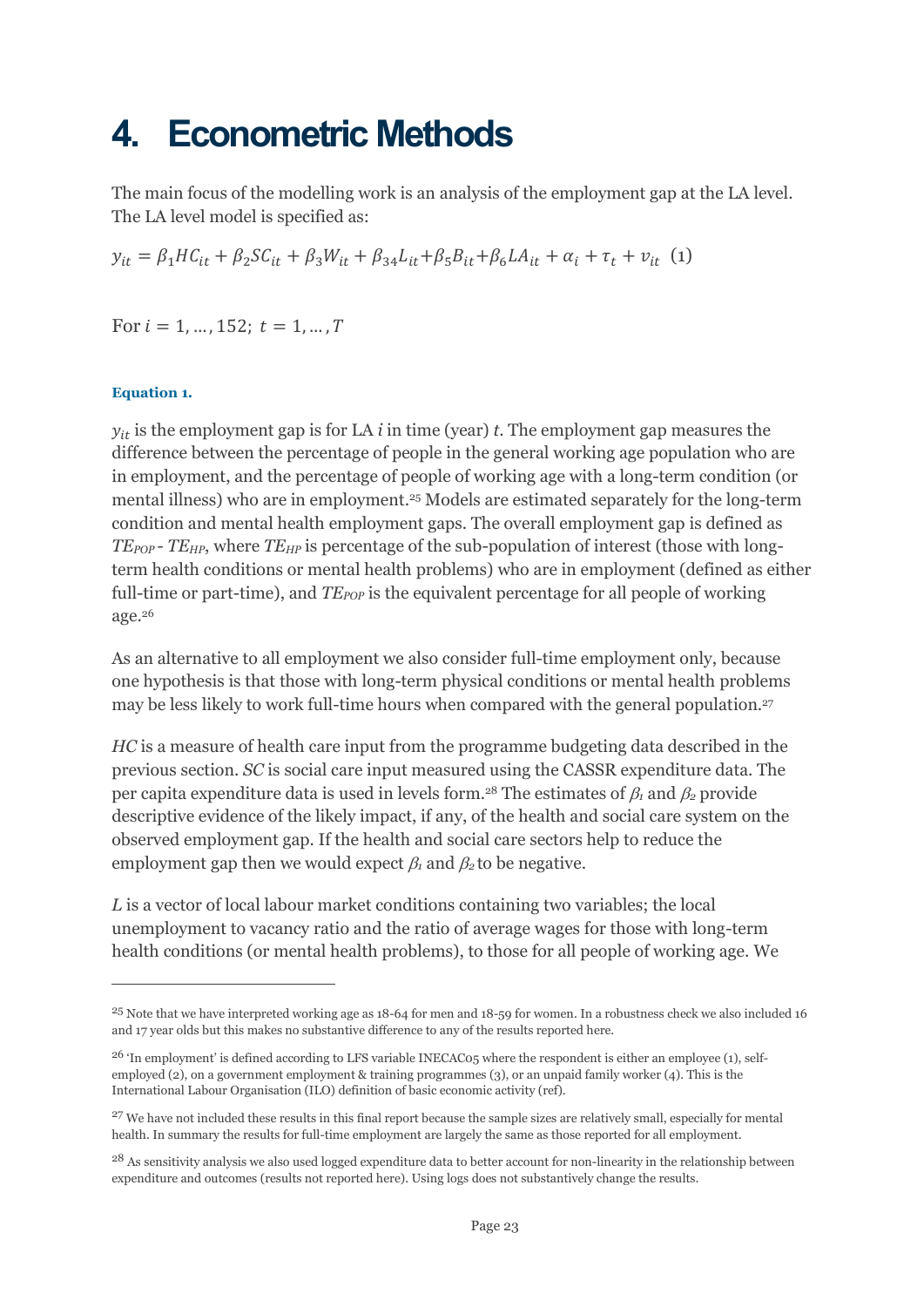would expect the unemployment to vacancy ratio to have a positive association with the employment gap, and the wage ratio to have a negative relationship. In alternative models we use the unemployment rate instead of the unemployment to vacancy ratio, and again we expect this to have a positive association with the employment gap.

*B* is a measure of the generosity of the benefits system proxied by the ratio of the average incapacity benefit payment to the average wage for an individual with a long-term condition (or mental health problem). We would expect this measure to have a positive relationship with the employment gap.

*LA* is the local authority population, which we include in log form in the model. We expect this variable to have a negative relationship with the employment gap. A larger population may act as a proxy for large urban cities where employment prospects are greater than more sparsely populated LAs.

 $\alpha_i$  are a set of time invariant LA dummy variables and  $\tau_t$  represent a set of year dummy variables.  $v_{it}$  is the stochastic error term. The inclusion of  $\alpha_i$  means that our main specification is a fixed effects model that controls for time invariant unobserved heterogeneity, so that any unobserved LA factors that affect both the employment gap and the health and/or social care input do not bias our estimates of  $\beta_1$  and  $\beta_2$ , as long as these effects vary only across LAs and not over time. As well as this fixed effects model, we also estimate random effects models and pooled OLS models. Random effects models assume time invariant unobserved LA heterogeneity is captured by a random disturbance term rather than by a fixed effect. This has the advantage of efficiency gains (via greater random variation) but can be at the expense of leading to bias in coefficient estimates (e.g. of  $\beta_1$  and  $\beta_2$ ). Pooled models do not specify LA level time invariant heterogeneity and instead assumes this is part of the overall stochastic error term,  $v_{it}$ . The time dummies,  $\tau_t$ , allow for changes over time affecting all LAs, such as in changes in macroeconomic conditions. Model estimation is weighted by the LA working age population.

For a full list of variables and sources see [Table 2.](#page-40-0)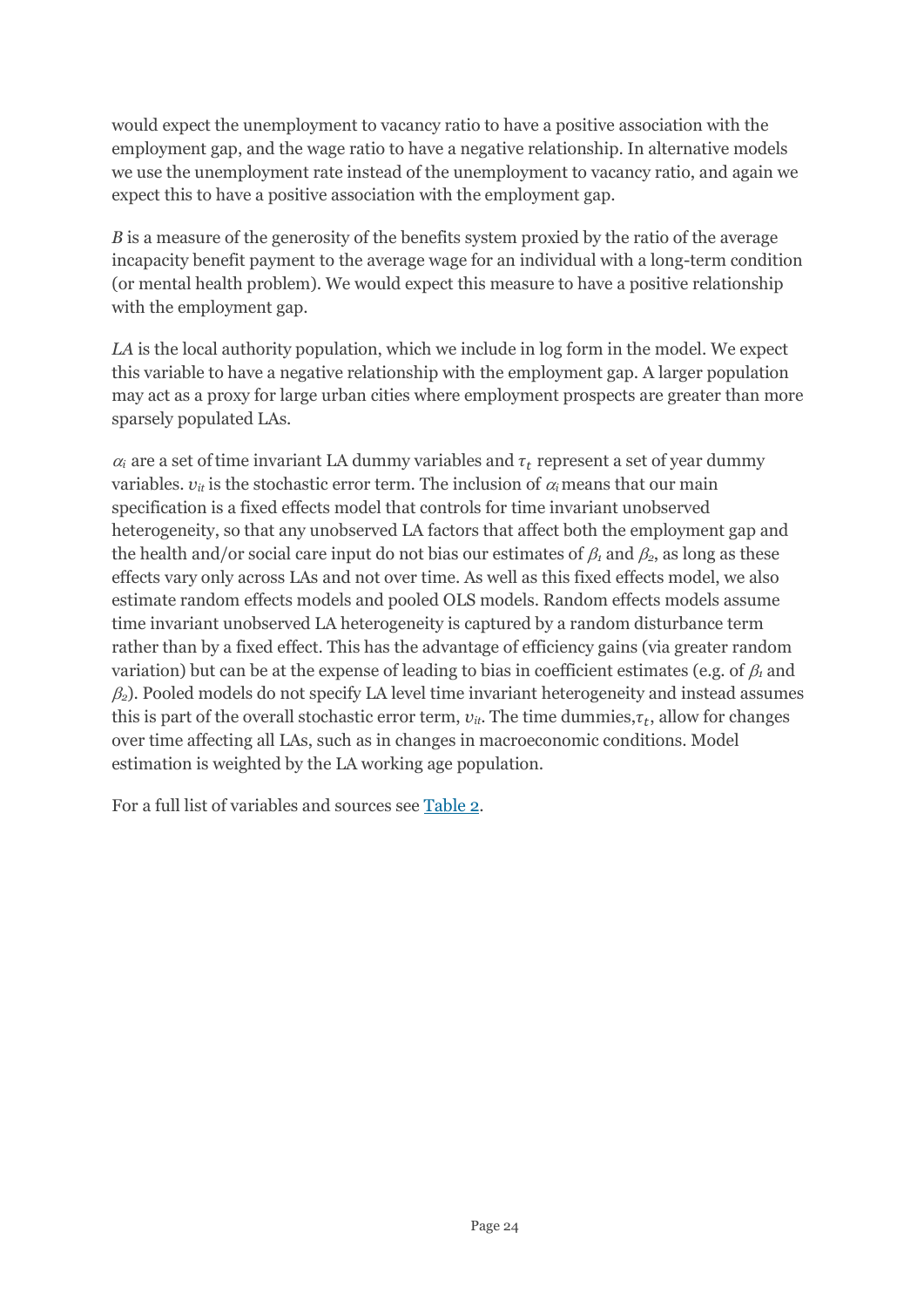# <span id="page-24-0"></span>**5. Results**

The LFS survey contains approximately 100,000 individuals per quarter. To construct our analysis data we append all 4 quarters in a year and then collapse the data by LA code and year to produce a data set with LA as the unit of analysis. There are 152 LAs in England and our analysis sample is 141 LADs over 6 years (2007–2012) [N=846]. We do not have complete information for the full 152 LAs due to reasons of sample size,<sup>29</sup> miscoding<sup>30</sup> and missing data. <sup>31</sup> Our final analysis sample size is N=794 for LTCs and N=756 for MH. Further information on the cause of missing data is provided in [Table 1](#page-24-1) below.

[Figure 2](#page-25-0) shows the employment gap from 1997q1 to 2015q1 in the UK as a whole for people with long-term conditions and mental health problems. It is clear that overall the employment rates of the overall population and the groups with health problems have been rising, with some cyclical fluctuation. In addition the gap has, in both cases been narrowing i.e. the employment gap appears to be getting smaller over this time period, again with some cyclical fluctuation. What is also clear though is that the employment rates for people with mental health problems are very low, reaching only around 35% by 2015, compared to around 60% for all people with long-term health problems. This may be an indication of a greater severity of mental health problems in comparison to long-term health problems, or indicative of employment opportunities being lower for people with mental health problems. We are unable to distinguish between these hypotheses because the LFS data does not contain any information on severity of condition.

|                                                                                    | Missing data<br>points | Sample<br>Size |
|------------------------------------------------------------------------------------|------------------------|----------------|
| Total LADs (152)                                                                   |                        | 912            |
| Only have information of 141 LADs (problems with mapping)                          | 66                     | 846            |
| Miscoded health expenditure (footnote 27)                                          | 6                      | 840            |
| Missing observations on Health or SC expenditure or population in certain<br>vears | 27                     | 813            |
| Sample size <100 for LTCs                                                          | 19                     | 794            |
| Sample size <100 for MH                                                            | 57                     | 756            |

<span id="page-24-1"></span>**Table 1**

<sup>29</sup> We restrict analysis to cell sizes of at least N=100.

<sup>&</sup>lt;sup>30</sup> There appear to be coding errors in the health spending data for Lancashire, Staffordshire, East Sussex, Essex and Kent in 2008, and for Hertfordshire in 2012.

<sup>&</sup>lt;sup>31</sup> There are missing values for the health and social care spending data for some LAs in some years.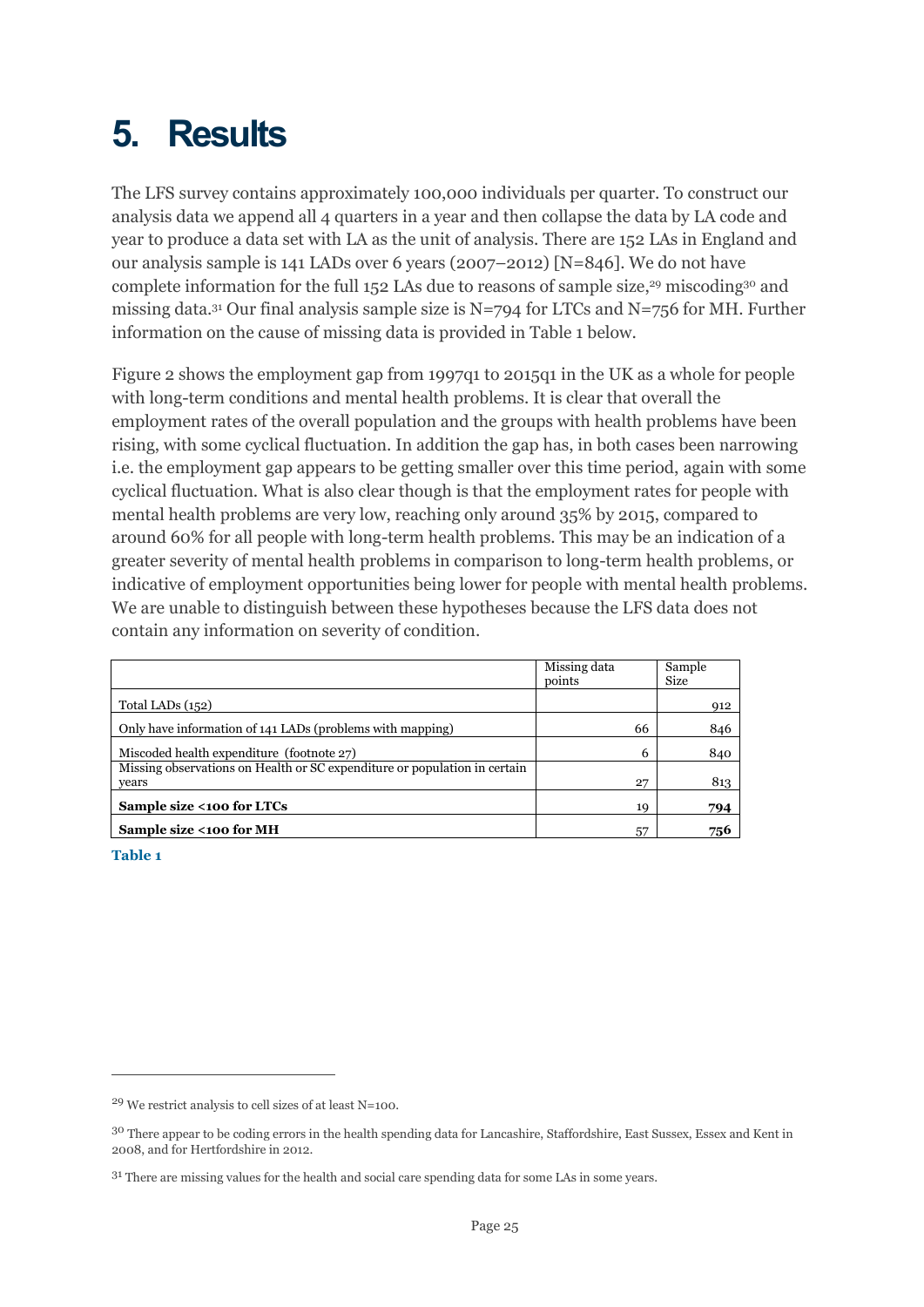

#### <span id="page-25-0"></span>**Figure 2: Employment gap for long-term conditions and mental health. Source: Labour Force Survey.**

Tables [3a and 3b](#page-41-0) report descriptive statistics for our key variables. Table 3a shows statistics for the entire sample for the analysis period, 2007 to 2012. There are  $N = 794$  observations for most variables (LA by year). The mean employment rate for the overall population of working age is just under 72%, but this is only 59% for those with long-term conditions and 29% for those with mental health problems. Real mean health care spending per capita is £1675,<sup>32</sup> and real mean social care spending per capita is £203. The incapacity benefit to wage ratio is higher for mental health (0.48) than for long-term conditions (0.32); and the wage ratio is higher for long-term conditions (0.96) than for mental health (0.77). Table 3b shows how these variables change year on year. The overall employment rate has decreased gradually over time from 73.1% in 2007 to 71.3% in 2012. The employment rate for those with long-term conditions has increased slightly from 58.6% to 59.7%; and that for those with mental health problems has increased more, from 27.3% to 31.3%. The changes in these rates are reflected in the narrowing of the employment gap for both groups that we see in Figure 2. Both real per capita health care spending and real per capita social care spending have increased over time. The mean unemployment to vacancy ratio increased to 2011 but reduced slightly in 2012; a similar trend is reflected in the unemployment rate. The benefits to wages ratio has been fairly constant over time for those with long-term conditions but has varied more for those with mental health problems, increasing from 0.48 to 0.56 in the first half of the period and falling to 0.45 thereafter. There has been a slight increase in the wage ratios for both groups, which, *ceteris paribus*, should make employment more attractive.

<sup>32</sup> Mean health care spending per capita is needs adjusted, has the market forces factor deducted and is adjusted by the GDP deflator.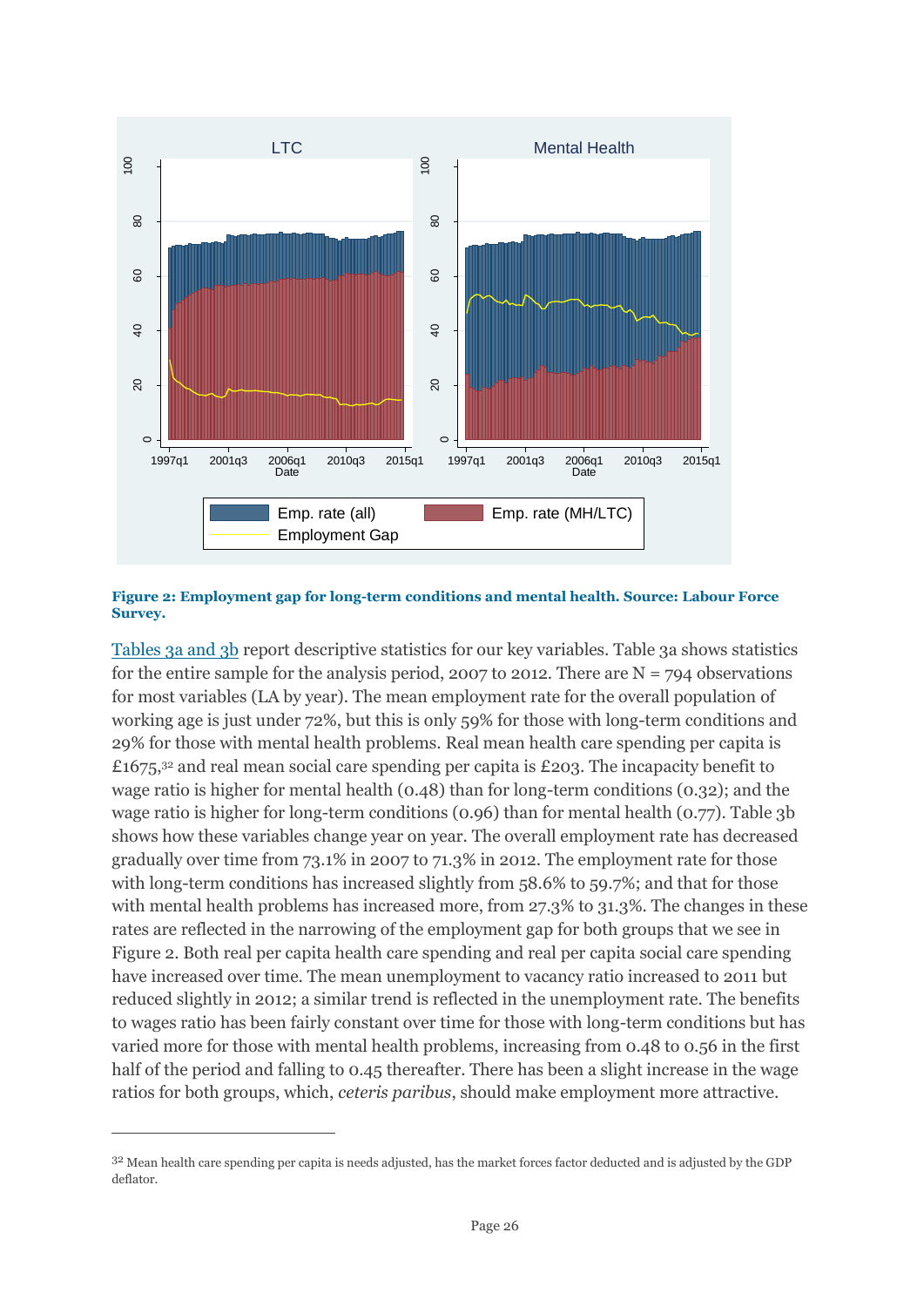Figures 3 and 4 show scatter plots of health care spending against the employment gap for each LA, for both long-term conditions (Figure 3) and mental health (Figure 4). Both of these figures show very similar patterns. Looking at the scatter of data points with individual years [\(Figure 3a](#page-26-0)), a positive relationship is observed between health care spending and the employment gap for both long-term conditions and mental health; that is LAs with a higher employment gap also have higher (needs-adjusted) health spending. However, when the data is pooled [\(Figure](#page-27-0) 3b) there is some evidence of a negative relationship; that is higher spending is associated with a smaller gap.



<span id="page-26-0"></span>**Figure 3a: Health care spending vs. employment gap, long-term conditions by LA, 2007 and 2012.**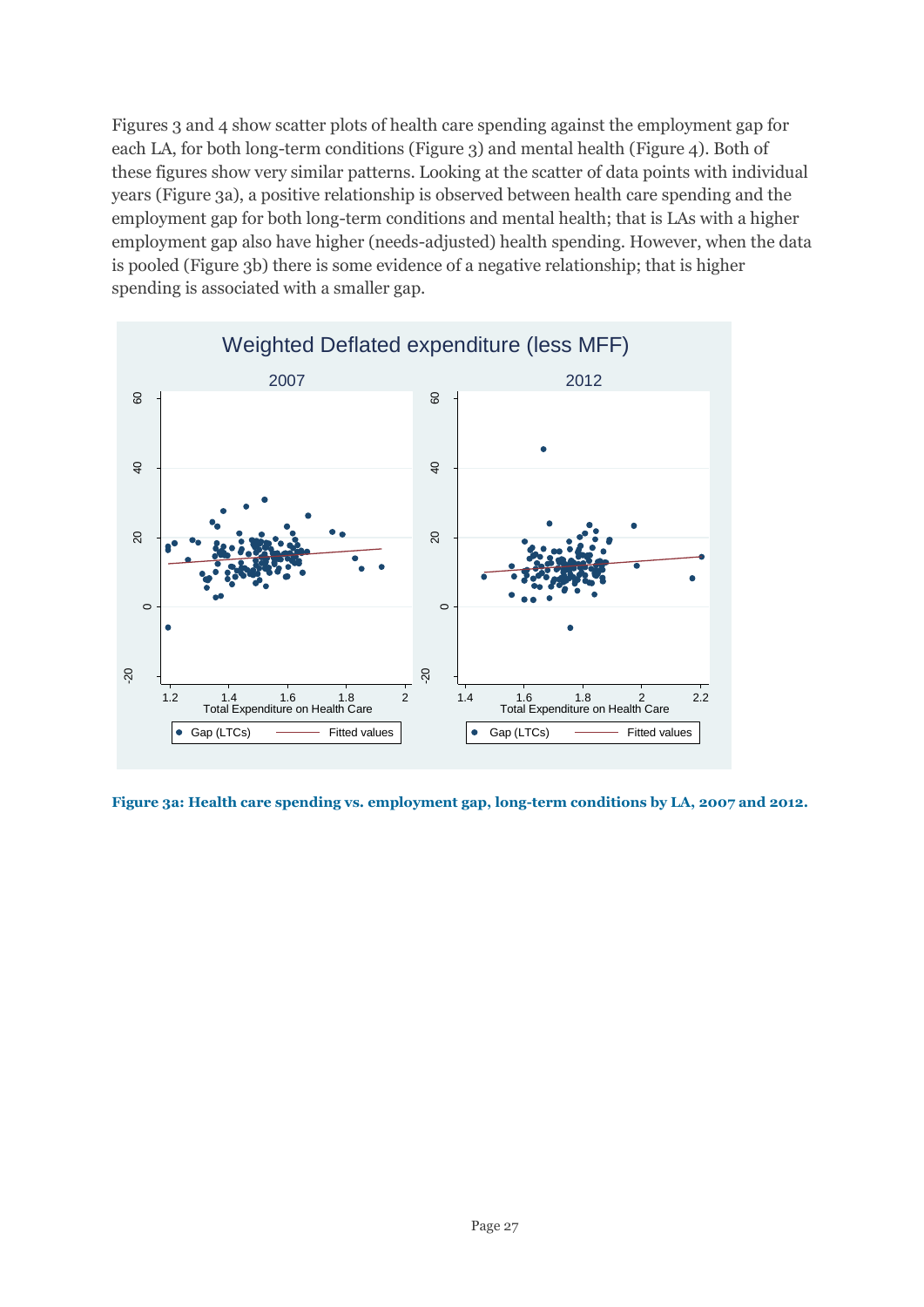![](_page_27_Figure_0.jpeg)

<span id="page-27-0"></span>**Figure 3b: Health care spending vs. employment gap, long-term conditions by LA, pooled 2007 to 2012.**

![](_page_27_Figure_2.jpeg)

![](_page_27_Figure_3.jpeg)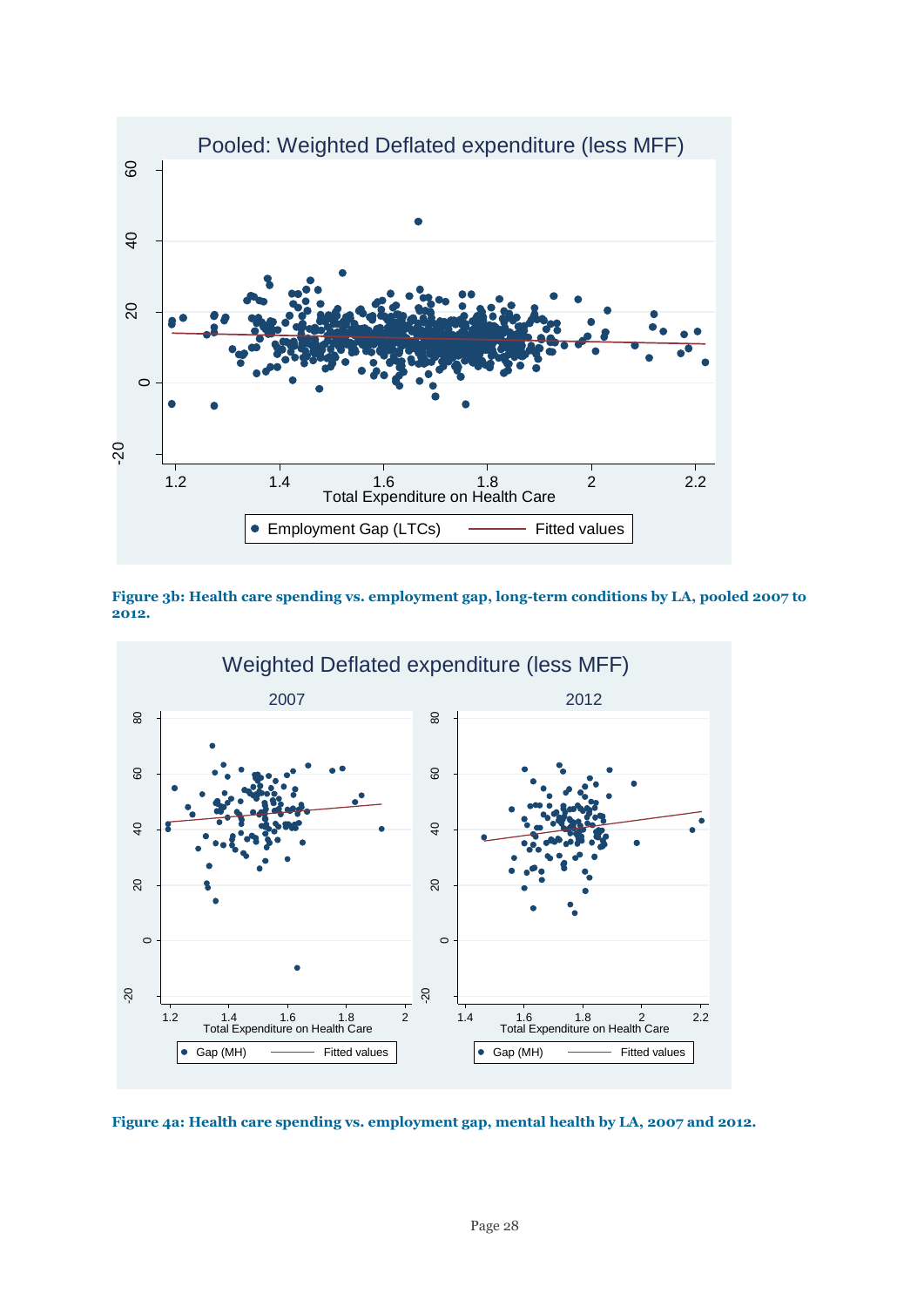![](_page_28_Figure_0.jpeg)

**Figure 4b: Health care spending vs. employment gap, mental health by LA, pooled 2007 to 2012.**

[Table 4](#page-43-0) reports the results of estimation of our main models. These are fixed effects models that include all 141 LAs. The first four columns (1) are models for long-term conditions and the last four columns (2) are the equivalent models for mental health. Considering first models (1a) and (1b); model (1a) shows the simple bivariate relationship between health care expenditure and the employment gap for people with long-term conditions. The negative and statistically significant coefficient on health care expenditure reflects the scatterplot shown in Figure 3b which pools the data across years, and implies that an increase in health care spending is associated with a smaller employment gap. Quantitatively the estimate suggests that if real needs adjusted spending per capita increased by £1000 the employment gap would decrease by 8.6 percentage points. In model (1b) the simple bivariate relationship is supplemented with the year effects, denoted  $\tau_t$  in [Equation 1;](#page-22-1) the inclusion of these effects reverses the relationship between health care spending and the employment gap, which is now positive and significant. This sign reversal is consistent with the scatterplots for separate years shown in Figure 3a, however in relation to any causal relationship between health spending on the employment gap this is a counter-intuitive result and we explore it further below.

It is worth stressing at this stage that we do not feel these results are due to reverse causality. If the employment gap was acting as a proxy for health care need then this may lead to twoway causation as higher need should attract higher expenditure. However, the needs adjustment we employ should preclude this possibility. This is clearly shown by Martin et al. (2008) who use the programme budgeting data to investigate the relationship between health care spending and health outcomes for 295 English PCTs in 2004/5. Without the needs adjustment there is a positive relationship between health spending and mortality outcomes (for cancer and circulatory diseases) but with the needs adjustment this relationship is reversed, suggesting that higher spending reduces mortality. In similar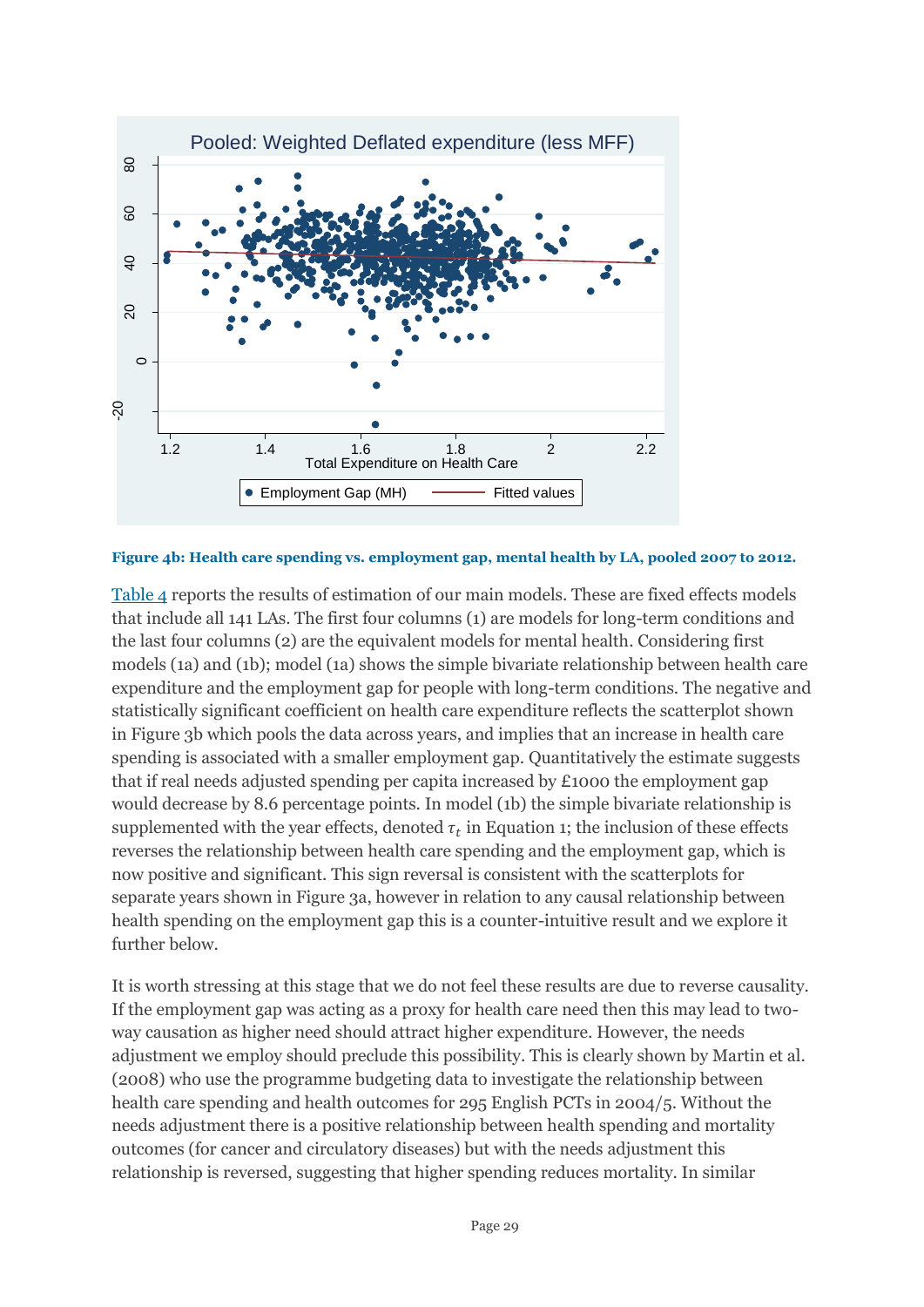fashion our needs adjusted expenditure data should not reflect differential need across LAs, which may be also reflected in the employment gap.

Models (1c) and 1(d) are equivalent to (1a) and (1b) but also include the other control variables shown in equation (1). The story reflected in simpler models remains largely the same; without year effects the relationship between health care spending and the employment gap is negative, but when year effects are controlled for it is positive. Similarly social care spending has a negative association with the employment gap only if year effects are not included, and once year effects are controlled for this relationship is no longer statistically significant. The unemployment vacancy ratio has a negative relationship with the employment gap that remains statistically significant and of similar size even when year effects are included. However, the direction of this relationship is contrary to expectations because if this ratio increases this implies it is harder to find a job, and hence we would expect the employment gap to increase, unless those with health problems are finding it easier to find work (or remain in work) than the general population. To explore the robustness of this result we have also estimated models using the LA unemployment rate as the proxy for local labour market conditions rather than the unemployment to vacancy ratio. <sup>33</sup> Using the unemployment rate we still obtain a counterintuitive result; the coefficient on the unemployment rate is negative and significant, whereas we would expect a higher unemployment rate to have a positive association with the employment gap if it harder for people with health problems to find jobs when local unemployment is higher. Further exploration suggests that there is a significant negative association between the unemployment rate and the employment rate of the whole population, as expected. However, there is no significant association between the unemployment rate and the employment rates of people with long-term conditions or mental health problems. The result therefore is a significant negative association with the employment gap. It seems that the employment rates of people with health problems are not responding to local labour market conditions.

The benefits ratio and wage ratio have no statistically significant association with the employment gap. The log of the LA population has a negative association (whether or not year effects are included) which suggests that the employment gap is narrower in more densely populated areas.

The results for the mental health gap are very similar to those for long-term conditions; without year effects both health care spending and social care spending are negatively associated with the employment gap, but when year effects are controlled for these relationships become statistically insignificant. As for long-term conditions, the unemployment to vacancy ratio has a negative association with the mental health employment gap. The benefits to wage ratio is positively associated with the mental health employment gap, suggesting that the more generous benefits are relative to the wages that a person with mental health problems can expect to earn, the larger the employment gap will be.

<sup>33</sup> These results are not reported here.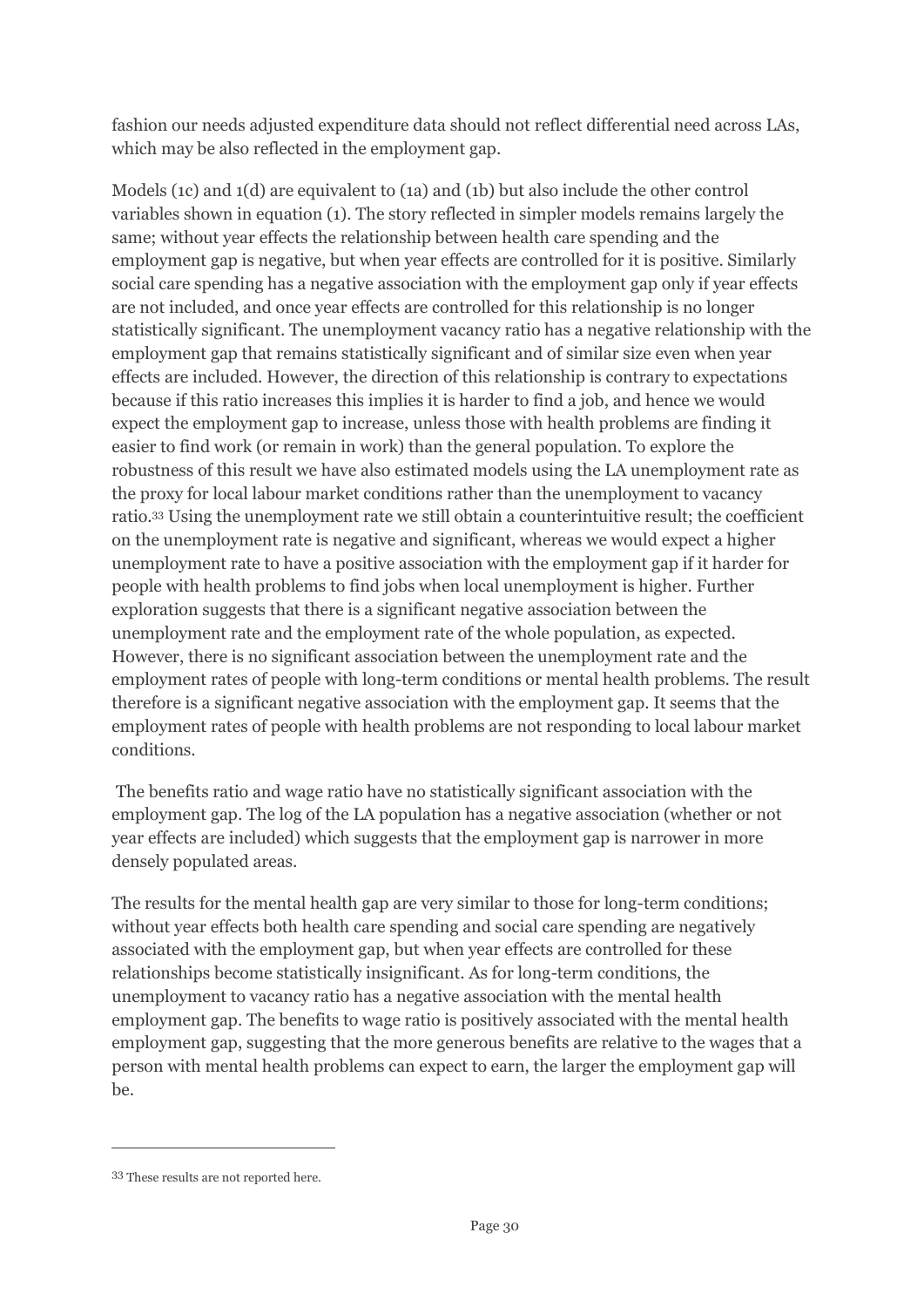In addition to fixed-effects (FE), we have also estimated all models using pooled OLS<sup>34</sup> and random effects (RE). In both the pooled OLS and the RE models, the coefficients on Health and Social Care Expenditure are negative and significant if we do not account for macroeconomic conditions (that is, if we do not include year effects). However, including the year effects leads to positive but insignificant effects of Health and Social care Expenditure in the pooled OLS models, but positive and significant effects in the RE models (similar to the FE specifications which we present here). However, due to the longitudinal nature of the data, we feel that either RE or FE specifications are preferred. These both allow us to account for the inherent differences between LAs (which we assume are constant over time). We then test which of RE or FE is preferred using a Hausman test (Hausman, 1978). In all cases, we find overwhelming evidence that the FE models are preferred to the RE models. For example, for the model presented in [Table 4,](#page-43-0) column (1d), we get a test statistic of 44.29 (p=0.000), hence we prefer the FE models.

In addition to FE, we have estimated models using first differences (FD).<sup>35</sup> The results from the FD models are essentially the same as from the FE models, only the coefficient on health care expenditure is less statistically significance (and is insignificant in some cases). However, this is probably caused by reduced sample sizes (because FD models involve omission of the first year of data). Also, FE is preferred over FD if there is evidence of serial correlation in the error terms, and there is some evidence of that here. Overall, our preferred model specifications are FE.

It is also worth noting here that exploration of the raw data suggested that LAs in London and the South East could be considered as outliers in the health care spending vs. employment gap relationship as the labour market in these areas might be considered anomalous to the rest of the country. To check the robustness of our results to these potential outliers we excluded all LAs in London and the South East (leaving  $N = 503$  observations for long-term conditions and  $N = 489$  for mental health) and re-estimated the models reported in [Table 4.](#page-43-0) These results are presented in [Appendix 4](#page-53-1) and the story is essentially the same, the main difference is that the significant positive association between health care spending and the employment gap for long-term conditions when year effects are included for all LAs is not significant when LAs in London and the South East are excluded. The wage ratio has the expected negative effect in models for the long-term conditions employment gap, but not for mental health. The unemployment to vacancy ratio has a negative effect for both longterm conditions and mental health problems, contrary to expectations. In addition the benefits ratio is negative for long-term conditions but has the expected positive effect for mental health.

In an effort to further understand the mechanisms behind the results presented in [Table 4](#page-43-0) we have also explored the association between the variables of interest and the employment

<sup>34</sup> Our pooled OLS models account for the repeated nature of the data (i.e. observing the same LAs in different years) by clustering the standard errors at the local authority level. This ensures that the dependences of certain observations (i.e. the same LA in different years) is accounted for.

<sup>35</sup> FD models are an alternative to FE models. Instead of specifying unobserved LA level heterogeneity as a series of fixed effects (as for FE models), the data are transformed into first-differences by subtracting observation in period t-1 from observations in period t. This has the desired effect of removing unobserved heterogeneity.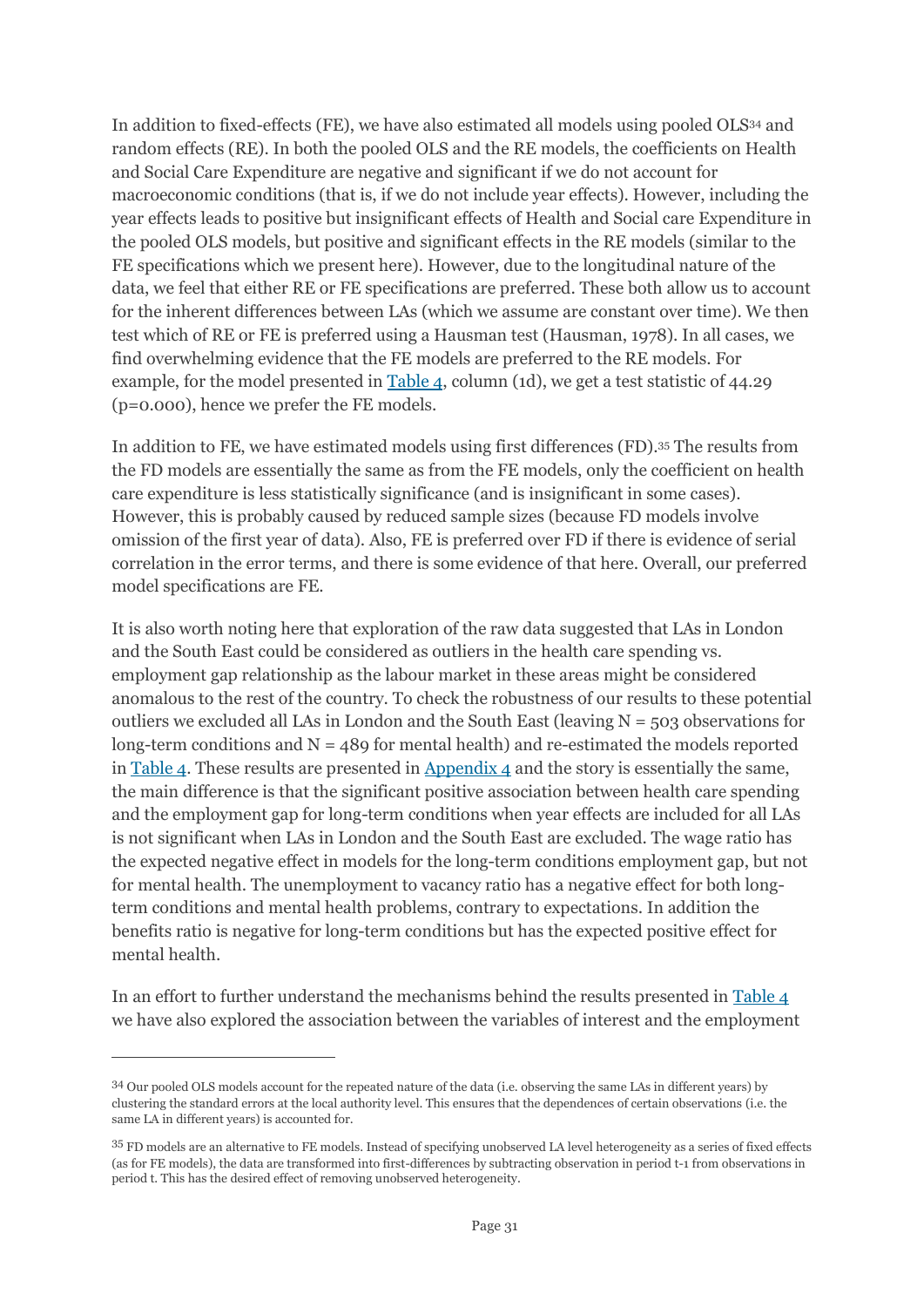rates TEPOP and TEHP, (rather than the employment gap) and these results are presented in [Table 5;](#page-44-0) which includes results based on all LAs. Health and social care expenditure have no significant association with any of the employment rates. All of the models are dominated by the year effects, and in general the year effects are negative for the employment rate of the overall population and positive (or insignificant) for the employment rate of those with longterm conditions (or mental health problems), compared to our base year of 2007. Looking more closely at the year effects, they clearly reflect the macroeconomic conditions prevalent during the period. The annual growth rate of GDP in the UK was 2.6% in 2007; in 2008 this fell to -0.3%, falling further to -4.3% during the height of the recession in 2009. Since then there has been a slow recovery to 1.9% in 2010, 1.6% in 2011 and 0.7% in 2012. The year effect coefficients for the overall employment rate reflect this trend; they are zero in 2008, but negative thereafter reflecting lower employment rates in all years compared to 2007/8. The largest negative values are 2010 and 2011, with a slight recovery in 2012. In contrast the year effects are not as strong for the employment rate of those with long-term conditions or mental health problems, but they are positive is 2011 and 2012 for long-term conditions and positive in 2012 for mental health.

In further exploration we have disaggregated the categories of health and social care spending down into their constituent parts and these results are reported in  $\Delta$ ppendix  $\overline{5}$ : Employment gap – [fixed effects models, all LAs](#page-55-0) – by expenditure category. These results reveal that most of the categories of spending have no significant relationship with the employment gaps for either long-term conditions or mental health problems. However, adult social care expenditure on mental health is associated with a reduction in the gap in both cases. In addition health care expenditure on muscular-skeletal problems is associated with a reduction in the mental health employment gap. However in contrast health care expenditure on gastro-intestinal problems is associated with an increase in the gap for longterm conditions, and health care expenditure on mental health problems is associated with an increase in the gap for mental health.

In summary the year effects, which reflect macroeconomic conditions, are dominating the employment rate movements, and this is not surprising given the period in question, one in which the UK slips rapidly into recession and then begins to make a slow recovery. The overall result for the employment gap is that it is narrowing largely because the overall employment rate is falling; whereas there is no strong trend in either direction for the employment rate of those with health problems. It is beyond the scope of this analysis to explore why the employment rate of those with health problems does not suffer as much during the recession as that for the overall population, but the results in Tables 4 and 5 suggest that this is unlikely to be due to health or social care spending. There is some evidence from [Table 4](#page-43-0) model (2d) that the benefit ratio is positively associated with the employment gap for those with mental health problems and so the reduction in this ratio that has been experienced over the period (see [Table 3b\)](#page-41-0) may be partly responsible for closing the gap. However, it should also be noted that while the benefit ratio has a negative association with the employment rate for those with mental health problems [\(Table 5](#page-44-0) model 2b) this is not statistically significant. In addition evidence suggests that the employment rates of people with health problems are not responding to local labour market conditions.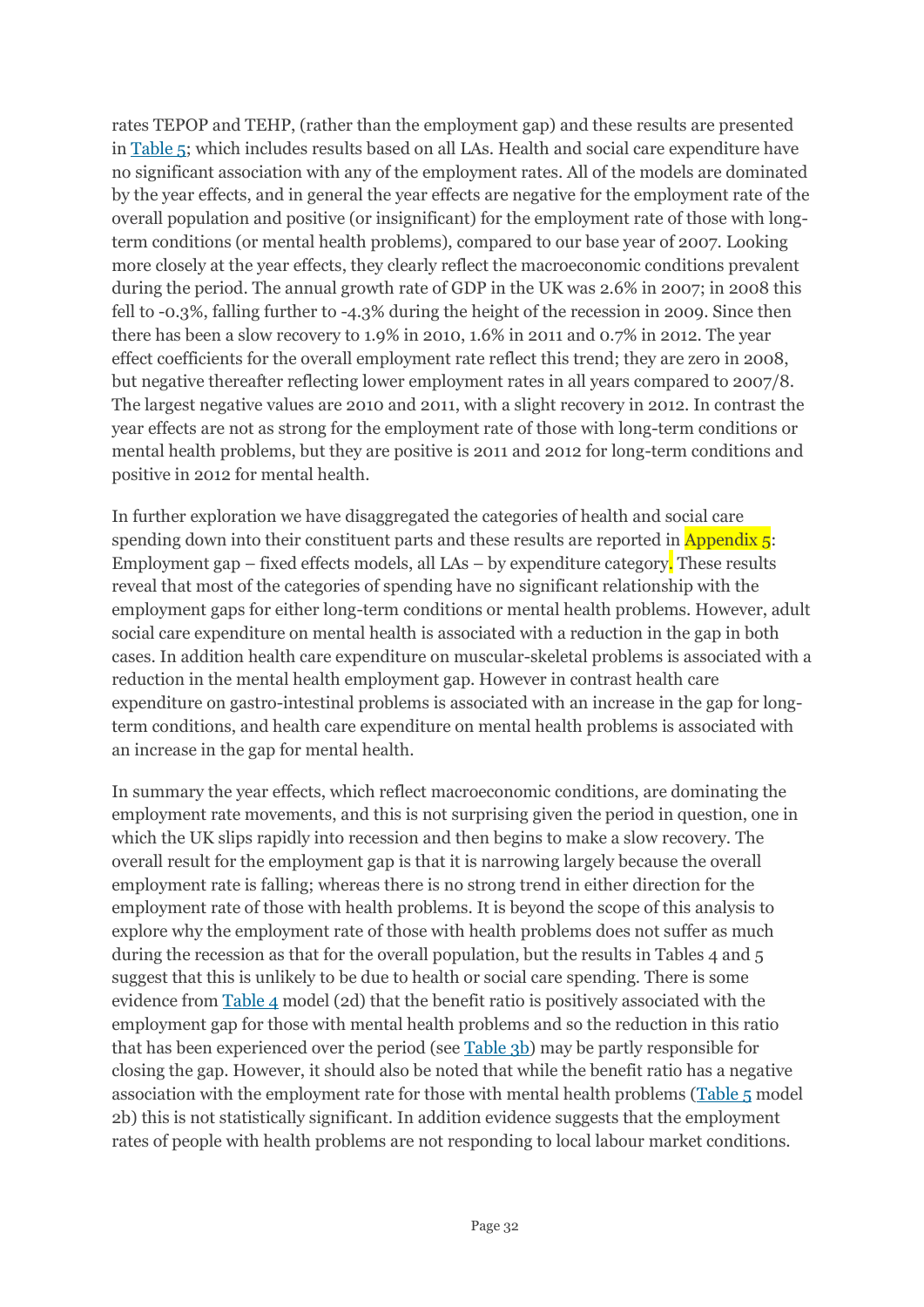# <span id="page-32-0"></span>**6. Discussion**

Our results find no evidence to reject the null hypothesis that there is no relationship between health care spending and the two employment gaps studied (for people with longterm conditions and for people with mental health problems), when we consider variation over the years 2007 to 2012 and across 141 LAs in England. This result is robust to a number of different model specifications and data inclusion criteria. Further exploration reveals that the results are dominated by year effects, which reflect macroeconomic conditions in a time period where the UK slipped rapidly into recession and then began to make a slow recovery. During this time the employment rates of those with health problems seemed to hold up whereas those for the overall population suffered, hence the employment gaps narrowed. It is beyond the scope of this work to explore why the employment rate of those with health problems did not suffer as much during the recession as that for the overall population, but our results do suggest that this is not down to health or social care spending. This is not an unexpected result; health care spending is only one potential influence on the employment gap and given that most NHS health care interventions target health outcomes rather than employment outcomes, it is not surprising that we have not been able to detect a relationship in this relatively aggregated area level data.

There are a number of shortcomings with this analysis which mean it is not an ideal method for estimating the effect of health care on employment outcomes. Firstly, we have been unable to obtain consistent data for a long time period and as a result our results are dominated by a very distinct macroeconomic set of conditions. A number of studies highlighted by the REA (Nathwani et al., 2015) pointed to the importance of macroeconomic conditions and local labour market circumstances in moderating the effectiveness of interventions designed to get those with health problems into employment; and our results are consistent with this.

Secondly, and related to the first shortcoming, we have had to draw on a number of data sources, all of which had to be manipulated in a number of ways in order to make them suitable for our analysis. For example, we have had to map between different geographies, we have made a number of adjustments to expenditure data to account for spatial and time variation needs and resource costs, and we have had to weight our estimates to account for sample sizes across our different geographies. All of these manipulations introduce noise into our data which compromise our ability to detect any relationship between health care spending and the employment gap.

Thirdly, on top of the fact that the period of analysis was characterised by distinct macroeconomic conditions, other institutional changes to the health care system and welfare system have also been going on at the same time (for example, the introduction of 'fit notes' in April 2010, and the transfer from Incapacity Benefit to Employment Support Allowance from January 2011, as well as other changes to carer allowances and the Disability Living Allowance), and these may also affect the employment gap. We have attempted to measure changes to the benefits system using benefits to wages ratio, and there is some evidence that a less generous benefits system is associated with a reduction in the employment gap for those with mental health problems, but this evidence is not consistent. It should be noted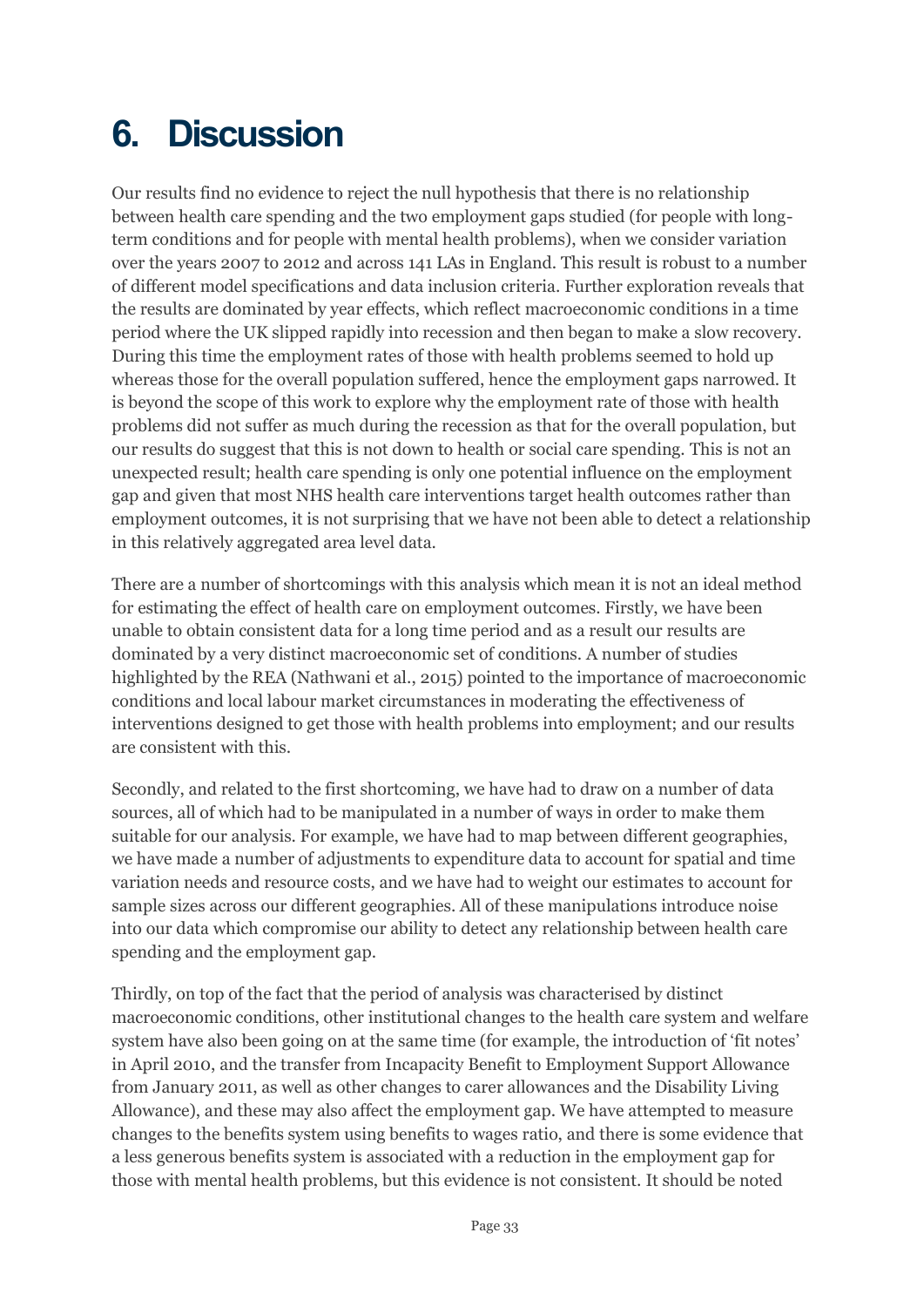that our benefits to wage variable is a very rough proxy for changes to the welfare system and will not reflect all of the changes that have occurred and their differential effects on different groups of people.

Fourthly, the health care expenditure data used in this work is not an ideal measure of health care resource spent on working age people. The NHS programme budgeting data is not readily available for different age groups. Most health care spending goes on the very young and old; estimates suggest that people over 65 years of age account for 51% of gross spending on adult social care (Health and Social Care Information Centre, 2013) and two-thirds of the primary care prescribing budget (Department of Health, 2013), but these older people only account for about 17% of the population. So the majority of the expenditure that we identify is not spent on people of working age i.e. not on those people who constitute the employment gap. Furthermore, although the aim of Domain 2 is to measure the extent to which the NHS helps people with long-term conditions to live as normal a life as possible and employment can play a part in enabling this, health care expenditure is not spent on interventions that directly target employment outcomes; our result is therefore not surprising. Our social care data is better in this regard since it is disaggregated by age groups and we are able to identify social care expenditure on people of working age. However, a further shortcoming of the social care data is that the expenditure represents formal social care, whereas the majority of social care is informal, provided by friends and family, or privately provided.

Finally, our data on health conditions from the LFS self-report questions provides no information about severity of condition. It is likely that some of the people who respond to the survey have conditions that are so severe that they are unlikely to ever work in the labour market. Ideally we would want a measure of those who are able to work, in order to accurately identify our target population.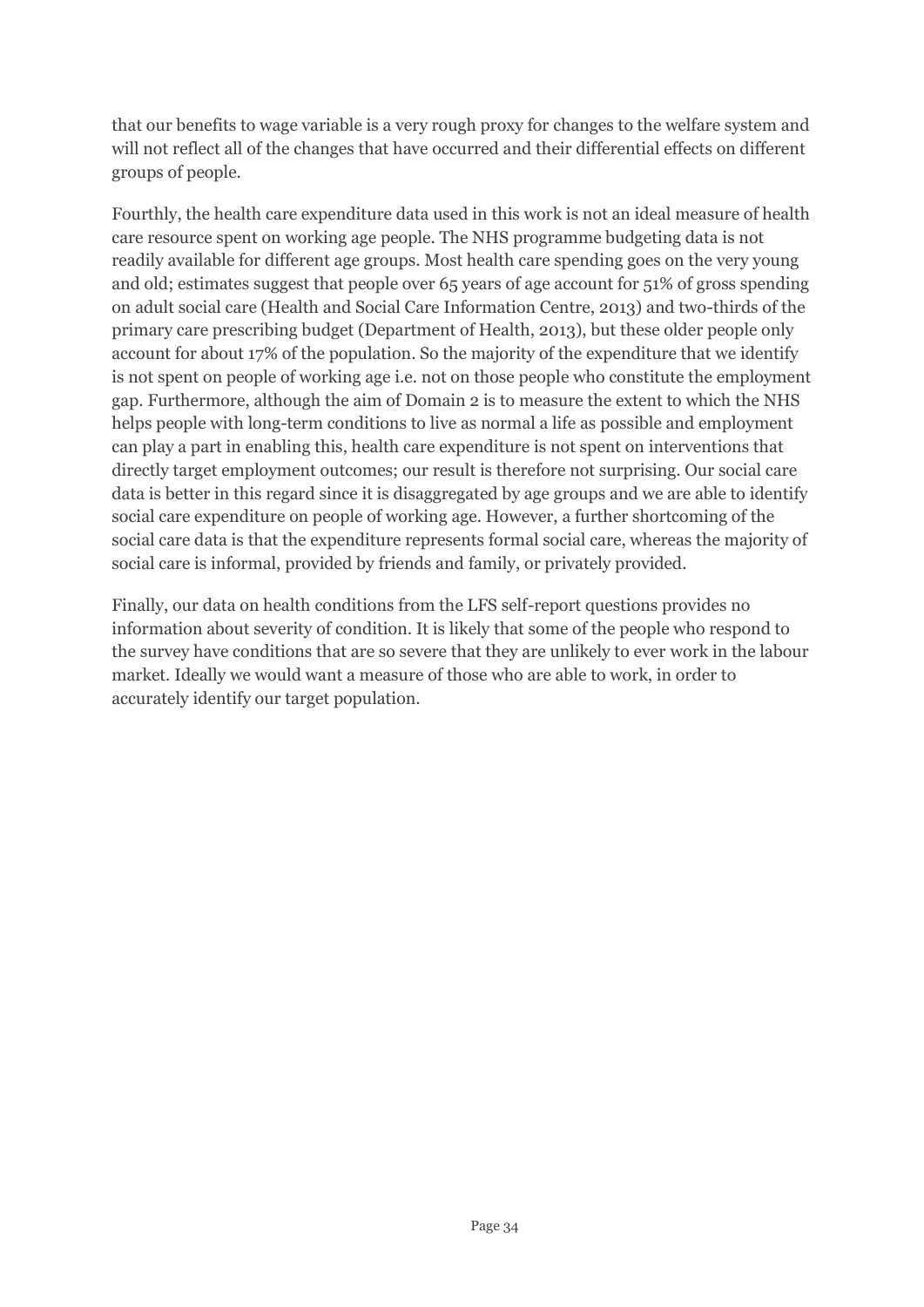# <span id="page-34-0"></span>**7. Conclusion and Recommendations**

This work has attempted to explore the contribution of the health and social care system to the gap in employment for individuals with and without long-term conditions and mental health problems. Ideally we would have analysed aggregate country-level time series variation in the employment gap over a relatively long time period but this was not possible due to data limitations. Instead we have exploited time and spatial variation using LFS data by LA on employment outcomes and health status and combining this with NHS programme budgeting data on health care spending, as well as a number of other data sources. Our models controlled for other potential influences on the employment gap such as local labour market conditions and the generosity of the welfare system.

Our results provide no evidence to reject the null hypothesis that there is no relationship between health care spending and the employment gap for long-term conditions or mental health problems. Variation in the employment gap is dominated by year effects, which reflect specific macroeconomic conditions – a recession followed by a slow recovery. During this time the employment rates of those with health problems seemed to hold up whereas those for the overall population suffered, hence the employment gaps narrowed. However, it is beyond the scope of this work to explore why the employment rate of those with health problems did not suffer as much during the recession as that for the overall population, but our results do suggest that this is not down to health or social care spending.

Our results are not unexpected because health care spending is only one potential influence on the employment gap and particularly given that most NHS health care interventions target health outcomes rather than employment outcomes, it is not surprising that we have not been able to detect a relationship in this relatively aggregated area level data. Ideally to explore the influence of the NHS on employment we would need individual level data over time, with detailed information on health status, health care utilisation, social care utilisation, labour market outcomes and other socio-economic and demographic information, such as education levels, age, gender and ethnicity. In an ideal world we would also be able to exploit some exogenous variation in health or health care to overcome the simultaneous relationship between employment and health.

#### <span id="page-34-1"></span>**Recommendations for Future Work**

We have a number of suggestions for future work that may help shed some more light on the relationship between health care and employment outcomes.

Firstly, we would recommend an analysis of the relationship between health care and employment outcomes at the individual level. The rapid evidence assessment (Nathwani et al., 2015) showed that there was some evidence for interventions having a positive effect on employment for those with mental health problems. However, no convincing evidence was found for physical conditions. In addition, current evidence fails to explore the reasons as to why this is the case and why certain treatments have greater influence than others. These questions can be explored in individual level analysis which includes detailed information on health status, health care utilisation, social care utilisation, labour market outcomes and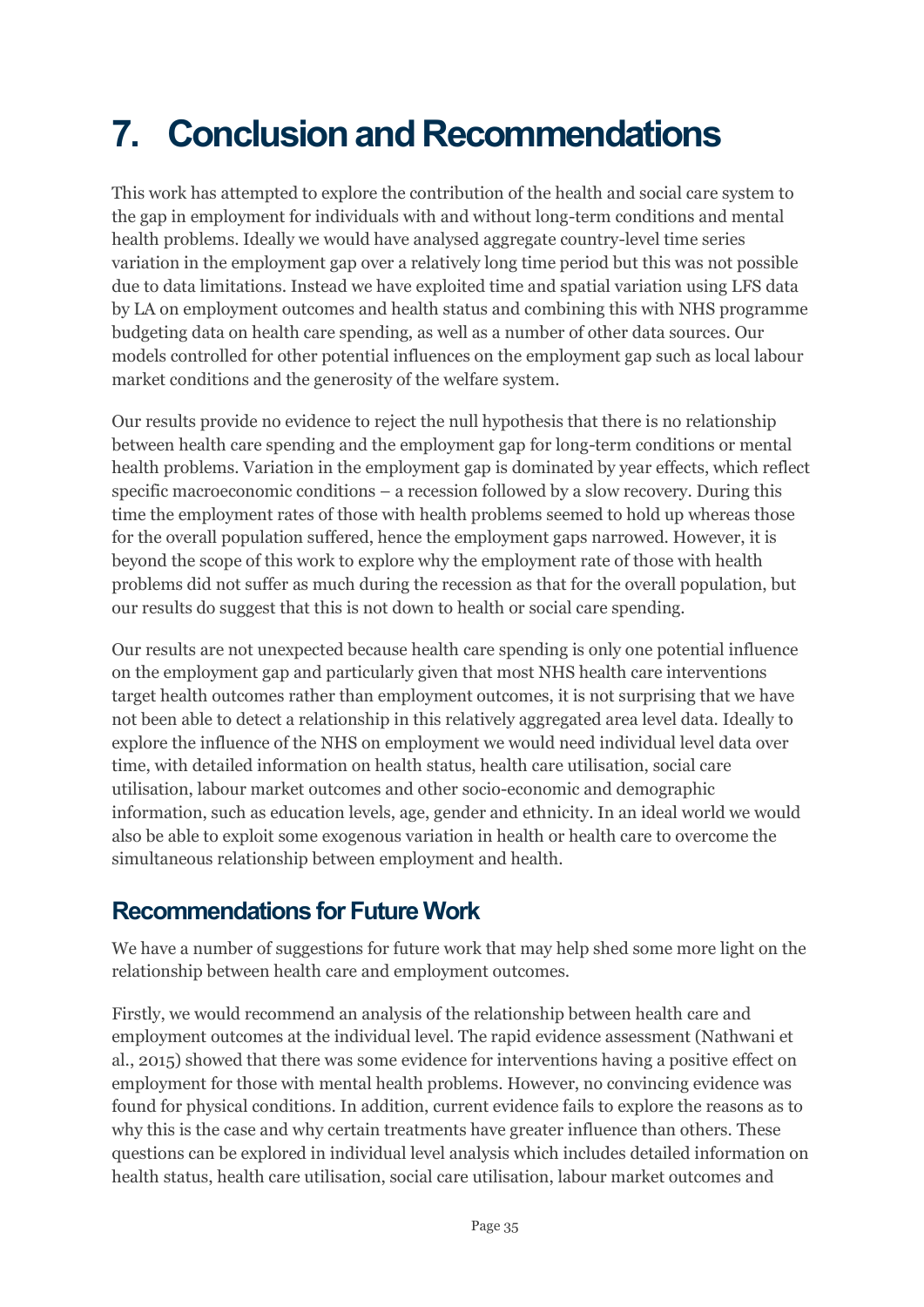other socio-economic and demographic information, such as education levels, age, gender and ethnicity. Such data may be available from longitudinal household data sets such as Understanding Society. Understanding Society includes good self-reported health information in all waves and also nurse visit data, with detailed health status information, in some waves; further there are plans in place to link the survey to the Hospital Episode Statistics data, which would provide good information on health care utilisation.

A second suggestion is to exploit exogenous variation in specific interventions targeted at the employability of people with long-term conditions or mental health problems. One option here for mental health is an analysis of data arising from the evaluation of the NHS Improving Access to Psychological Therapies (IAPT) programme. IAPT was introduced to improve outcomes in mental health by offering NICE-approved interventions to people with depression and anxiety disorders. It started with demonstration sites in 2006 and was gradually rolled out across the country between 2010 and 2015; initially IAPT had a specific focus on people of working age. Analysis of health outcomes data from IAPT and longer term employment outcomes, would be a potentially useful method for estimating the causal effect of health care interventions on labour market outcomes.

Finally, aggregate analysis of the employment gap such as that presented in this report could be revisited when further years of data become available. As well the obvious statistical advantage that this would increase our degrees of freedom and therefore our power to detect relationships, it also means that the data may reflect a broader set of macroeconomic conditions, and thus year effects may not be as dominant as they have proven in our time period. Further, more years of data would also enable us to introduce measures of lagged expenditure, which would improve model speciation. Second, at this same aggregate level of analysis, it would be worth investigating with the data owners whether the NHS programme budgeting data is available by age of target population, so that we can obtain a more appropriate measure of health spending on working age people.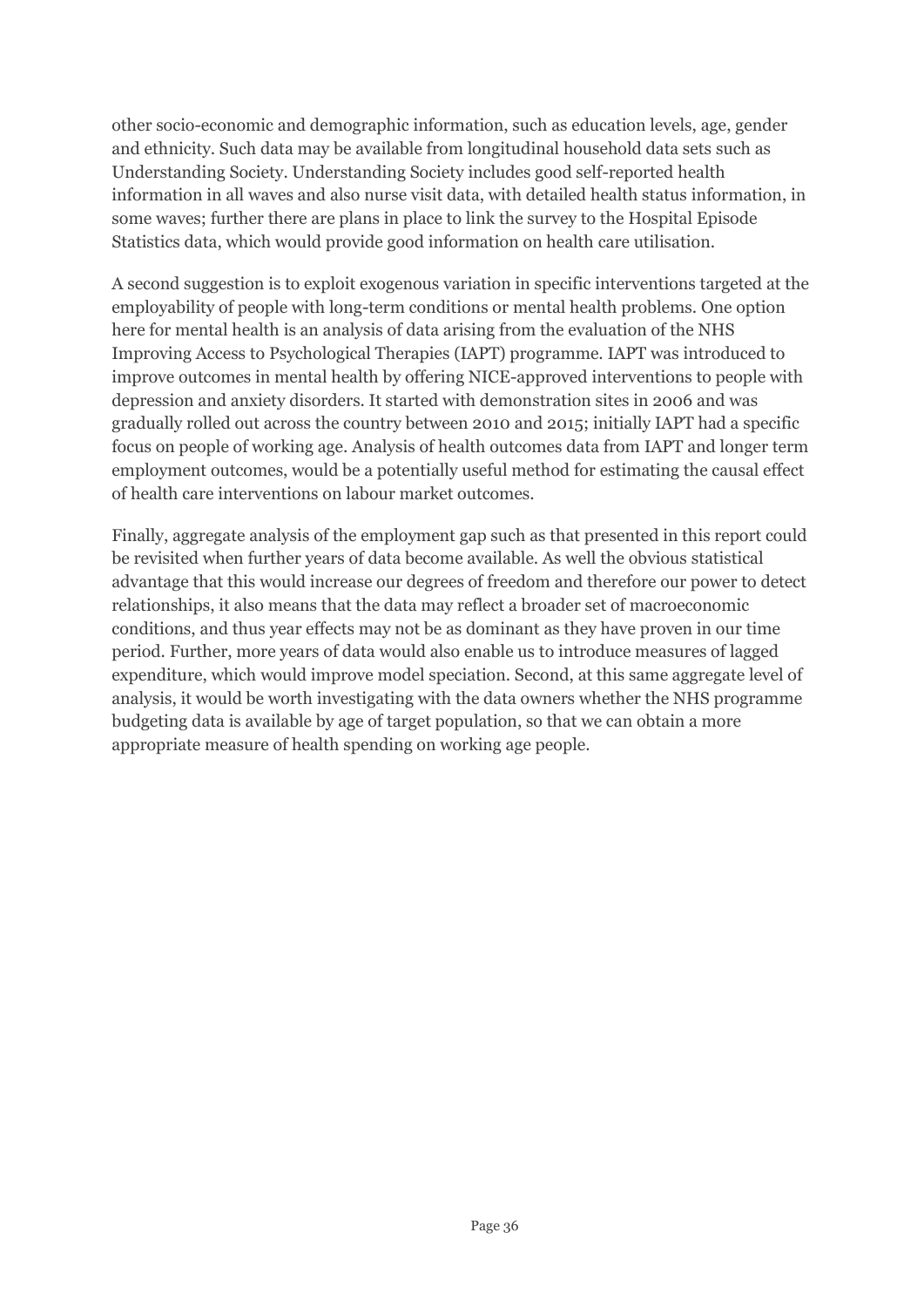#### <span id="page-36-0"></span>**References**

- Adams P, Hurd M, McFadden D (2003). Healthy, wealthy, and wise? Tests for direct causal paths between health and socioeconomic status. *Journal of Econometrics,* 112: 3– 56.
- Aigner DJ, Cain GG (1977). Statistical theories of discrimination in labor markets. *Industrial and Labor Relations Review*, 30: 175–87.
- Astell-Burt T, Feng X (2013). Health and the 2008 economic recession: evidence from the United Kingdom. *PLosOne* 8(2):e56674
- Bound J, Schoenbaum M, Stinebrickner TR, Waidmann T (1999). The dynamic effects of health on the labor force transitions of older workers. *Labour Economics* 6: 179– 202.
- Brown S, Roberts J, Taylor K (2010). Reservation wages, labour market participation and health. *Journal of the Royal Statistical Society: Series A (Statistics in Society)*,  $173(3)$ : 501–529.
- Carstensen B. (2007). Age-period-cohort models for the Lexis diagram. *Statistics in Medicine*; 26: 3018–3045.
- Centre for Mental Health (2010). *The Economic and Social Costs of Mental Health Problems in 2009/10.* London. Retrieved from: <http://www.centreformentalhealth.org.uk/economic-and-social-costs>
- Claxton K, Martin S, Soares M, Rice N, Spackman E, Hinde S, Devlin N, Smith PC, Sculpher M (2015). Methods for the estimation of the National Institute for Health and Care Excellence cost-effectiveness threshold. *Health Technology Assessment*, February, 2015.
- Currie J and Madrian BC (1999). Health, health insurance and the labour market. *Handbook of Labour Economics* v3. Ed. O Ashenfelter and D Card. 3309–3416
- Darity WA (2003). Employment discrimination, segregation and health. *American Journal of Public Health* 93(2): 226–31.
- Deloitte (2013). *Economic impact of social care services: Assessment of the outcomes for disabled adults with moderate care needs*. Final Report, May 2013.
- Department of Health (2013). *Improving quality of life for people with long-term conditions*. London: Department of Health.
- Dex S, Perry SM (1984). Women's Employment Changes in the 1970s. *Employment Gazette*, 92(4): 151–64.
- Dickinson DL, Oaxaca, RL (2009) Statistical discrimination in labour markets: an experimental analysis. *Southern Economic Journal*, 76(1): 16–31.
- European Commission (2009). Available at: [http://ec.europa.eu/health](http://ec.europa.eu/health-eu/care_for_me/long_term_care/ms_se_en.htm)[eu/care\\_for\\_me/long\\_term\\_care/ms\\_se\\_en.htm](http://ec.europa.eu/health-eu/care_for_me/long_term_care/ms_se_en.htm)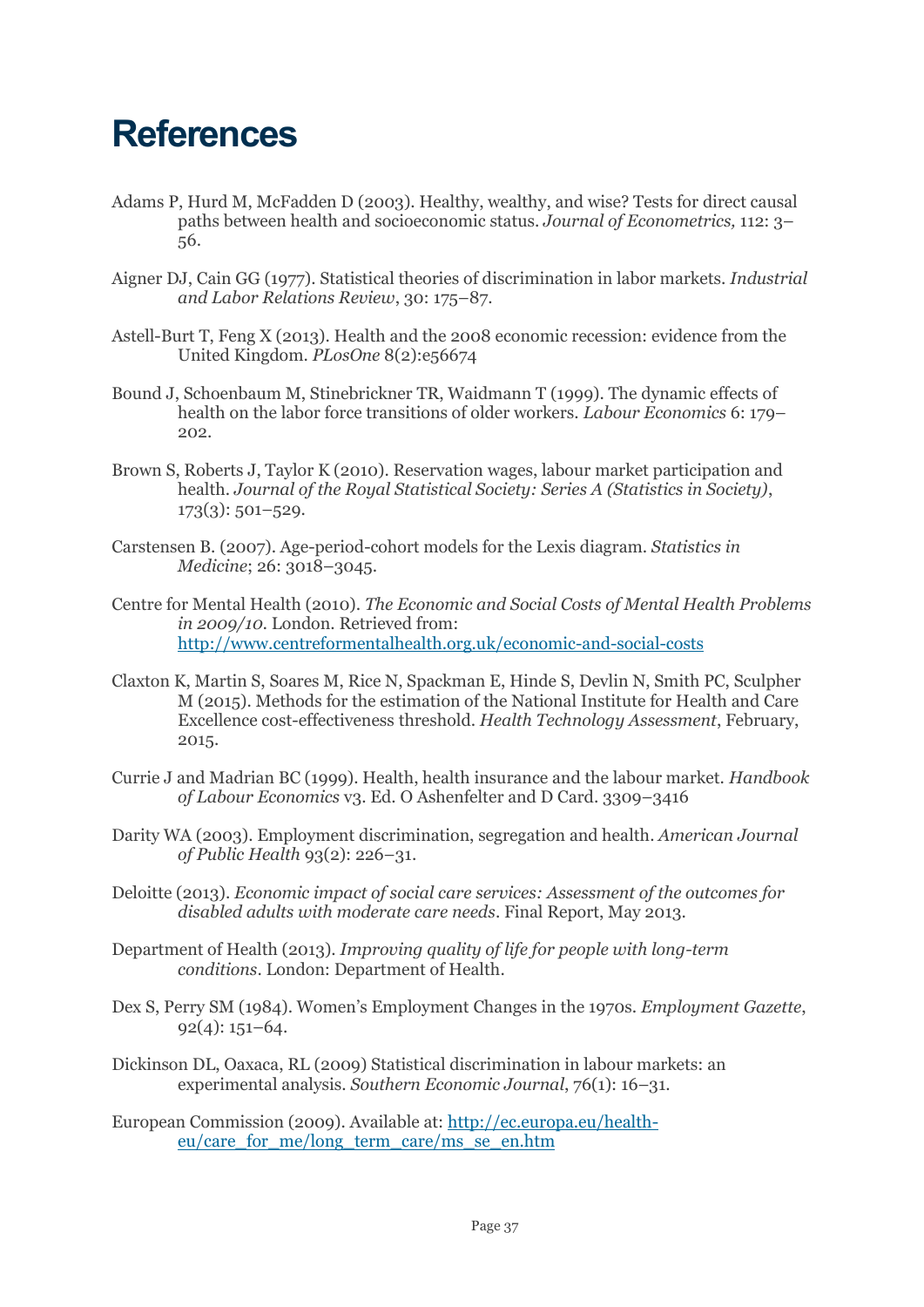- Fernandez J-L, Forder J, Knapp M (2011). Long-Term Care. In: Glied S, Smith PC (Eds) *The Oxford Handbook of Health Economics*, Oxford University Press.
- Fernandez J-L, Snell T, Forder J, Wittenberg R (2013). *Implications of setting eligibility criteria for adult social care services in England at the moderate needs level*. PSSRU Discussion Paper DP2851.
- Garcia-Gomez P (2011). Institutions, health shocks and labour market outcomes across Europe. *Journal of Health Economics*, 30(1): 200–213.
- Glenn ND (1976) Cohort analysts' futile quest statistical attempts to separate age, period, and cohort effects. *American Sociological Review.* 41(5): 900-904.
- Goldstein H (1979). Age, period and cohort effects a confounded confusion. *Journal of Applied Statistics.* 6(1): 19–24.
- Gordon RH, Blinder AS (1980). Market wages, reservation wages, and retirement decisions. *Journal of Public Economics*, 14: 277–308.
- Green F (1991) The reserve army of labour hypothesis: a survey of empirical applications. In Dunne P (Ed.) *Quantitative Marxism*. Cambridge: Polity Press.
- Grossman M (1972). On the concept of health capital and the demand for health. *The Journal of Political Economy*. 80(2): 223–255
- Hausman JA (1978). Specification tests in econometrics. *Econometrica* 46: 1251–1271.
- Health and Social Care Information Centre. 2013. *Personal social services: expenditure and unit costs, England 2012-2013.* Leeds: Health and Social Care Information Centre.
- Jones K, Bell A (2014). Another 'futile quest'? A simulation study of Yang and Land's Hierarchical Age-Period-Cohort model. *Demographic Research;* 30(11): 333–360.
- Jones K, Bell A (2015). Bayesian informative priors with Yang and Land's hierarchical ageperiod-cohort model. *Quality and Quantity*; 49 (1): 255–266.
- Knapp M, Evans-Lacko S, McCrone P, Thornicroft G, Mojtabai R (2013). The mental health consequences of the recession: Economic hardship and employment of people with mental health problems in 27 European countries. *PLoS One,* 8(7), e69792.
- Lucas RE, Rapping L (1969). Real Wages, Employment, and Inflation. *Journal of Political Economy*, 77: 721–754.
- Manning A (2003). The real thin theory: Monopsony in modern labour markets. *Labour Economics*, 10: 105–131.
- Martin S, Rice N, Smith PC (2008). Does health care spending improve health outcomes? Evidence from English programme budgeting data. *Journal of Health Economics*, 27: 826-842.
- Martin S, Rice N, Smith PC (2012). Comparing costs and outcomes across programmes of health care. *Health Economics*, 21: 316–337.
- Mortensen D (1986). Job search and labor market analysis. In *Handbook of Labor Economics* O. Ashenfelter and R. Layard (Eds.), vol. 2, ch. 15, pp. 849–919. Amsterdam: North-Holland.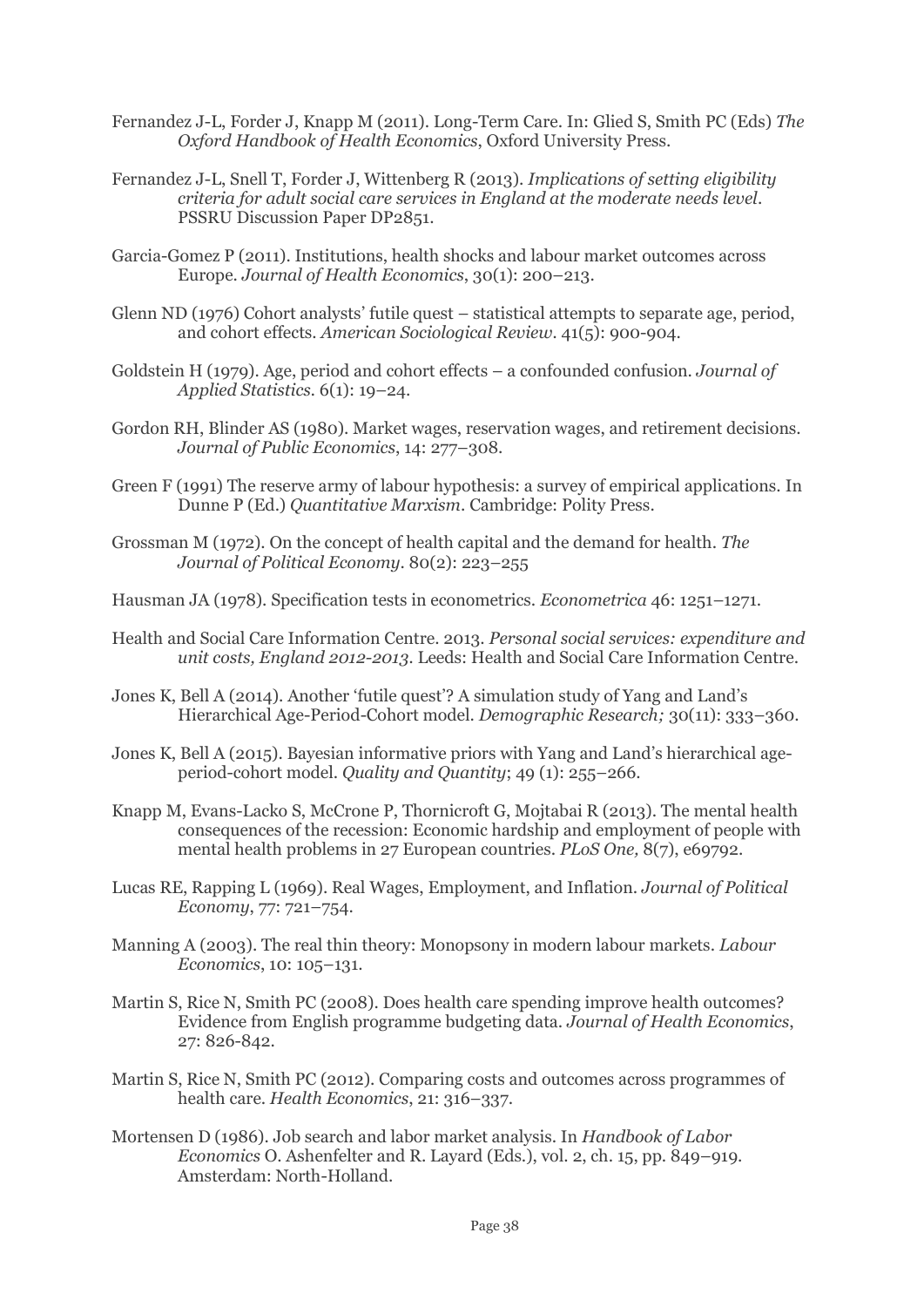- O'Brien M (2010). Older Male Labour Force Participation in OECD Countries: Pension Reform and "The Reserve Army of Labour" *International Labour Review*. 149 (3): 239–59.
- ONS (Office for National Statistics) (2015). *Quarterly Labour Force Survey: Special Licence Access*. [data collection]. 5*th Edition.* UK Data Service.
- Nathwani T, Birkin G, Cheng Z, Brazier J, Roberts J, Rice N, Bowes J, Higton J (2015). *Employment outcomes of people with long-term conditions: a rapid evidence assessment.* CFE Research<http://cfe.org.uk/our-work>
- NHS England (2013). *The NHS belongs to the people: A call to action.* Retrieved from <https://www.england.nhs.uk/2013/07/11/call-to-action/>
- Power M. (1983). From home production to wage labor: Women as a reserve army of labor, in *Review of Radical Political Economics*, 15(1): 71–91.
- Rubery J (Ed.) (1988) *Women and Recession,* London: Routledge and Kegan Paul
- Ruhm CJ (2015). Recessions, healthy no more? *Journal of Health Economics* 42:17-28
- Rutherford MJ, Lambert PC, Thompson JR (2010). Age-period-cohort modelling. *The Stata Journal*, 10(4): 606–627.
- Stern S (1989). Measuring the effect of disability on labour force participation. *Journal of Human Resources*, 24: 361–395.
- US Department of Health and Human Services (2009) Glossary of terms. Available at:
- [http://aspe.hhs.gov/legacy-page/glossary-disability-aging-and-long-term-care-terms-](http://aspe.hhs.gov/legacy-page/glossary-disability-aging-and-long-term-care-terms-142591#LTC)[142591#LTC](http://aspe.hhs.gov/legacy-page/glossary-disability-aging-and-long-term-care-terms-142591#LTC)
- Walby S (1988) *Gender segregation at work.* Open University Press: Milton Keynes
- Walker I, Thompson A (1996). *Disability wages and labour force participation: evidence from UK panel data*. Discussion Paper 96/14. University of Keele.
- Yang Y (2008). Social inequalities in happiness in the United States, 1972 to 2004: an Age-Period-Cohort Analysis. *American Sociological Association*, 73(2): 204–226.
- Yang Y, Fu WJ, Land KC (2004). A methodological comparison of age-period-cohort models. The intrinsic estimator and conventional generalised linear models. *Sociological Methodology*, 34: 75–110.
- Yang Y, Land KC (2006). A mixed models approach to the age-period-cohort analysis of repeated cross-section surveys, with an application to data on trends in verbal test scores. *Sociological Methodology*; 36(1): 75–97.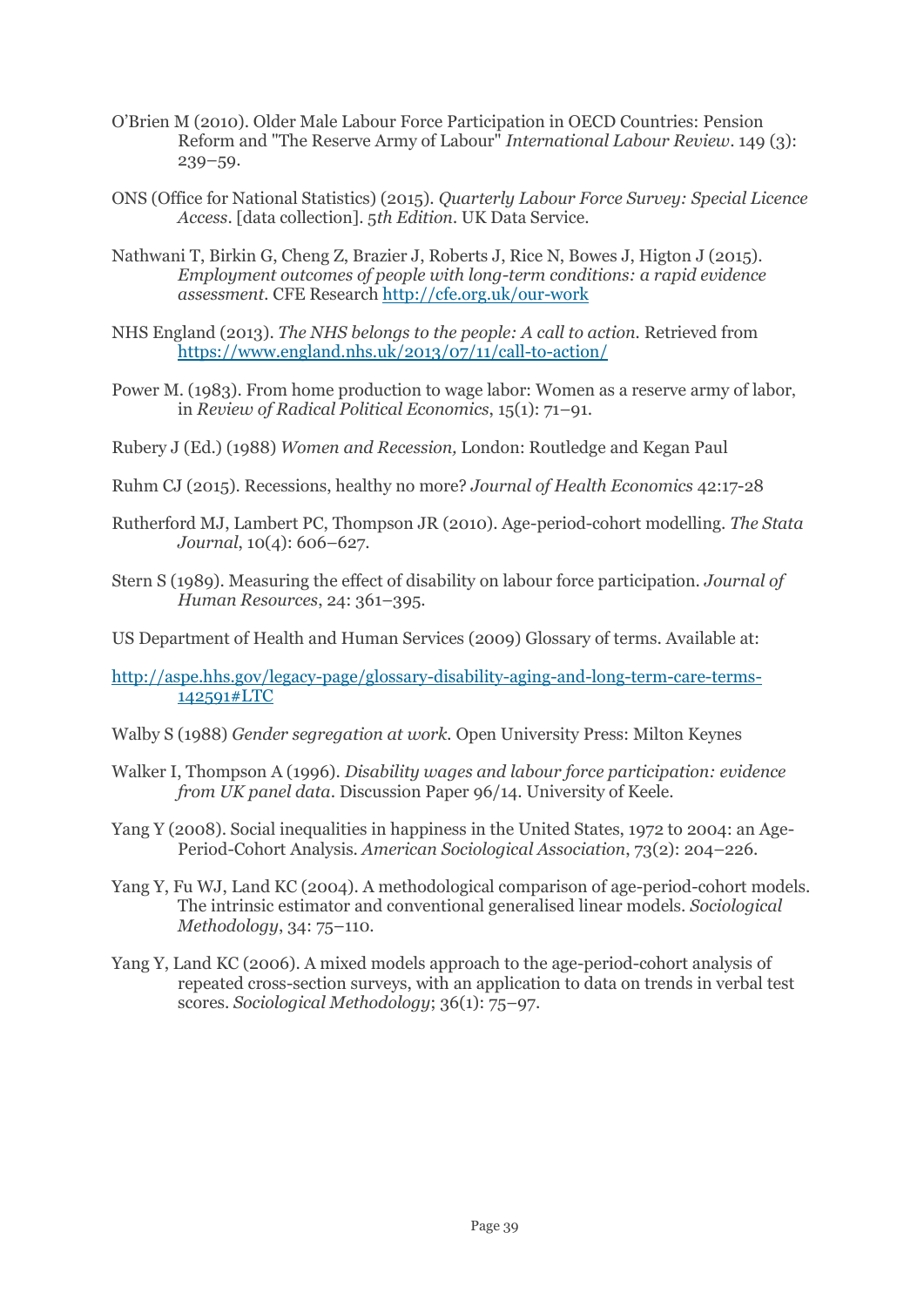### <span id="page-39-0"></span>**Table 1: Health problems (LFS variable "health")**

| 1              | problems or disabilities (including arthritis or rheumatism) connected with your arms or hands?                                                                 |
|----------------|-----------------------------------------------------------------------------------------------------------------------------------------------------------------|
| $\overline{2}$ | legs or feet?                                                                                                                                                   |
| 3              | back or neck?                                                                                                                                                   |
| 4              | difficulty in seeing (while wearing spectacles or contact lenses)?                                                                                              |
| 5              | difficulty in hearing?                                                                                                                                          |
| 6              | a speech impediment?                                                                                                                                            |
| 7              | severe disfigurements, skin conditions, allergies?                                                                                                              |
| 8              | chest or breathing problems, asthma, bronchitis?                                                                                                                |
| 9              | heart, blood pressure or blood circulation problems?                                                                                                            |
| 10             | stomach, liver, kidney or digestive problems?                                                                                                                   |
| 11             | Diabetes?                                                                                                                                                       |
| 12             | depression, bad nerves or anxiety?                                                                                                                              |
| 13             | Epilepsy?                                                                                                                                                       |
| 14             | severe or specific learning difficulties?                                                                                                                       |
| 15             | mental illness or suffer from phobias, panics or other nervous disorders?                                                                                       |
| 16             | progressive illness not included elsewhere (eg cancer not included elsewhere, multiple sclerosis,<br>symptomatic HIV, Parkinson's disease, Muscular Dystrophy)? |
| 17             | other health problems or disabilities?                                                                                                                          |

Note:

Items 12, 14 and 15 in **bold** refer to NHSOF Indicator 2.5 (mental illness).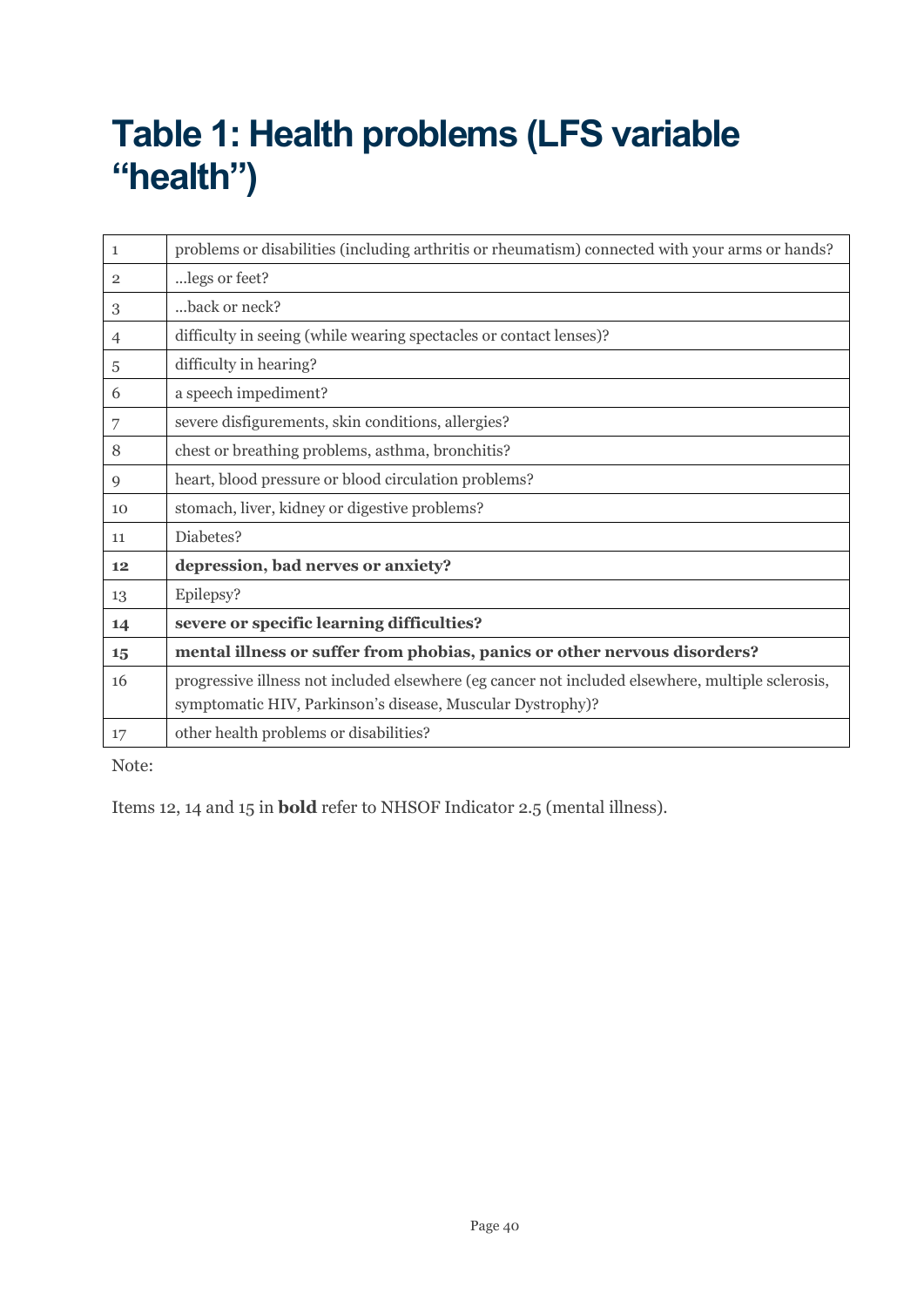#### <span id="page-40-0"></span>**Table 2: Variable definitions and sources**

| <b>Variable</b>               | Definition                                                                                                                                                                                                                                                                                                                | <b>Source</b>                                |
|-------------------------------|---------------------------------------------------------------------------------------------------------------------------------------------------------------------------------------------------------------------------------------------------------------------------------------------------------------------------|----------------------------------------------|
| Employment gap                | $TE_{POP}$ - $TE_{HP}$                                                                                                                                                                                                                                                                                                    | <b>LFS</b>                                   |
|                               | where:                                                                                                                                                                                                                                                                                                                    |                                              |
|                               | $TE_{HP}$ = percentage of those with long-term health<br>conditions (or mental health problems) who are in<br>employment (full-time or part-time) in each LA;                                                                                                                                                             |                                              |
|                               | $TE_{POP}$ is the equivalent percentage for all people of<br>working age.                                                                                                                                                                                                                                                 |                                              |
| Health care expenditure       | Per capita real expenditure on long-term health<br>conditions (and mental health problems) for each<br>PCT. Calculated using unified weighted<br>populations, which are adjusted to reflect the need<br>for health care services. The market forces factor is<br>removed and the data is deflated using GDP<br>deflators. | <b>NHS</b><br>programme<br>budgeting<br>data |
| Social care expenditure       | Real per capita expenditure on adult social care for<br>each LA, converted using the total LA population<br>figures for working age individuals from mid-year<br>ONS estimates. The data is deflated using GDP<br>deflators.                                                                                              | CASSR                                        |
| Wage ratio                    | Mean weekly gross wage for workers with LTC (or<br>MH) in each LA/ mean weekly gross wage for all<br>workers in each LA                                                                                                                                                                                                   |                                              |
| Unemployment rate             | Annual total unemployment rate in each LA                                                                                                                                                                                                                                                                                 | <b>NOMIS</b>                                 |
| Unemployment/vacancy ratio    | Unemployment count in each LA/vacancy count<br>(all unfilled vacancies) in each LA                                                                                                                                                                                                                                        | <b>NOMIS</b>                                 |
| Income support/wage ratio     | Average weekly income support payment (all<br>claimants) in each LA/mean weekly gross wage for<br>workers with LTC (or MH) in each LA                                                                                                                                                                                     | <b>NOMIS</b>                                 |
| Incapacity benefit/wage ratio | Average weekly incapacity benefit long-term<br>payment (all claimants) in each LA/mean weekly<br>gross wage for workers with LTC (or MH) in each<br>LA                                                                                                                                                                    | <b>NOMIS</b>                                 |
| Population                    | Total population in each LA from mid-year ONS<br>estimates                                                                                                                                                                                                                                                                | <b>NOMIS</b>                                 |

Notes:

LTC is long-term conditions; MH is mental health. NOMIS is the ONS official labour market statistics portal <https://www.nomisweb.co.uk/>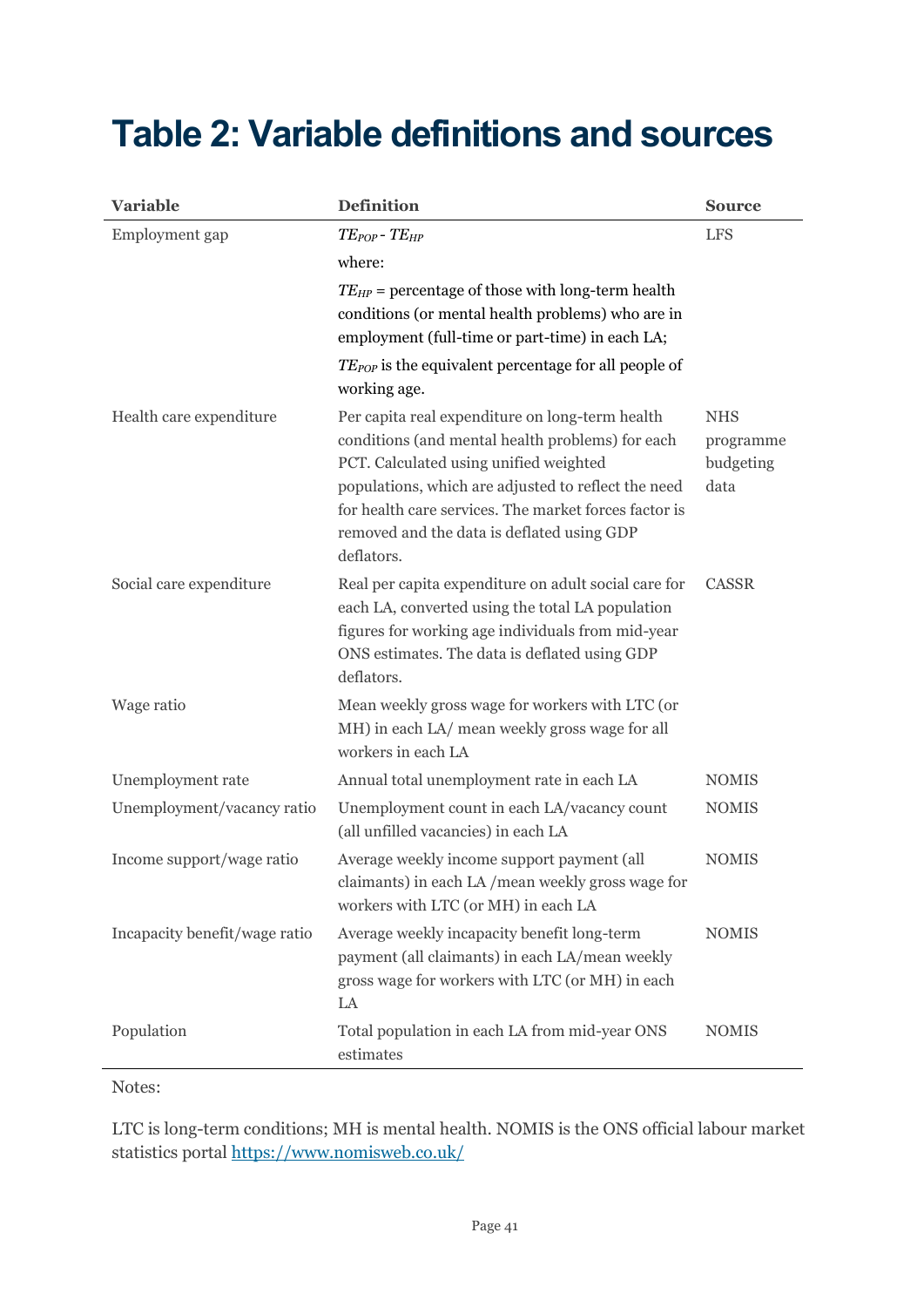### <span id="page-41-0"></span>**Table 3a: Descriptive statistics – Full sample**

| <b>Variable</b>                      | Obs | <b>Mean</b> | Std. Dev. | Min      | <b>Max</b> |
|--------------------------------------|-----|-------------|-----------|----------|------------|
| <b>Employment Rate %</b>             | 794 | 71.639      | 5.733     | 51.503   | 87.725     |
| Employment Rate (LTC) %              | 794 | 58.974      | 8.479     | 26.863   | 82.640     |
| Employment Rate (MH) %               | 794 | 28.838      | 12.493    | 0.000    | 86.536     |
| Employment Gap (LTC)                 | 794 | 12.665      | 4.734     | $-1.939$ | 31.410     |
| Employment Gap (MH)                  | 794 | 42.801      | 10.425    | $-1.274$ | 75.496     |
| Health Care Expenditure <sup>1</sup> | 794 | 1.675       | 0.158     | 1.194    | 2.219      |
| Social Care Expenditure <sup>2</sup> | 794 | 0.203       | 0.071     | 0.000    | 0.784      |
| log(Population aged 16-65)           | 794 | 12.156      | 0.566     | 10.984   | 13.753     |
| <b>Unemployment to Vacancy Ratio</b> | 794 | 5.696       | 3.156     | 0.440    | 19.975     |
| Unemployment Rate %                  | 794 | 7.806       | 2.792     | 2.000    | 16.500     |
| Incapacity Benefit / Wages (LTC)     | 794 | 0.315       | 0.057     | 0.125    | 0.503      |
| Incapacity Benefit / Wages (MH)      | 760 | 0.475       | 0.440     | 0.107    | 8.224      |
| LTC wages / All wages                | 794 | 0.964       | 0.098     | 0.617    | 1.579      |
| MH wages / All wages                 | 760 | 0.771       | 0.274     | 0.028    | 2.359      |

Notes:

1. Health expenditure is mean per capita, deflated for GDP, weighted by population need, and has the market forces factor stripped out.

2. Social care expenditure is mean per capita, deflated for GDP and weighted by the population aged 16 to 65. LTC is long-term conditions; MH is mental health.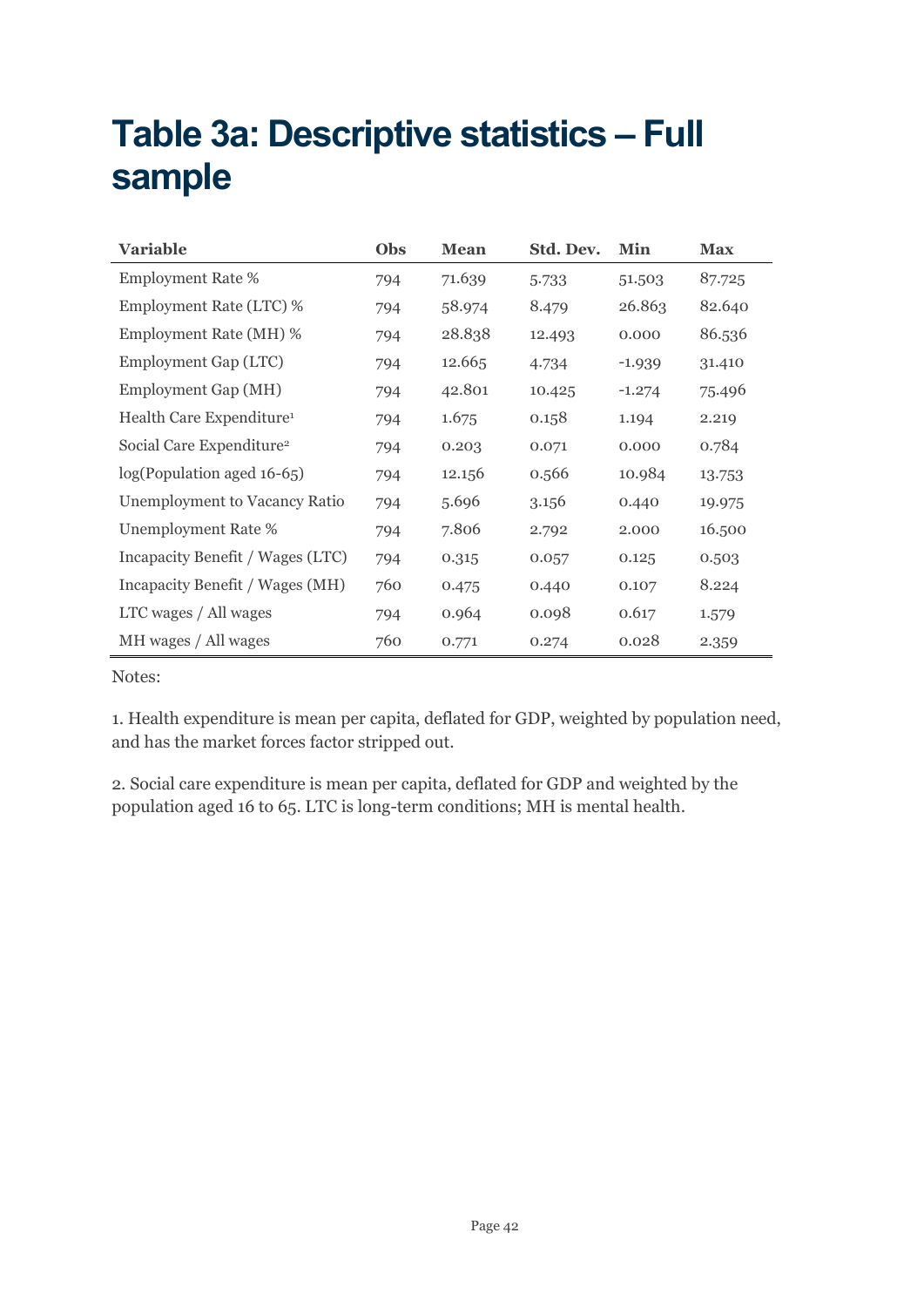### <span id="page-42-0"></span>**Table 3b: Descriptive statistics – by year**

|                                      | 2007     | 2008     | 2009     | 2010     | 2011     | 2012     |
|--------------------------------------|----------|----------|----------|----------|----------|----------|
|                                      | Mean     | Mean     | Mean     | Mean     | Mean     | Mean     |
| <b>Variable</b>                      | (s.d.)   | (s.d.)   | (s.d.)   | (s.d.)   | (s.d.)   | (s.d.)   |
| <b>Employment Rate %</b>             | 73.140   | 72.856   | 71.077   | 70.808   | 70.663   | 71.371   |
|                                      | (5.840)  | (5.904)  | (5.857)  | (5.707)  | (5.373)  | (5.310)  |
| Employment Rate (LTCs) %             | 58.601   | 58.221   | 57.919   | 59.769   | 59.567   | 59.713   |
|                                      | (9.161)  | (9.369)  | (8.368)  | (7.996)  | (7.782)  | (8.090)  |
| Employment Rate (MH) %               | 27.304   | 27.110   | 27.790   | 30.799   | 28.638   | 31.264   |
|                                      | (12.626) | (13.682) | (10.949) | (12.682) | (11.996) | (12.508) |
| Health Care Expenditure <sup>1</sup> | 1.502    | 1.593    | 1.626    | 1.757    | 1.807    | 1.757    |
|                                      | (0.121)  | (0.134)  | (0.132)  | (0.098)  | (0.097)  | (0.104)  |
| Social Care Expenditure <sup>2</sup> | 0.187    | 0.190    | 0.198    | 0.204    | 0.212    | 0.228    |
|                                      | (0.062)  | (0.063)  | (0.065)  | (0.068)  | (0.077)  | (0.081)  |
| Unemployment/Vacancies               | 3.554    | 4.062    | 7.415    | 6.246    | 7.027    | 5.768    |
|                                      | (2.207)  | (1.918)  | (3.073)  | (2.874)  | (3.477)  | (3.038)  |
| <b>Unemployment Rate %</b>           | 5.738    | 6.398    | 8.668    | 8.392    | 8.846    | 8.695    |
|                                      | (2.134)  | (2.160)  | (2.606)  | (2.487)  | (2.787)  | (2.789)  |
| Incapacity Benefit/Wages (LTC)       | 0.319    | 0.311    | 0.318    | 0.309    | 0.315    | 0.321    |
|                                      | (0.053)  | (0.059)  | (0.055)  | (0.057)  | (0.058)  | (0.059)  |
| Incapacity Benefit/Wages (MH)        | 0.481    | 0.510    | 0.563    | 0.411    | 0.428    | 0.458    |
|                                      | (0.402)  | (0.371)  | (0.837)  | (0.150)  | (0.167)  | (0.315)  |
| LTC wages / All wages                | 0.948    | 0.954    | 0.954    | 0.981    | 0.973    | 0.970    |
|                                      | (0.090)  | (0.111)  | (0.897)  | (0.096)  | (0.109)  | (0.089)  |
| MH wages / All wages                 | 0.777    | 0.709    | 0.731    | 0.804    | 0.785    | 0.812    |
|                                      | (0.299)  | (0.250)  | (0.237)  | (0.250)  | (0.246)  | (0.311)  |

#### Notes:

 $\overline{a}$ 

1. Health expenditure is mean per capita, deflated for GDP, weighted by population need, and has the market forces factor stripped out.

2. Social care expenditure is mean per capita, deflated for GDP and weighted by the population aged 16 to 65. LTC is long-term conditions; MH is mental health.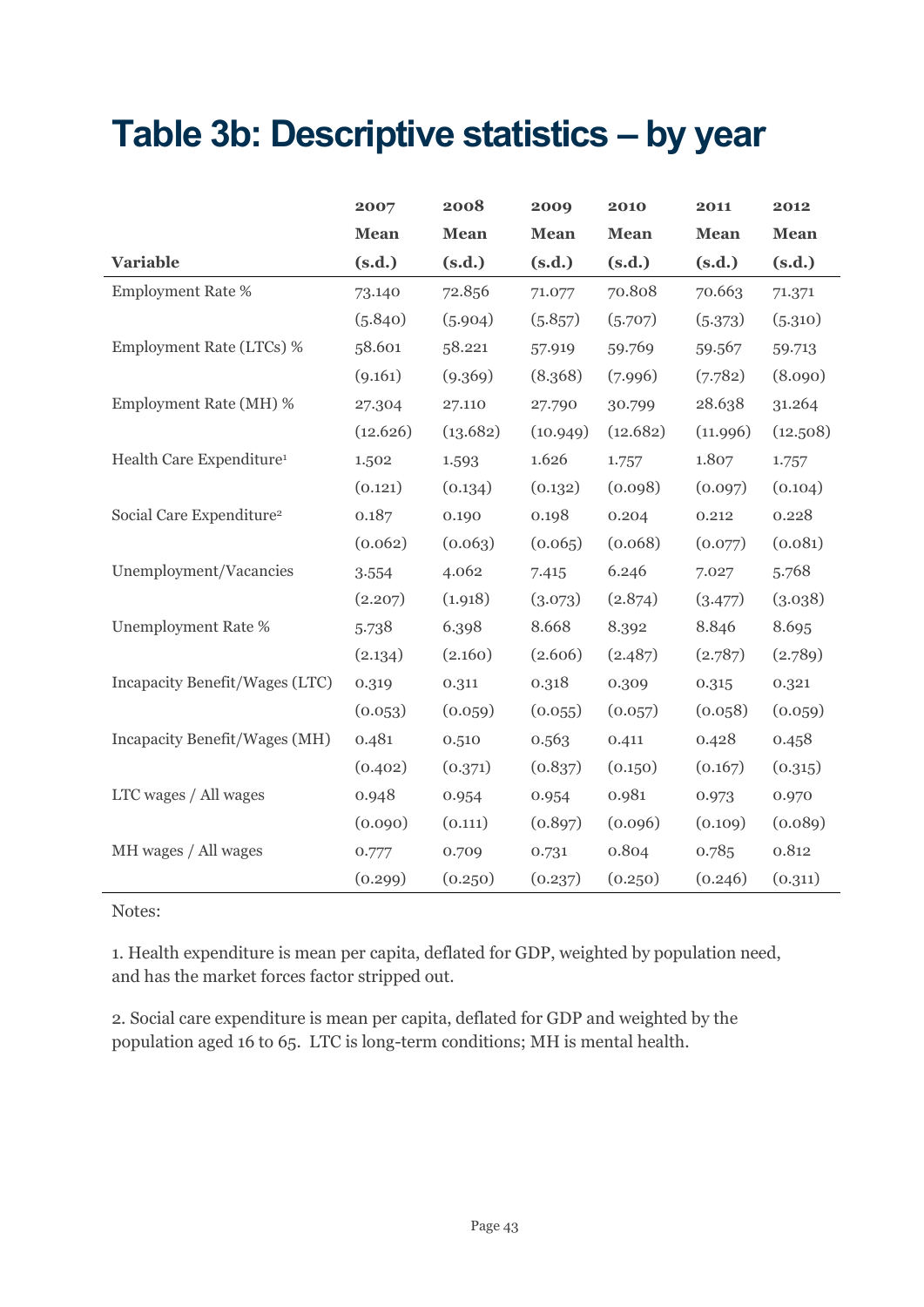#### **Table 4: Employment gap – fixed effects models, all LAs**

|                                   |             |            | Long-term conditions |            |             |         | Mental health |            |
|-----------------------------------|-------------|------------|----------------------|------------|-------------|---------|---------------|------------|
|                                   | (a)         | (b)        | (1c)                 | (d)        | (2a)        | (2b)    | (2c)          | (2d)       |
|                                   |             |            |                      |            |             |         |               |            |
| Health care expenditure           | $-8.661***$ | $3.409***$ | $-4.866***$          | $4.030**$  | $-13.12***$ | 3.021   | $-6.149**$    | 4.186      |
|                                   | (0.951)     | (1.731)    | (1.149)              | (1.741)    | (2.476)     | (4.678) | (2.945)       | (4.648)    |
| Social care expenditure           |             |            | $-16.48***$          | $-6.538$   |             |         | $-39.82***$   | $-17.09$   |
|                                   |             |            | (4.605)              | (4.893)    |             |         | (11.776)      | (12.875)   |
| Wage ratio                        |             |            | $-3.661$             | $-2.814$   |             |         | $-0.408$      | 0.533      |
|                                   |             |            | (2.688)              | (2.621)    |             |         | (1.754)       | (1.751)    |
| <b>Unemployment Vacancy Ratio</b> |             |            | $-0.300***$          | $-0.252**$ |             |         | $-0.394*$     | $-0.545*$  |
|                                   |             |            | (0.077)              | (0.109)    |             |         | (0.202)       | (0.293)    |
| Benefits ratio                    |             |            | $-9.481$             | $-10.01$   |             |         | $2.907*$      | $3.111***$ |
|                                   |             |            | (7.866)              | (7.724)    |             |         | (1.538)       | (1.523)    |
| Log Population                    |             |            | $-7.621***$          | $-4.578**$ |             |         | $-12.06**$    | $-5.052$   |
|                                   |             |            | (2.125)              | (2.143)    |             |         | (5.421)       | (5.625)    |
| Year effects                      | No          | Yes        | $\rm No$             | Yes        | No          | Yes     | No            | Yes        |
|                                   |             |            |                      |            |             |         |               |            |
| <b>Observations</b>               |             |            | 794                  | 794        | 756         | 756     | 756           | 756        |

<span id="page-43-0"></span>Notes: Standard errors in parentheses.

\*\*\*denotes significance at *p* < 0.01; \*\* *p* < 0.05 ; \* *p* < 0.10.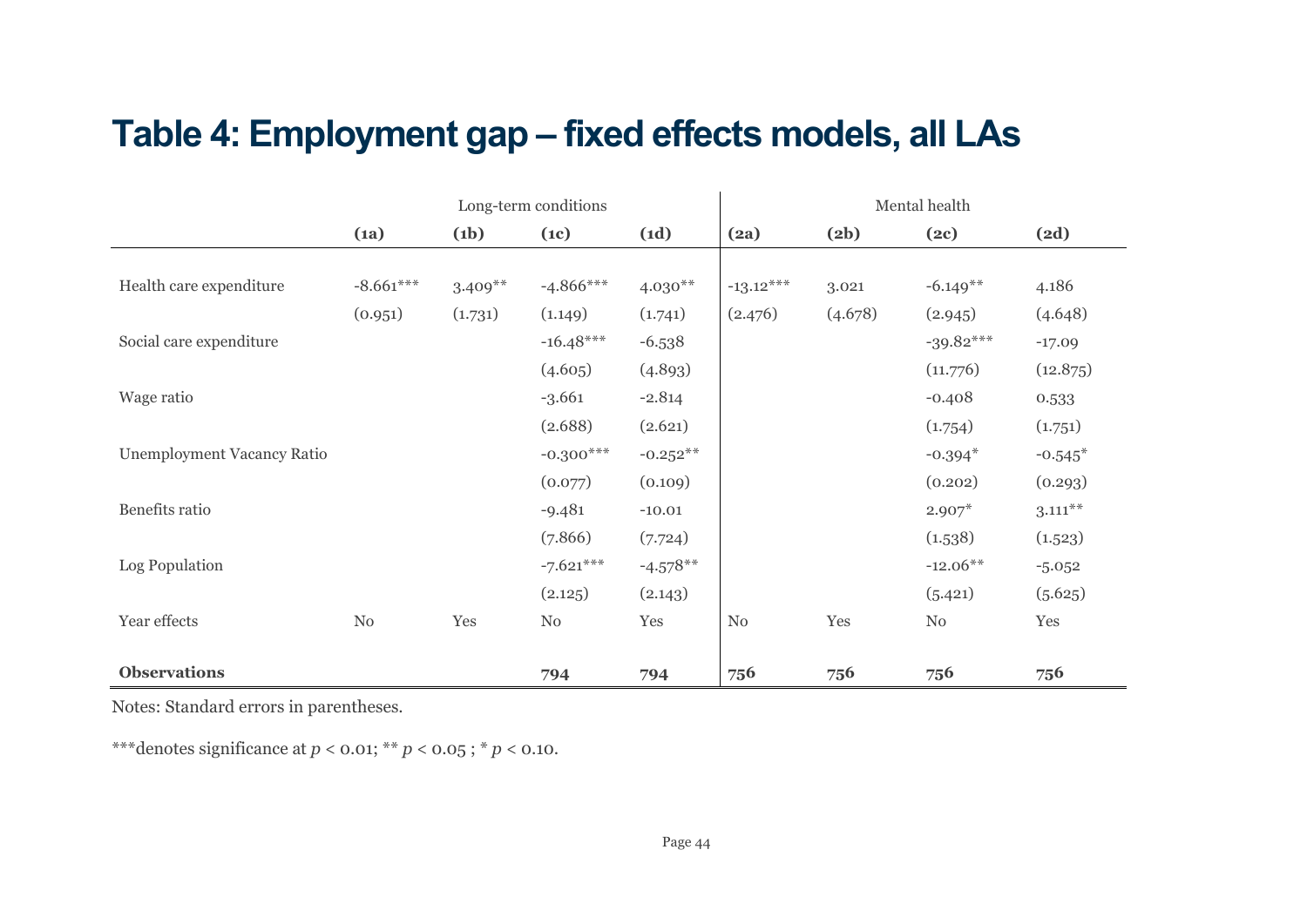### <span id="page-44-0"></span>**Table 5: Employment rates – fixed effects models, all LAs**

|                               |             | Long-term conditions |             | Mental health              |
|-------------------------------|-------------|----------------------|-------------|----------------------------|
|                               | (a)         | (b)                  | (2a)        | (2b)                       |
|                               | $\rm All$   | <b>LTC</b>           | All         | $\mathop{\rm MH}\nolimits$ |
| Health care expenditure       | 0.554       | $-3.476$             | 0.689       | $-3.498$                   |
|                               | (1.178)     | (2.250)              | (1.179)     | (4.788)                    |
| Social care expenditure       | 1.955       | 8.493                | 1.184       | 18.28                      |
|                               | (3.311)     | (6.323)              | (3.267)     | (13.265)                   |
| Wage ratio                    | $-0.652$    | 2.162                | $1.277***$  | 0.744                      |
|                               | (1.773)     | (3.386)              | (0.444)     | (1.804)                    |
| Unemployment to vacancy ratio | $-0.0374$   | 0.215                | $-0.0746$   | 0.470                      |
|                               | (0.074)     | (0.141)              | (0.074)     | (0.302)                    |
| Benefits ratio                | 0.132       | 10.14                | $0.817***$  | $-2.294$                   |
|                               | (5.227)     | (9.981)              | (0.386)     | (1.569)                    |
| log(Population)               | $2.948**$   | $7.526***$           | $2.520*$    | 7.572                      |
|                               | (1.451)     | (2.770)              | (1.427)     | (5.796)                    |
| 2008                          | 0.0851      | 0.284                | 0.0690      | $-0.346$                   |
|                               | (0.281)     | (0.536)              | (0.281)     | (1.139)                    |
| 2009                          | $-1.243***$ | $-0.702$             | $-1.052***$ | $-1.395$                   |
|                               | (0.379)     | (0.724)              | (0.380)     | (1.544)                    |
| 2010                          | $-1.816***$ | $1.631***$           | $-1.825***$ | 1.255                      |
|                               | (0.420)     | (0.802)              | (0.418)     | (1.696)                    |
| 2011                          | $-1.708***$ | 1.429                | $-1.686***$ | 0.691                      |
|                               | (0.477)     | (0.911)              | (0.474)     | (1.926)                    |
| 2012                          | $-1.114***$ | $1.863***$           | $-1.130***$ | $3.562***$                 |
|                               | (0.422)     | (0.807)              | (0.421)     | (1.709)                    |
| Year effects                  | Yes         | Yes                  | Yes         | Yes                        |
| Observations                  | 794         | 794                  | 756         | 756                        |

Notes:

Standard errors in parentheses.

Significance levels: \*\*\* *p* < 0.01, \*\* *p* < 0.05 , \* *p* < 0.10.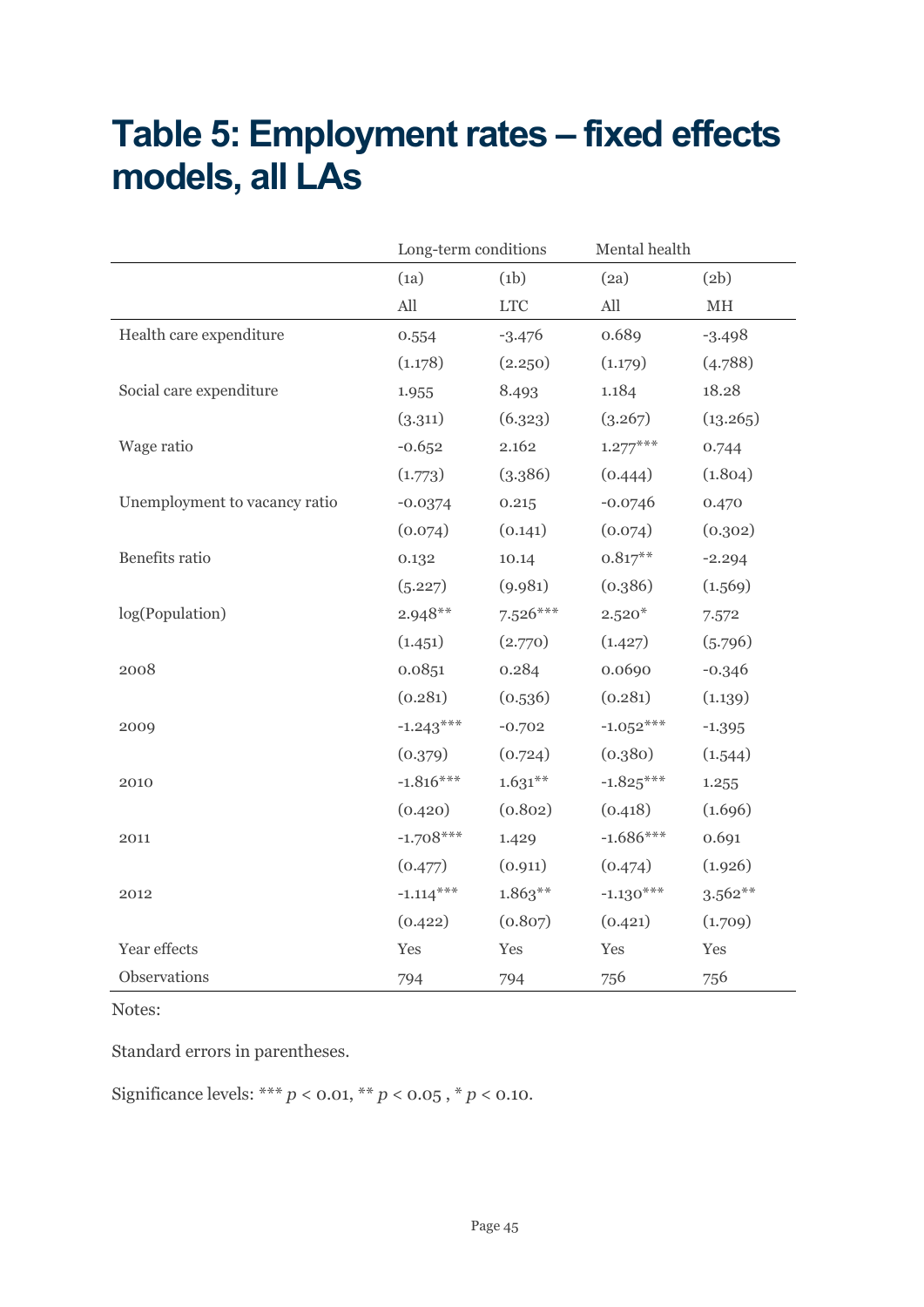### **Appendix 1: Summary of individual survey data**

List of UK Data Sets with both labour market and Health (levels and utilisation) information (excluding LFS)

Five other possible datasets were identified; these contain individual level information on both labour market outcomes, levels of health and healthcare utilisation. These are outlined below, along with relevant variables that may be of interest. The main shortcoming of all of these data sets is small numbers of individuals with the health problems of interest, and also relatively short time-series.

<span id="page-45-0"></span>

|                                       | <b>BHPS</b>                                                                                                                                                                                                                                                                                                                                         | <b>Understanding Society</b>                                                                                                                                                                                                                                                                                                                 | $ELSA(50+only)$                                                                                                            | <b>Health Survey for England</b>                                                                                                                                        | <b>GP Patient Survey</b>                                                                                |
|---------------------------------------|-----------------------------------------------------------------------------------------------------------------------------------------------------------------------------------------------------------------------------------------------------------------------------------------------------------------------------------------------------|----------------------------------------------------------------------------------------------------------------------------------------------------------------------------------------------------------------------------------------------------------------------------------------------------------------------------------------------|----------------------------------------------------------------------------------------------------------------------------|-------------------------------------------------------------------------------------------------------------------------------------------------------------------------|---------------------------------------------------------------------------------------------------------|
| <b>Years of data</b>                  | 1991 - 2008                                                                                                                                                                                                                                                                                                                                         | $2008 -$ ongoing                                                                                                                                                                                                                                                                                                                             | $2002 -$ ongoing                                                                                                           | $2000 -$ ongoing                                                                                                                                                        | $2007 -$ ongoing                                                                                        |
| <b>Frequency (&amp;</b><br>Data Type) | Yearly (Panel)                                                                                                                                                                                                                                                                                                                                      | Yearly (Panel)                                                                                                                                                                                                                                                                                                                               | Every 2 years (Panel)                                                                                                      | Yearly (repeated X-section)                                                                                                                                             | Six monthly (repeated X-<br>section)                                                                    |
| Labour Mkt.<br><b>Outcomes</b>        | - Income (wages)<br>- Current economic activity<br>- SOC codes (type of job)<br>- In paid employment<br>indicator (also employee or<br>self-employed indicator)<br>- Date current labour force<br>status began (day, month,<br>year)<br>Same for current job (as<br>opposed to labour force<br>status)<br>- No. hours usually worked<br>(+overtime) | - Income<br>- Current economic activity<br>- In paid employment<br>indicator (also employee or<br>self-employed indicator)<br>- Date current labour force<br>status began (day, month,<br>year)<br>Same for current job (as<br>opposed to labour force<br>status)<br>- No. hours usually worked<br>(+overtime)<br>- Full/part-time indicator | - Similar to BHPS, but<br>labour market<br>outcomes not main<br>focus.<br>- wage<br>- hours worked<br>- Type of employment | - Income<br>- Current economic activity<br>(last week)<br>- SOC codes<br>- Paid employment indicator<br>- Date current labour force<br>status began<br>- Part/full time | Current economic activity<br>Socioeconomic Vars:<br>- Male/female<br>- Banded age groups<br>- Ethnicity |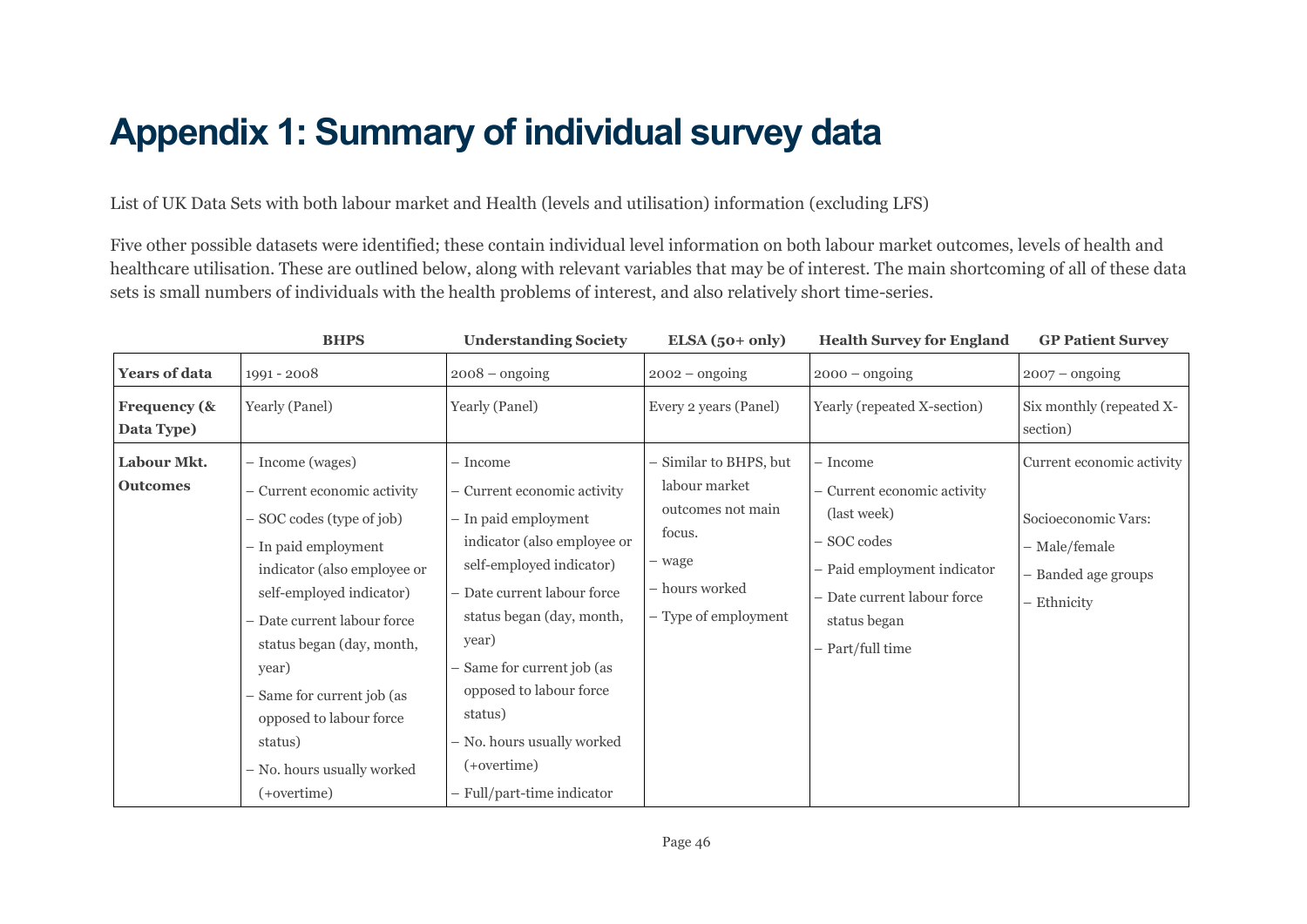|                                                                      | - Full/part-time indicator<br>- No. of people in HH in<br>employment<br>- Weeks in current spell<br>- Second job information<br>- Info on spouse's economic<br>activity and hours worked | - No. of people in HH in<br>employment<br>Second job information                                                                                                                                                                                                                                                                                                 |                                                                                                                                                                                                                                                      |                                                                                                                                                                                                       |                                                                                                                                                                                                                               |
|----------------------------------------------------------------------|------------------------------------------------------------------------------------------------------------------------------------------------------------------------------------------|------------------------------------------------------------------------------------------------------------------------------------------------------------------------------------------------------------------------------------------------------------------------------------------------------------------------------------------------------------------|------------------------------------------------------------------------------------------------------------------------------------------------------------------------------------------------------------------------------------------------------|-------------------------------------------------------------------------------------------------------------------------------------------------------------------------------------------------------|-------------------------------------------------------------------------------------------------------------------------------------------------------------------------------------------------------------------------------|
| <b>Benefit Receipt</b>                                               | List of benefits, including:<br>- Sever disablement allowance<br>- Incapacity benefit<br>- Disability living allowance<br>$(H-R only)$                                                   | List of benefits, including:<br>Severe disablement<br>allowance<br>- Incapacity benefit<br>- Disability living allowance                                                                                                                                                                                                                                         | more concerned with<br>pensions, but includes<br>disability benefit receipt<br>etc.                                                                                                                                                                  | Only relevant category would be N/A<br>'other state benefit'. Not<br>precisely defined.                                                                                                               |                                                                                                                                                                                                                               |
| <b>Health</b><br><b>Conditions</b> and<br>Objective<br><b>Health</b> | $-$ GHQ<br>- Health prohibits some types<br>of work<br>- Health limits type or amount<br>of work<br>- List of health conditions (see<br>list A, below)<br>Self-assessed health           | - From wave 2 onwards, some<br>participants receive visits<br>from nurses to get more<br>objective health measures<br>(blood pressure, BMI, etc.)<br>GHQ<br>- Health prohibits some types<br>of work<br>- Health limits type or<br>amount of work<br>- List of health conditions<br>(see list B, below)<br>Self-assessed health<br>- SF-12 questions (hence PCS, | - Wave 2 and 4 has a<br>nurse module (as<br>USoc)<br>- Detailed info on health<br>(especially the effects<br>of ageing on health)<br>Health limits type or<br>amount of work<br>Onset of conditions<br>(see list C, below)<br>- Self-assessed health | - Self-assessed health<br>- List of health conditions<br>(think these change year-by-<br>year, but there is a core of<br>certain conditions in all)<br>- Lots of changes in questions<br>year-on-year | - Long-standing health<br>condition indicator<br>(Y/N)<br>$-$ EQ-5D (-5L)<br>- Health limits activities<br>(not specifically work)<br>- Care plan indicator<br>(Y/N)<br>- List of health<br>conditions (see list D,<br>below) |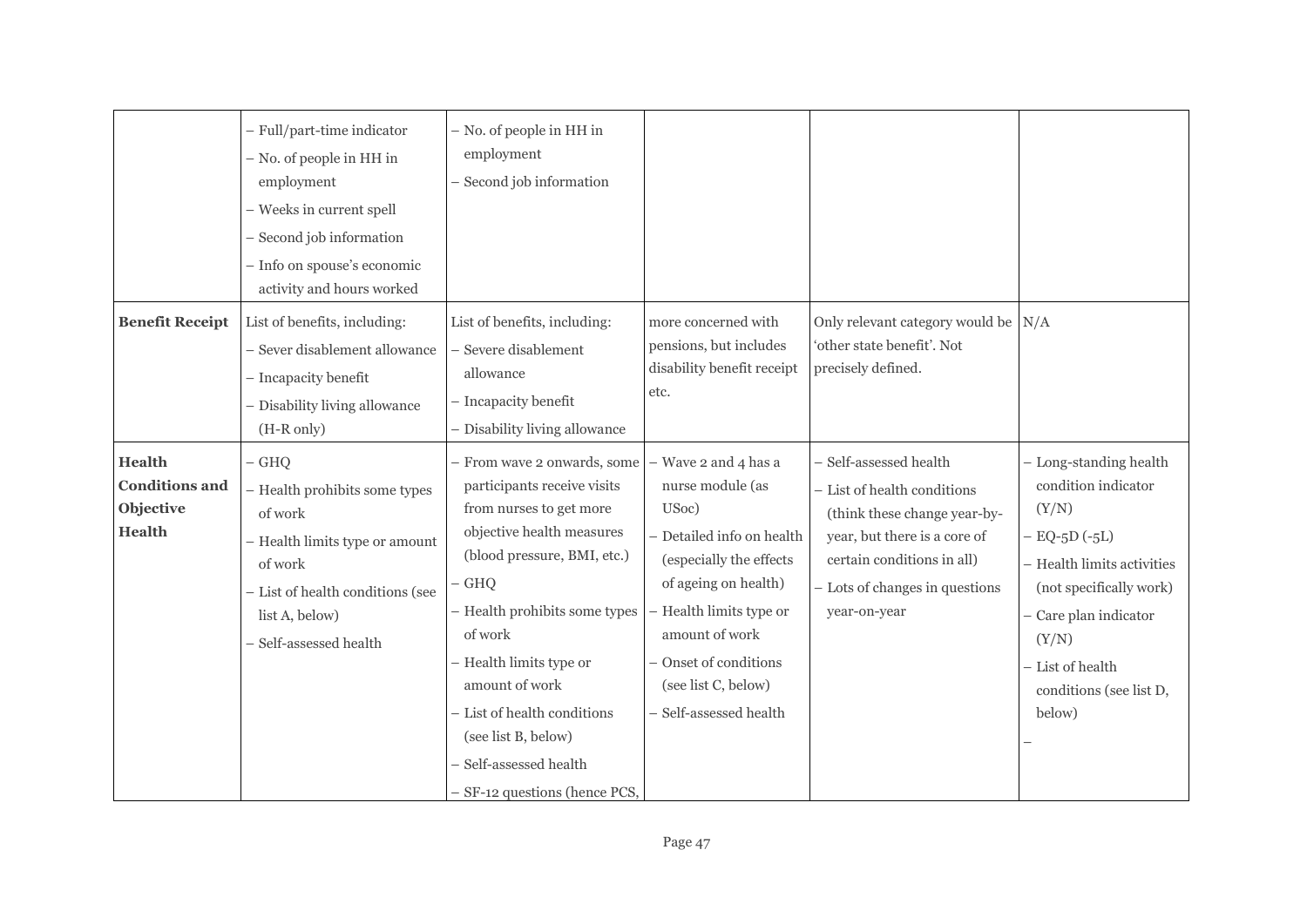|                                                  |                                                                                                                                                                                                                                                                                                                                                                                                                                                                                                                                                                                 | MCS, SF-6D)                                                                                                                                                    |                        |                                                                                                                                                                                                                                                                                    |                                                                                                                                                                                                                                                                             |
|--------------------------------------------------|---------------------------------------------------------------------------------------------------------------------------------------------------------------------------------------------------------------------------------------------------------------------------------------------------------------------------------------------------------------------------------------------------------------------------------------------------------------------------------------------------------------------------------------------------------------------------------|----------------------------------------------------------------------------------------------------------------------------------------------------------------|------------------------|------------------------------------------------------------------------------------------------------------------------------------------------------------------------------------------------------------------------------------------------------------------------------------|-----------------------------------------------------------------------------------------------------------------------------------------------------------------------------------------------------------------------------------------------------------------------------|
| <b>Healthcare</b><br><b>Utilisation</b>          | - Has had listed health check<br>in past 12mths $(Y/N)$<br>- Used health services in past<br>$12$ mths $(Y/N)$<br>- Then info on type (ie NHS vs.<br>private, home help, etc.)<br>- Saw consultant/was out<br>patient $(Y/N)$<br>- No. of visits to out-patients in<br>past year (G-R; answered in<br>banded intervals)<br>- No. of inpatient visits (cts.)<br>- Then info on NHS vs. private<br>- No. of visits to a GP in past<br>year (answered in banded<br>intervals)<br>- List of health checks in past<br>year (inc. dentist, cholesterol,<br>smears, blood tests, etc.) | - Visits as in-patient due to<br>new condition $(Y/N)$<br>- Healthcare utilisation data<br>(similar to BHPS) is<br>planned to be introduced<br>from w7 onwards | - Very little, if any. | - Quite detailed (at least in the<br>waves I have checked)<br>- No. times talked to Dr. in last<br>2 weeks<br>- What type of Dr.?<br>- No. times in past year spoke<br>to/visited a GP/family Dr.<br>- Then as above for Outpatient,<br>Inpatient (day patient), and<br>A&E visits | - Very detailed.<br>- When did you last see a<br>GP<br>- What type of<br>appointment (ie in<br>surgery, at home,<br>nurse/doctor, etc.)<br>- Quality of appointment<br>(to see a GP)<br>- Quality of appointment<br>(to see a nurse)<br>- Nothing on hospitals,<br>however. |
| <b>Health Limits</b><br>Daily<br>Life/Employment | - Series of questions about if<br>health limits ability to do<br>certain tasks at work, etc.                                                                                                                                                                                                                                                                                                                                                                                                                                                                                    | Series of questions about if<br>health limits ability to do<br>certain tasks at work, etc.                                                                     |                        | - Not much detail.                                                                                                                                                                                                                                                                 |                                                                                                                                                                                                                                                                             |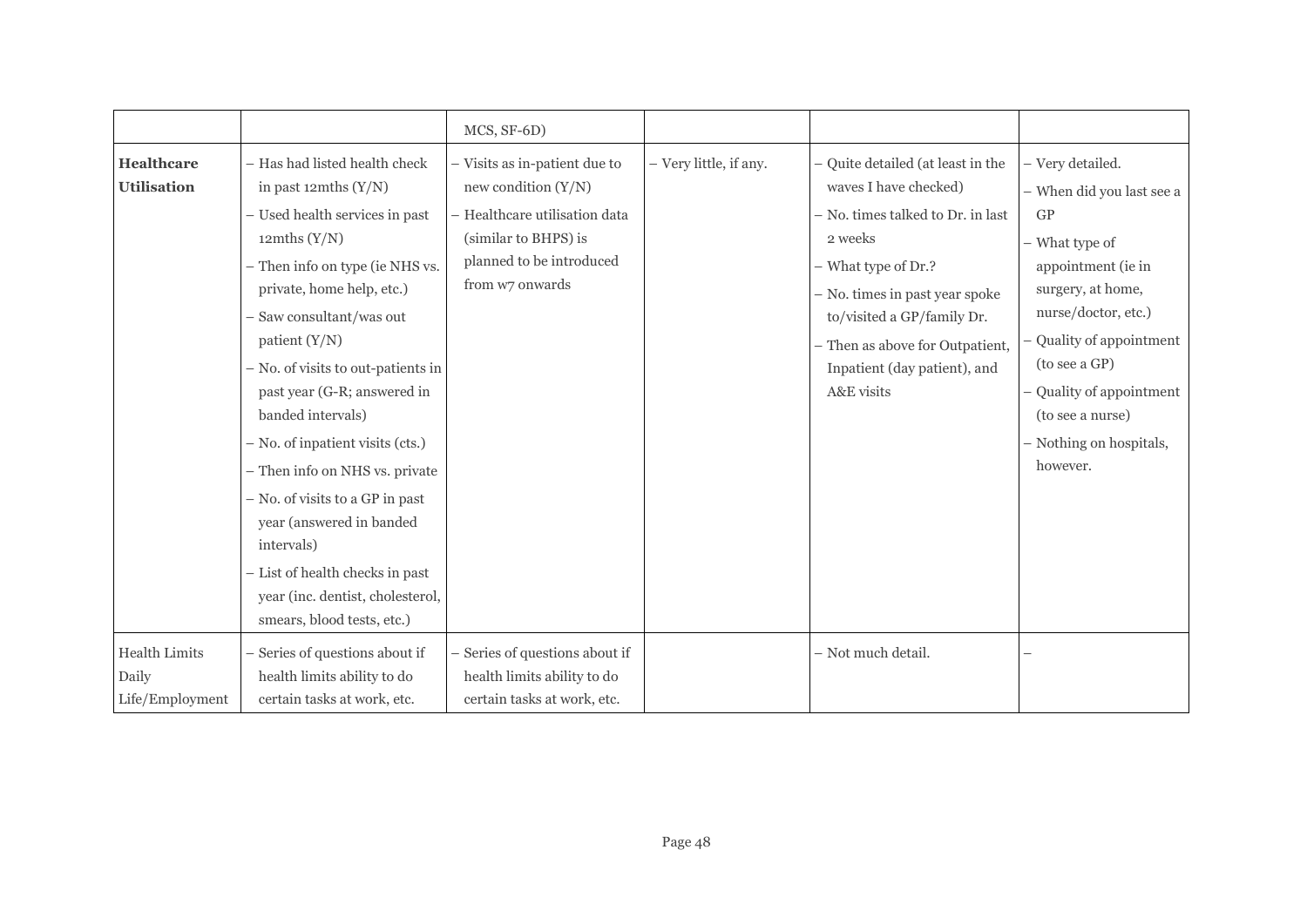#### **Appendix 1 continued**

<span id="page-48-1"></span><span id="page-48-0"></span>

| <b>List A: BHPS Health</b><br>Conditions (Y/N) | List B: USoc Health<br>Conditions (Y/N) | List C: ELSA Health Conditions (Y/N)                               | List D: $GP - Patient (Y/N)$          |
|------------------------------------------------|-----------------------------------------|--------------------------------------------------------------------|---------------------------------------|
| Arms, legs, hands                              | Asthma                                  | High blood pressure or hypertension                                | Alzheimer's disease or dementia       |
| Sight                                          | Arthritis                               | Angina                                                             | Angina or long-term heart problem     |
| Hearing                                        | Congestive heart failure                | Heart attack (including myocardial infarction coronary thrombosis) | Arthritis or long-term joint problem  |
| Skin conditions                                | Coronary heart disease                  | Congestive heart failure                                           | Asthma or long-term chest problem     |
| Breathing/chest                                | Angina                                  | A heart murmur                                                     | Blindness or severe visual impairment |
| Heart/blood pressure                           | Heart attack or MI                      | An abnormal heart rhythm                                           | Cancer in the last 5 years            |
| Stomach or digestion                           | Stroke                                  | Diabetes or high blood sugar                                       | Deafness or severe hearing impairment |
| <b>Diabetes</b>                                | Emphysema                               | A stroke (cerebral vascular disease)                               | <b>Diabetes</b>                       |
| Anxiety/depression                             | Hyperthyroidism -over active            | High cholesterol                                                   | Epilepsy                              |
| Alcohol or drugs                               | Hyperthyroidism -under active           | Any other heart trouble                                            | High blood pressure                   |
| Epilepsy                                       | Chronic bronchitis                      |                                                                    | Kidney or liver disease               |
| Migraine                                       | Liver condition                         |                                                                    | Learning difficulty                   |
| Cancer                                         | Cancer/malignancy                       |                                                                    | Long-term back problem                |
| Stroke                                         | <b>Diabetes</b>                         |                                                                    | Long-term mental health problem       |
| Other                                          | Epilepsy                                |                                                                    | Long-term neurological problem        |
|                                                | High blood pressure                     |                                                                    |                                       |
|                                                | Clinical depression                     |                                                                    |                                       |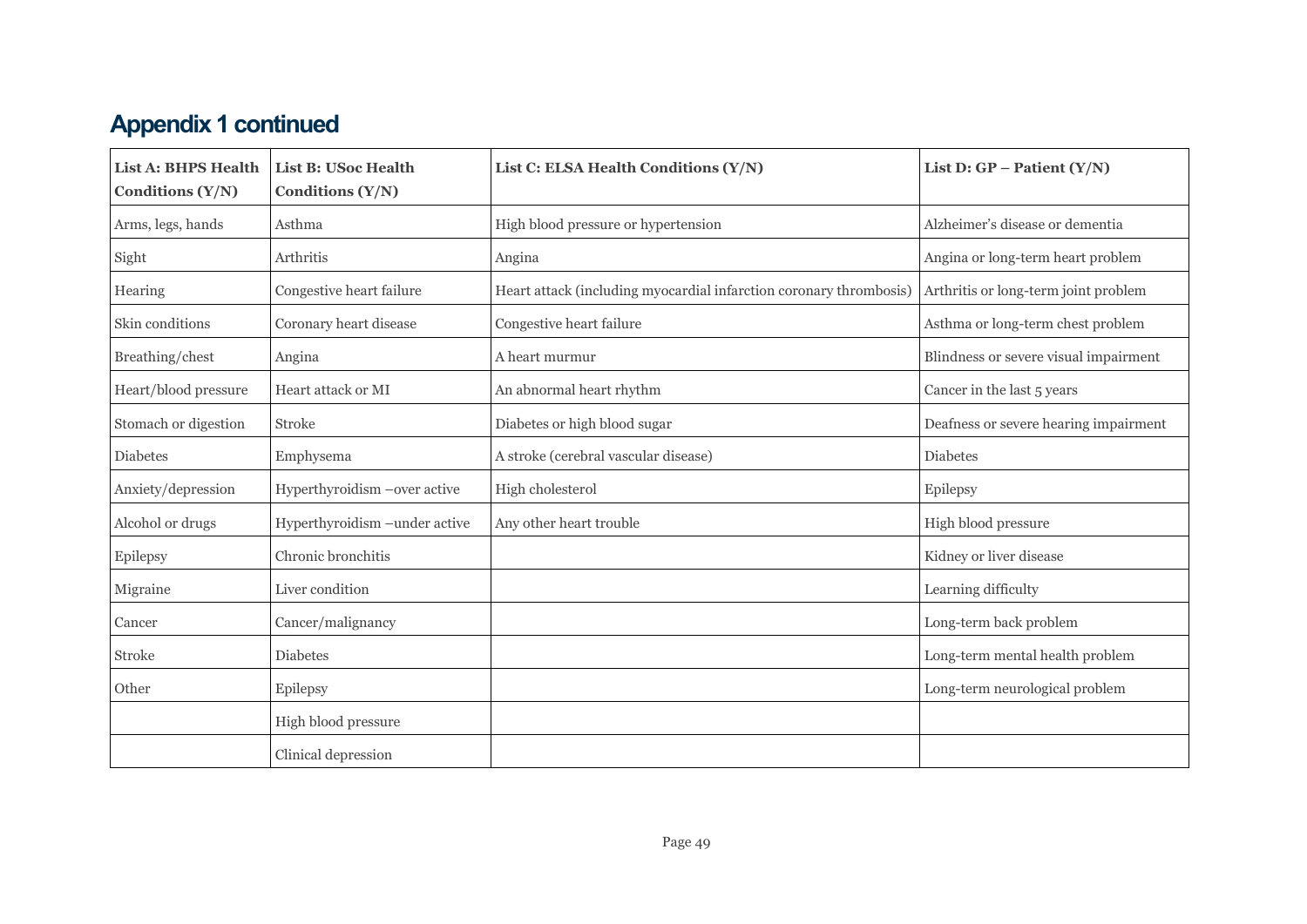# <span id="page-49-0"></span>**Appendix 2: Age-Period-Cohort modelling**

Our tender document proposed an Age-Period-Cohort (APC) modelling strategy in an attempt to identify trends in the gap in employment between individuals with (i) long-term conditions and (ii) mental health problems, and the general population (the employment gap), and the likely contribution of the health and social care services to this gap.

The APC approach has precedent in epidemiological studies, particularly in studies describing trends in mortality rates or disease incidence over time. This makes intuitive sense since disease-specific mortality can be characterised by an age effect (the incidence of many diseases varies across the life course), a period effect (reflecting changes in prevention and treatment across time that affect all age groups simultaneously), and a cohort effect (representing different lifetime exposures for a given generation). Which of age, period, or cohort effect is important is of interest to many social phenomena where the focus is placed on understanding change over time. Similar arguments might apply to changes in labour participation decisions where age effects potentially reflect the accumulation of work experience and skills across the life course. Period effects represent variation over time in employment due to the impact of changing macro-economic circumstances and labour market environments. Differential exposure to education, training and work opportunities over time (for example the changing of the school leaving age or the introduction of equal opportunities legislation) might plausibly lead to different cohort effects for successive age groups in successive time periods on labour supply and employment rates.

The APC approach has precedent in modelling the mortality outcomes of Domain 1 of the Outcomes Framework. In particular the modelling was undertaken using annual data within 5-year age bands over the period from 1979 onwards.<sup>36</sup> This provides up to 36 years of observations within each age category from which to disentangle age and cohort influences on the underlying period (time) trend.

We have undertaken a review of the key research papers underpinning the APC approach.<sup>37</sup> A popular approach to estimating APC models is provided by Yang, Fu and Land (2004). This is based on modelling the outcome of interest (the employment gap) within pre-defined age groups. Generally these tend to be 5-yearly intervals. The approach regresses the outcome on a set of age dummy variables (one for each 5-year grouping, minus the baseline), a set of period dummy variables and a set of cohort dummy variables representing the year of birth of the individual. Both period and cohort effects are generally also grouped into year bands.

A fundamental problem in the APC approach is model identification due to a mathematical dependence across the three terms. In principle, the cohort year is a linear function of age and period (cohort = period  $-$  age). In many applications the cohort effect (year of birth) is

<sup>36</sup> P6 Invitation to Tender (2014). Developing Methods for Retrospective Assessment Against the NHS Outcomes Framework to Understand the Contribution of the NHS and Partner Organisations. DH Policy Research Programme and NHS England.

<sup>37</sup> Note this is not a systematic review of the literature in this area, but a review of key studies.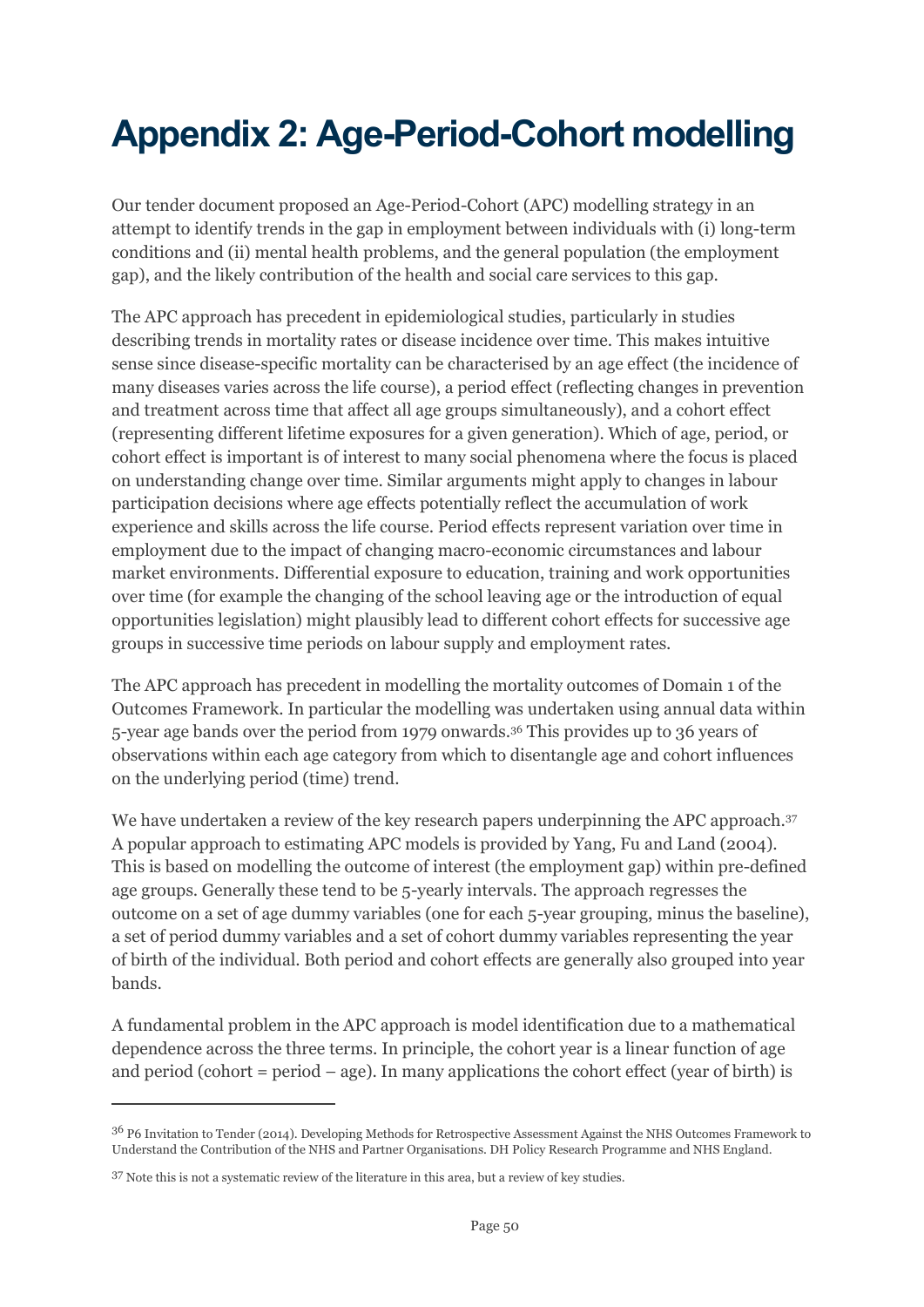computed directly from age at interview and date of interview (period) so the mathematical dependence strictly holds. However, even where date of birth is available in a given dataset removing the strict mathematical dependence, identification may remain an issue for modelling. This fundamental problem of identification is well known and there have been numerous proposed solutions to estimate the independent impact of the three APC terms. All solutions, however, are assumption based and all attract criticism. Indeed, some have argued that the separation of the three APC effects is a futile exercise (see, for example, Glenn, 1976; Goldstein, 1979).

#### **APC estimation**

 $\overline{a}$ 

Classically, APC models have been estimated by specifying the effects of age, period and cohort as factors via dummy variables. It is common practice to group age and periods into 5-year intervals which correspond to over-lapping 10-year intervals for cohort effects. The model can be estimated using generalized linear models, but due to the fundamental problem of identification, the model is over-parameterized and consequently will result in the arbitrary exclusion of one of the factors. Yang, Fu and Land (2004) suggest placing restrictions on the model, in the form of constraining the effects of, say, age in two of the 5 year categories to be equivalent. This removes the strict dependence implied by cohort being a linear function of period and age, and estimation can proceed. Where the constraint is placed, however, is relevant and importantly can affect the results and interpretation of the model coefficients. Ideally the choice would be made on the basis of prior information, or theoretical guidance, but these are often difficult to find and justify. Moreover, all 'justidentified' models irrespective of where the constraint is placed will produce the same level of goodness-of-fit to the data and hence as a model selection criterion is uninformative.

An alternative approach to estimation is provided by the intrinsic estimator of Yang, Fu and Land (2004). This purports to solve the identification problem by using a form of principal component analysis<sup>38</sup> to reduce dimensionality and derive constrained estimates for age, period and cohort effects.

The above approaches, however, are not able to incorporate covariates in their standard form without imposing further restrictions on the parameters of the model – essentially constraining additional effects for age, period or cohorts to be equivalent. Imposing many restrictions of this kind is likely to prove untenable. This is a concern for the modelling, such as that proposed here, where ideally the aim is to investigate the impact of covariates such as NHS and social care activity on the observed period trend.

Carstensen (2007) proposes estimation of APC models based on flexible cubic splines (also see Rutherford, Lambert and Thompson, 2010), moving away from specifying age, period and cohort effects as factors by analysing them as continuous variables. The approach has appeal, and in principle can accommodate covariates into the model. In practice, this works best for discrete covariates where data are available across all age groups represented. To estimate the model both the period and cohort terms require de-trending. Inference and interpretation of the resulting estimates relies on one of either the cohort or period effect

<sup>38</sup> Principal Component Analysis is a statistical procedure that uses an orthogonal transformation to convert a set of observations of possibly correlated variables into a set of values of linearly uncorrelated variables called principal components.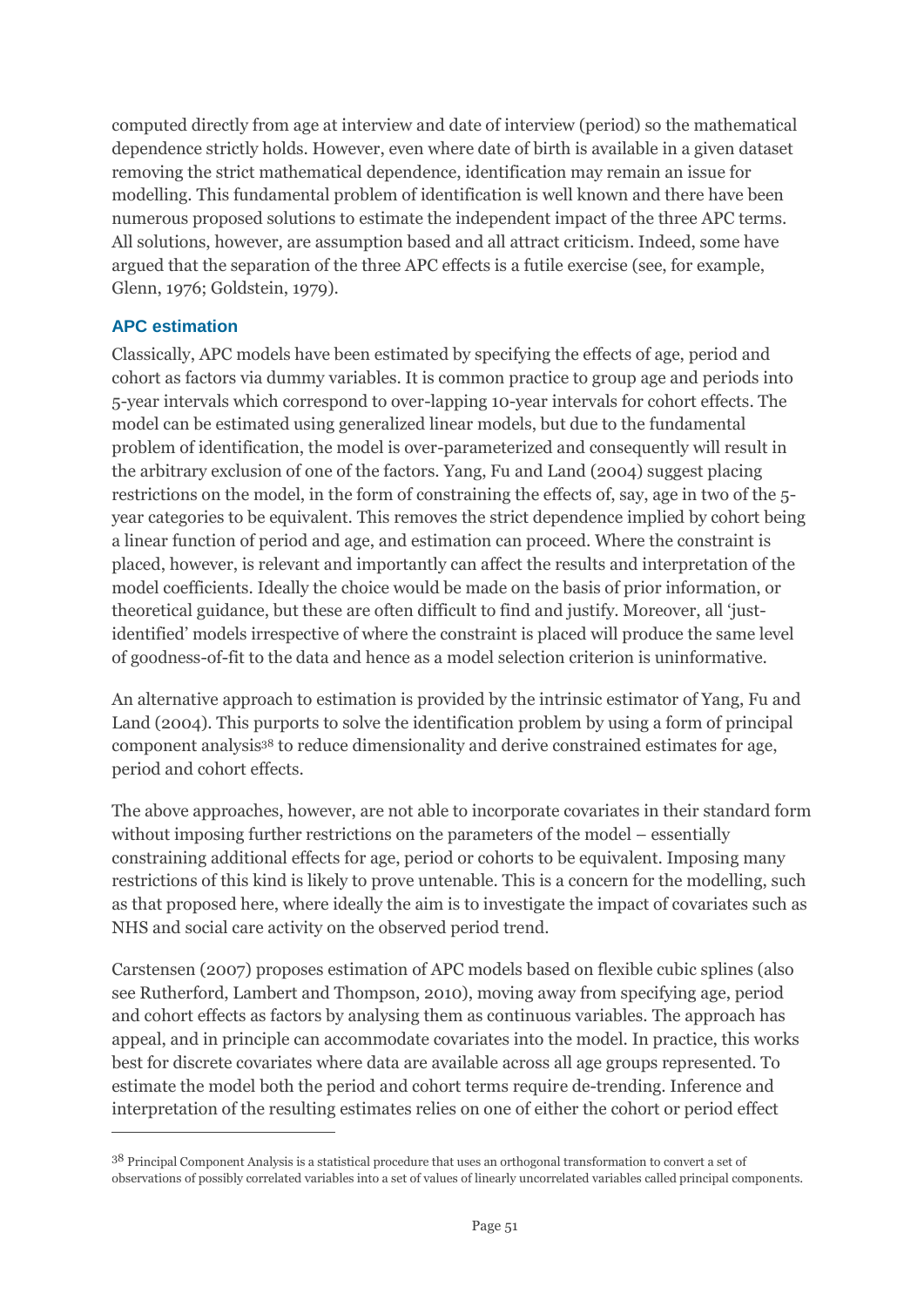remaining de-trended by constraining it to have zero slope and zero mean (on a log scale). If this is the cohort effect, then the period effect can be interpreted with respect to the reference period (mean period in the data).

A further approach proposed by Yang and Land (2006) involves specifying period and cohort effects as random entities and modelling via a cross-classified multilevel model (Hierarchical Age Period Cohort model: HAPC). This approach considers individuals within age groups nested (cross-classified) within period and cohorts. In this way, age is treated as a fixed effect (appearing in the conditional mean) and period and cohort effects as random effects (representing the context in which individuals are situated). It is argued that modelling age differently to the period and cohort effect resolves the identification issue. For an application to social inequalities in happiness see Yang (2008b).

The model of Yang and Land (2006) has appeal in that it can accommodate covariates in a straightforward manner and these are not restricted to be of a given form – they can be measured on a cardinal or discrete scale. The specification, however, makes a number of assumption that Jones and Bell (2014) argue are not tenable in the majority of applications. Most importantly, the period and cohort effects are assumed to represent random draws from a pre-specified distribution (usually normal) and are independent of the age effects which populate the fixed part of the model (as a series of dummy variables). Violation of this latter assumption will bias the estimates of the period and cohort effects that are derived from the model. As Jones and Bell (2014) point out this is problematic since where there is a cohort trend, with repeated cross-sectional data, the age variable will always be correlated with the cohort residual (random effect) because older cohorts will have a higher age than newer cohorts over the time period studied. Hence it is unlikely that application of the standard HAPC model will lead to consistent estimates of all trends of interest.

Bell and Jones (2015) extend the HAPC approach to a Bayesian framework. They show that the standard HAPC approach, whilst conceptually appealing, can only produce unbiased estimates of age, period and cohort effects as long as period or cohort effects are de-trended. Where interest lies in estimating say age and period trends, then the model is required to be constrained such that, in this case, the cohort effect is zero. Such restrictions are difficult to justify empirically, but might be driven by theoretical considerations. The approach of Bell and Jones (2015) is to place (strong) informative priors on one of the trends which enable the other effects to be estimated via Bayesian Monte Carlo Markov chain. For example, placing a prior on the effect of age over the life course on outcomes, allows the trends in both periods and cohorts to be estimated. This approach presents an option for estimation when one of the APC trends is known and the effects of the other two are required to be estimated. Such priors, however, need to be based on sound theoretical arguments.

While the above approaches vary in their appeal in modelling APC effects, none of them are implementable without careful consideration of the assumptions imposed (which may well prove to be untenable for any particular application). These issues arise due to the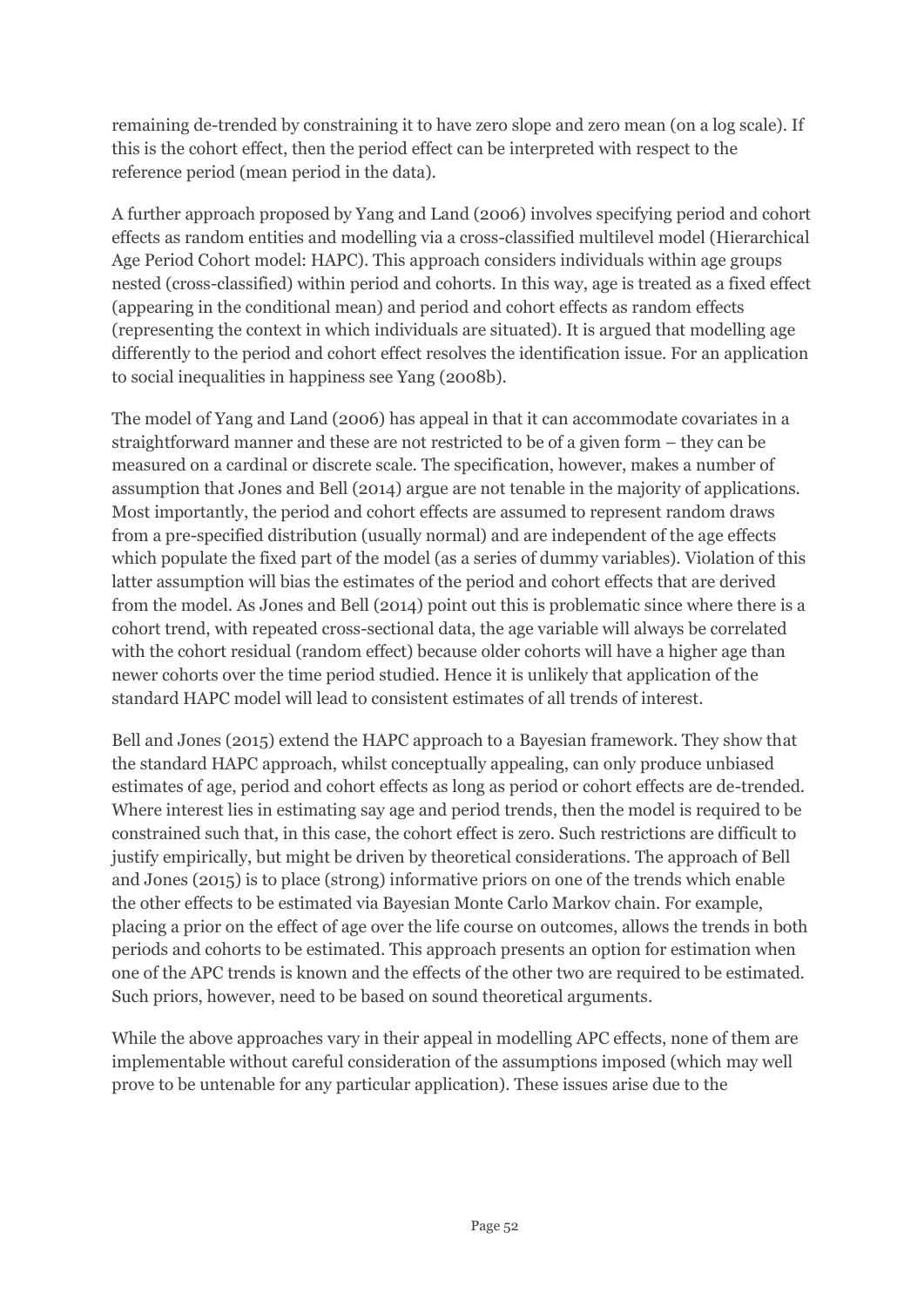fundamental identification problem outlined above and attempts to circumvent this empirically.<sup>39</sup>

Modelling interest for this project is focused on attempts to define the contribution of health and social care to the employment gap. Our approach as set out in the tender document was to follow the approach used in Domain 1 of the Outcomes Framework and model the period effect using the APC approach. However, the concerns over the fundamental problem of identification raised in the above literature, together with the assumptions required to impose restrictions on the model and the limitations in the data we have to model these effects using the LFS led us to reconsider the APC approach as being suitable for our purposes. It is noted that the APC modelling implemented for Domain 1 of the NHS Outcomes Framework for mortality outcomes, had at its disposal data from 1979 onwards, providing up to 36 years of observations from which to estimate period trends. The LFS provides us with a maximum of 17 years of observations with which to explore the employment gap, hence APC modelling is not a viable approach.

<sup>39</sup> Theoretically the identification problem cannot be resolved.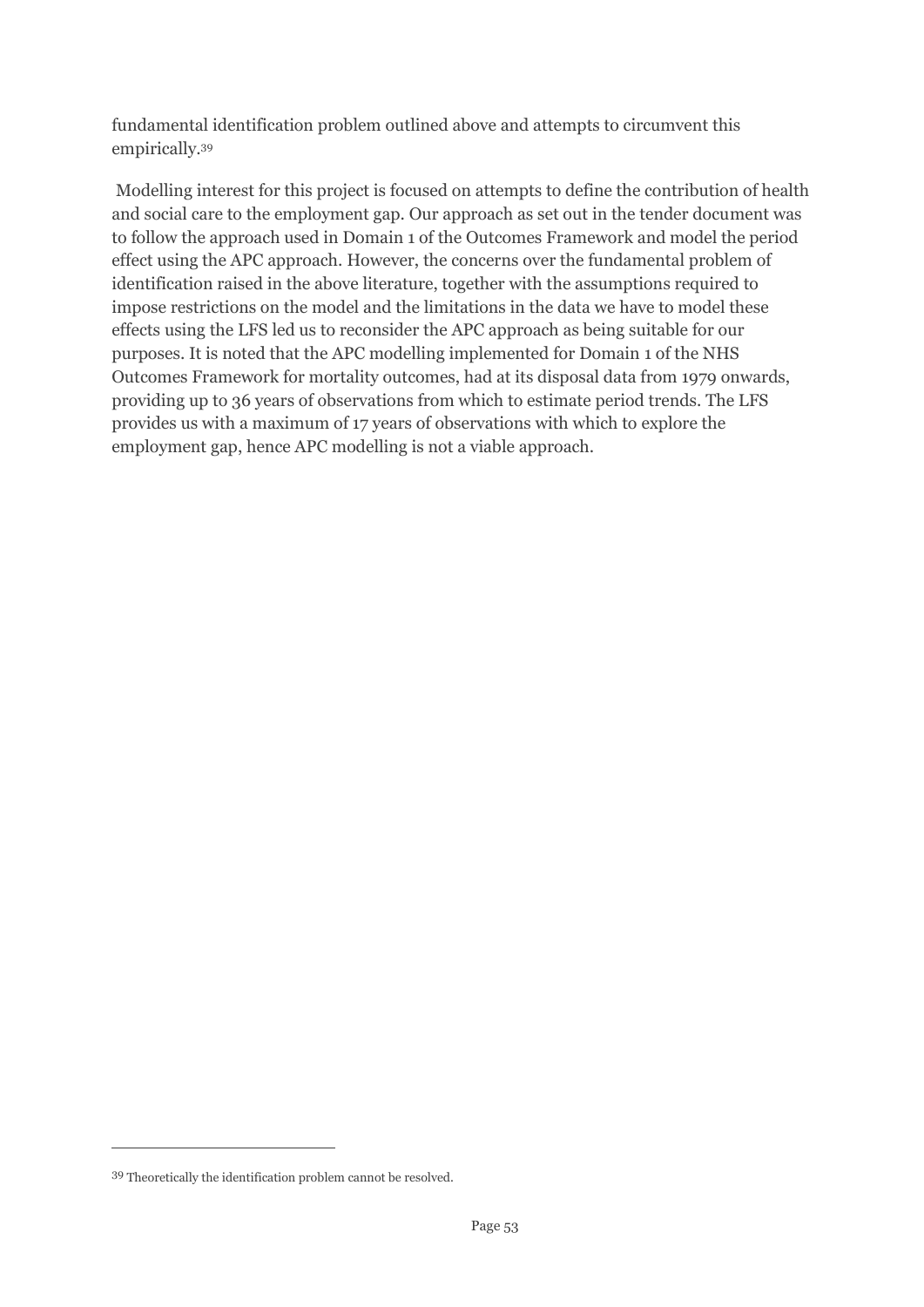# <span id="page-53-0"></span>**Appendix 3: Local Authority Geography**

Since 1994 England has been subdivided into nine regions. London has an elected Assembly and a Mayor, whilst others historically have a relatively minor role (Regional Development Agencies were abolished in 2012). Excluding London, below regional level England has two patterns of local government. In some areas there is a two-tier system with county councils responsible for services such as education, and several non-metropolitan district councils responsible for services such as housing. Other areas, known as unitary authorities, have only one tier of local government.

In total there are 57 single-tier authorities comprising 55 unitary authorities, The City of London Corporation, and The Council of the Isles of Scilly. There are 34 upper-tier authorities consisting of 27 non-metropolitan counties (which function as local education authorities), 6 metropolitan counties, and The Greater London Authority. Within the uppertier authorities, there are 269 lower-tier authorities (which have the function of billing for Council Tax). These comprise 201 non-metropolitan districts, 36 metropolitan boroughs, and 32 London boroughs. The metropolitan and London boroughs also function as local education authorities.

In total there are 326 separate local authorities (57 single tier authorities plus 269 lower-tier authorities) which we refer to as local authority districts (LADs). These can be amalgamated into 152 (57 single-tier, plus 27 non-metropolitan counties, plus 36 metropolitan boroughs, plus 32 London boroughs) higher-level local authorities. We refer to the latter geography simply as local authorities (LAs).

It is common for the above two geographies (326 local authority districts or 152 local authorities) to be used for data collection purposes. Our data is no exception and we have various key variables measured across one of the two geographies. For example, social care expenditure data is collected by County Councils with responsibility for social care and available annually at the LA level. The measures of key labour market indicators representing opportunities for labour supply (via the unemployment and vacancy rates), and levels of social support were also obtained at the LA level. An exception is data on health care expenditure which is collated via Programme Budgeting Data (PBD) at the level of Primary Care Trusts (PCTs). From 2003 to 2006 there were 303 PCTs in England, and from 2006 to 2013, there were 152 PCTs. Using Geoconvert,<sup>40</sup> we have converted relevant expenditure data taken from Programme Budgeting Data to LAD geography.

<span id="page-53-1"></span>The analysis undertaken at the LA level consists of 152 single-tier, non-metropolitan and metropolitan councils and boroughs. This level of geography ensures alignment with the variables we wish to model, but also allows for sufficient observations within LAs of people with long-term conditions for whom we can calculate the employment gap.

<sup>40</sup> Geoconvert is freely available software that allows data mapped to a given geography to be mapped to an alternative geography. This is done through Gridlink™ which attributes data between geographies on the basis of postcodes.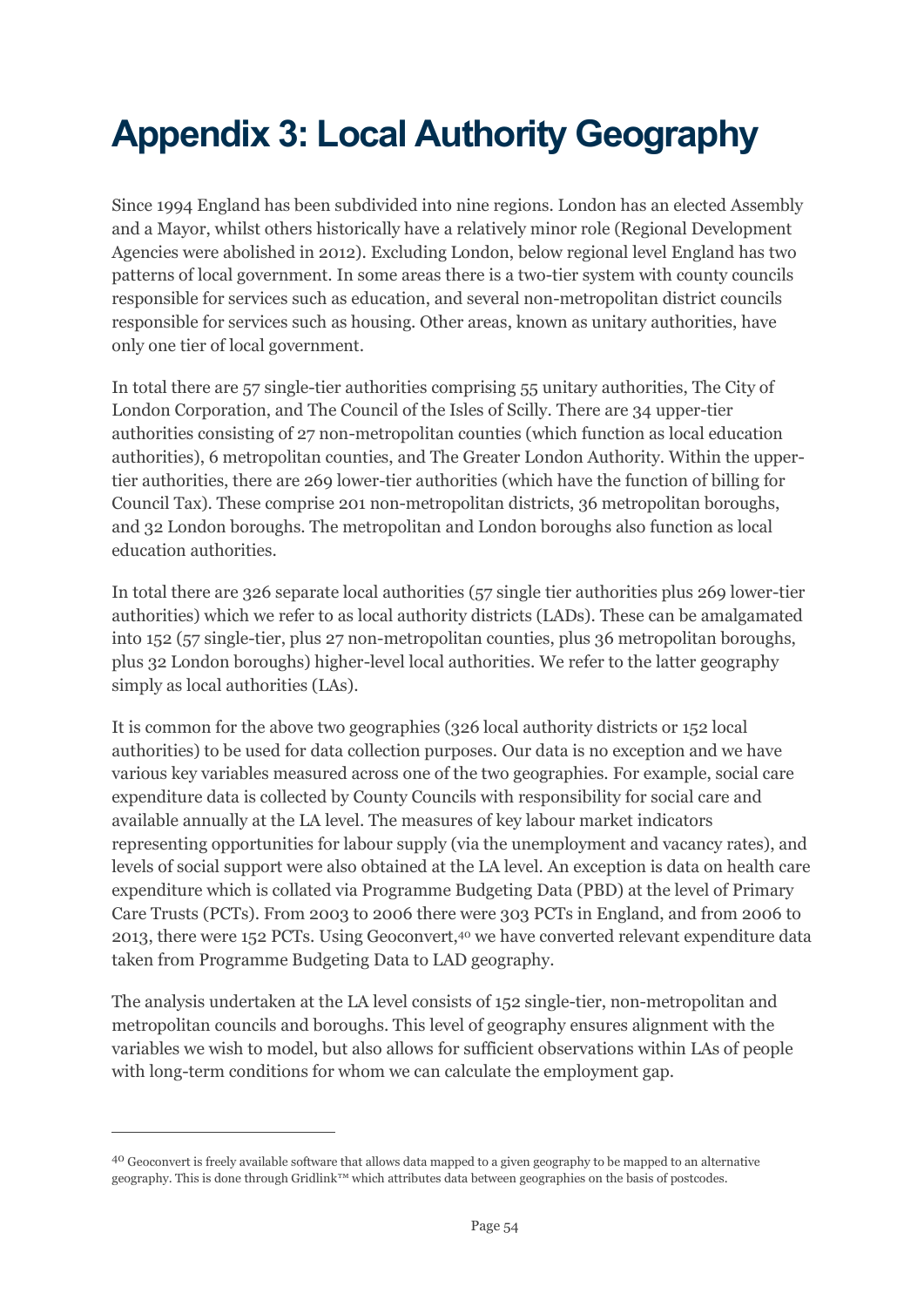### **Appendix 4: Employment gap – fixed effects models, LAs excluding London and South East**

|                                | Long-term conditions |         |             |            | Mental health |          |                        |           |
|--------------------------------|----------------------|---------|-------------|------------|---------------|----------|------------------------|-----------|
|                                | (a)                  | (1b)    | (1c)        | (d)        | (2a)          | (2b)     | (2c)                   | (2d)      |
| Health care expenditure        | $-11.38***$          | 1.454   | $-5.623***$ | 2.396      | $-17.14***$   | $-4.301$ | $-7.999$ <sup>**</sup> | $-1.033$  |
|                                | (1.240)              | (2.000) | (1.506)     | (2.006)    | (3.026)       | (5.214)  | (3.799)                | (5.293)   |
| Social care expenditure        |                      |         | $-20.29***$ | $-5.521$   |               |          | $-33.10**$             | $-2.677$  |
|                                |                      |         | (6.185)     | (6.855)    |               |          | (15.382)               | (17.913)  |
| Wage ratio                     |                      |         | $-8.914***$ | $-7.264*$  |               |          | 3.551                  | 4.048     |
|                                |                      |         | (4.137)     | (4.007)    |               |          | (2.652)                | (2.642)   |
|                                |                      |         |             |            |               |          |                        |           |
| Unemployment/Vacancy Ratio     |                      |         | $-0.417***$ | $0.393***$ |               |          | $-0.491**$             | $-0.634*$ |
|                                |                      |         | (0.094)     | (0.139)    |               |          | (0.239)                | (0.364)   |
| Incapacity Benefits/Wage ratio |                      |         | $-17.84*$   | $-18.86*$  |               |          | $6.623**$              | $6.639**$ |
|                                |                      |         | (9.954)     | (9.666)    |               |          | (3.165)                | (3.147)   |
| log(Population 16-65)          |                      |         | $-8.617***$ | $-3.926$   |               |          | $-9.752$               | $-0.401$  |
|                                |                      |         | (2.446)     | (2.579)    |               |          | (6.093)                | (6.738)   |
| Year effects                   | $\rm No$             | Yes     | No          | Yes        | No            | Yes      | $\rm No$               | Yes       |
|                                |                      |         |             |            |               |          |                        |           |
| <b>Observations</b>            | 503                  | 503     | 503         | 503        | 489           | 489      | 489                    | 489       |

 $\mathbf{r}$ 

<span id="page-54-0"></span>Notes: standard errors in parentheses. \*\*\*denotes significance at  $p < 0.01$ ; \*\*  $p < 0.05$ ; \*  $p < 0.10$ .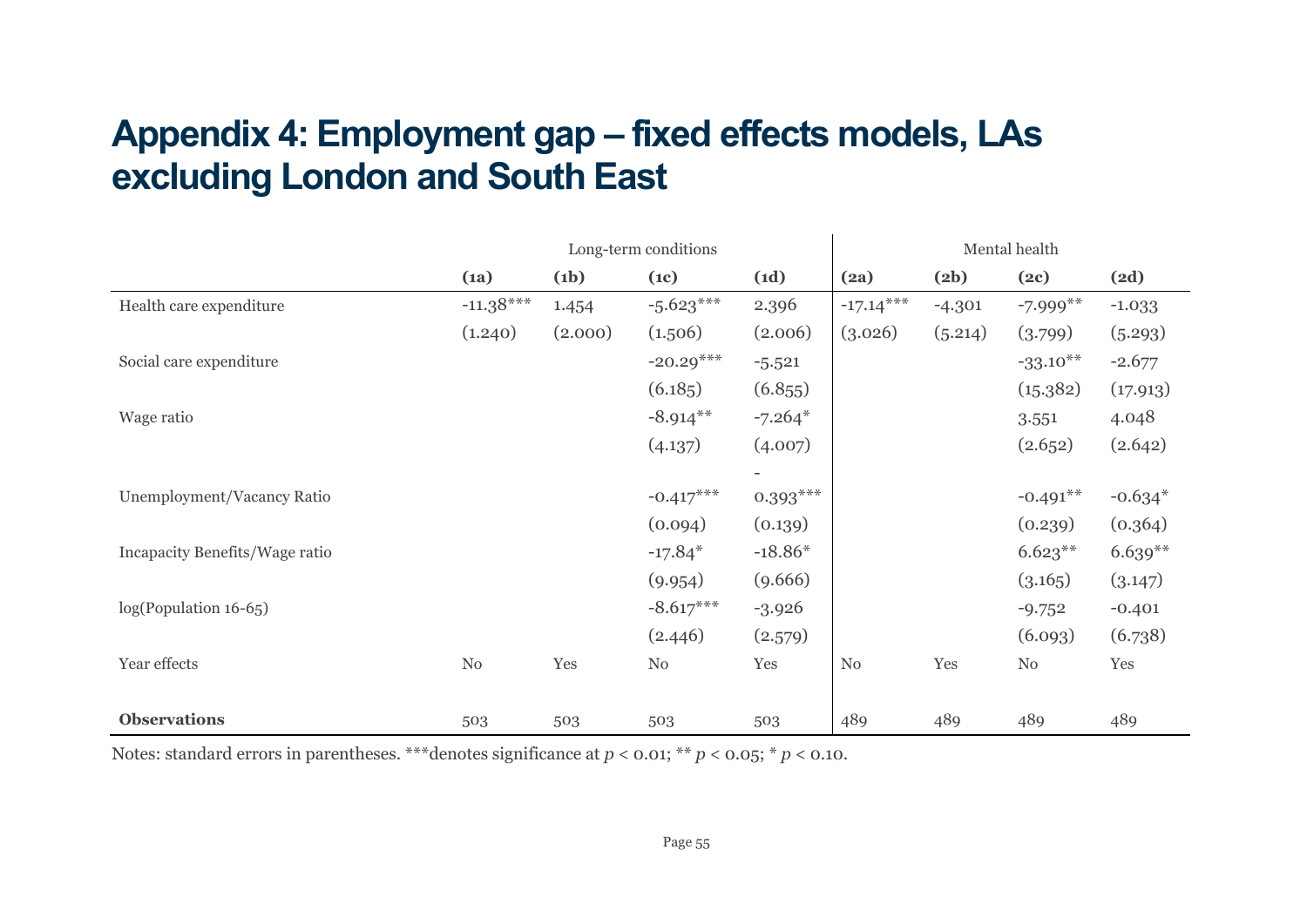### <span id="page-55-0"></span>**Appendix 5: Employment gap – fixed effects models, all LAs – by expenditure category**

|                                       | <b>Employment Gap</b><br>(long-term conditions) | <b>Employment Gap</b><br>(mental health) |
|---------------------------------------|-------------------------------------------------|------------------------------------------|
| <b>HExp</b> on Diabetes               | 35.06                                           | $-1.288$                                 |
|                                       | (31.532)                                        | (84.762)                                 |
| HExp on Mental Health                 | 7.496                                           | 1.736                                    |
|                                       | (5.942)                                         | (15.975)                                 |
| <b>HExp on Circulatory Problems</b>   | 2.774                                           | 10.69                                    |
|                                       | (8.961)                                         | (24.176)                                 |
| HExp on Respiratory Problems          | 4.628                                           | 4.788                                    |
|                                       | (20.779)                                        | (55.222)                                 |
| HExp on Gastro Intestinal System      | 34.69**                                         | 41.61                                    |
|                                       | (16.185)                                        | (44.139)                                 |
| HExp on Musculo Skeletal Problems     | $-11.88$                                        | $-55.75***$                              |
|                                       | (9.231)                                         | (25.176)                                 |
| HExp on Social Care Needs             | 6.362                                           | $22.19*$                                 |
|                                       | (4.361)                                         | (11.502)                                 |
| <b>HExp on Other Categories</b>       | 0.850                                           | 0.435                                    |
|                                       | (2.274)                                         | (6.173)                                  |
| <b>SCExp on Physical Health</b>       | 21.91                                           | 20.97                                    |
|                                       | (20.302)                                        | (54.393)                                 |
| <b>SCExp on Learning Difficulties</b> | $-1.191$                                        | $-3.843$                                 |
|                                       | (7.599)                                         | (20.127)                                 |
| <b>SCExp on Mental Health</b>         | $-63.37***$                                     | $-127.2$ **                              |
|                                       | (23.334)                                        | (62.438)                                 |
| Wage ratio                            | $-2.447$                                        | 0.139                                    |
|                                       | (2.619)                                         | (1.757)                                  |
| Unemployment to Vacancy Ratio         | $-0.227**$                                      | $-0.552*$                                |
|                                       | (0.110)                                         | (0.298)                                  |
| Benefits to Wage Ratio                | $-8.960$                                        | $2.957*$                                 |
|                                       | (7.702)                                         | (1.532)                                  |
| Log population                        | $-4.410**$                                      | $-4.989$                                 |
|                                       | (2.141)                                         | (5.650)                                  |